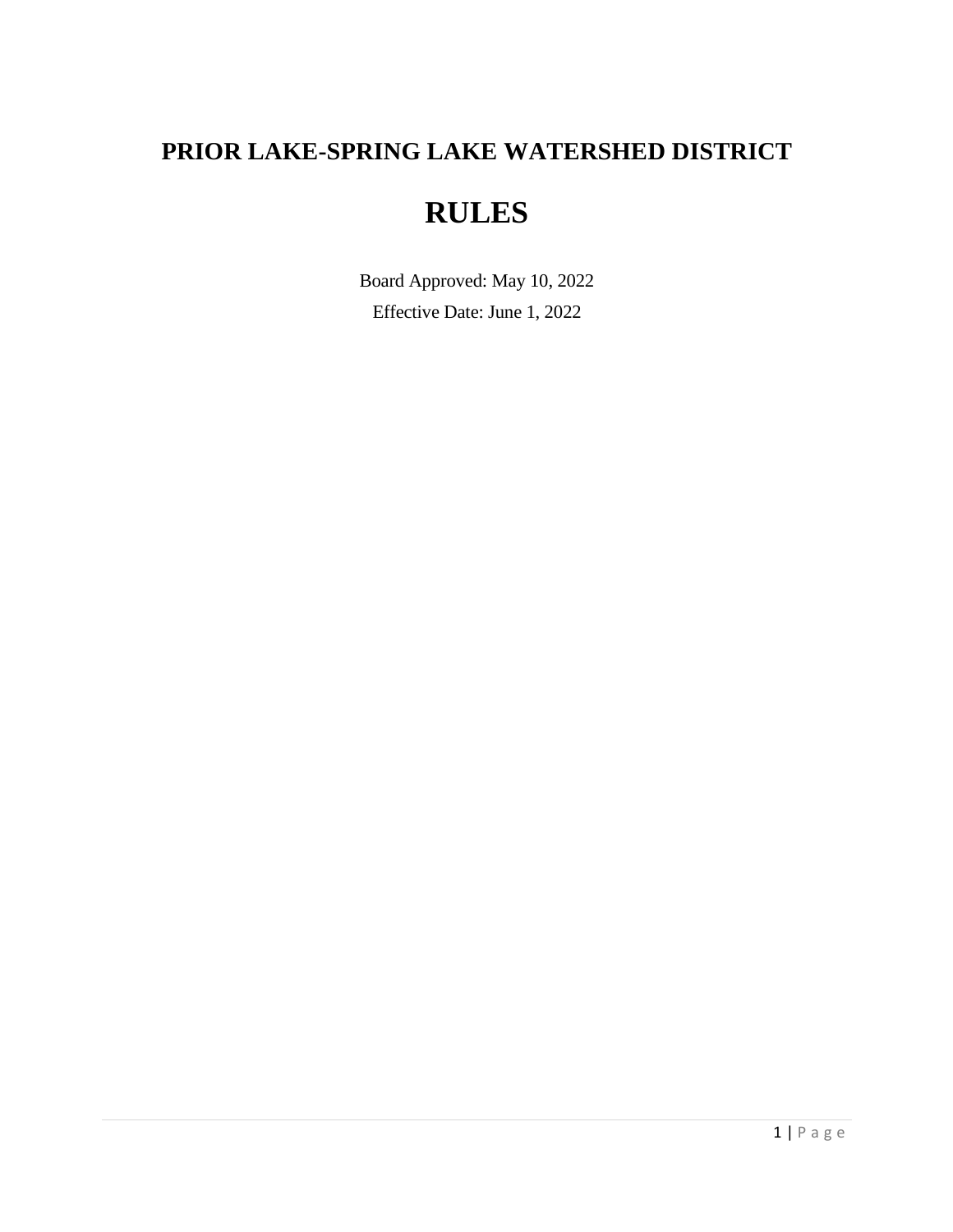### **TABLE OF CONTENTS**

#### <span id="page-1-0"></span>**CERTIFICATION OF RULES**

I, Frank Boyles, Secretary of the Prior Lake-Spring Lake Watershed District Board of Managers, certify that the attached is a true and correct copy of the Rules of the Prior Lake-Spring Lake Watershed District having been properly adopted by the Board of Managers of the Prior Lake-Spring Lake Watershed District.

Dated: May 10, 2022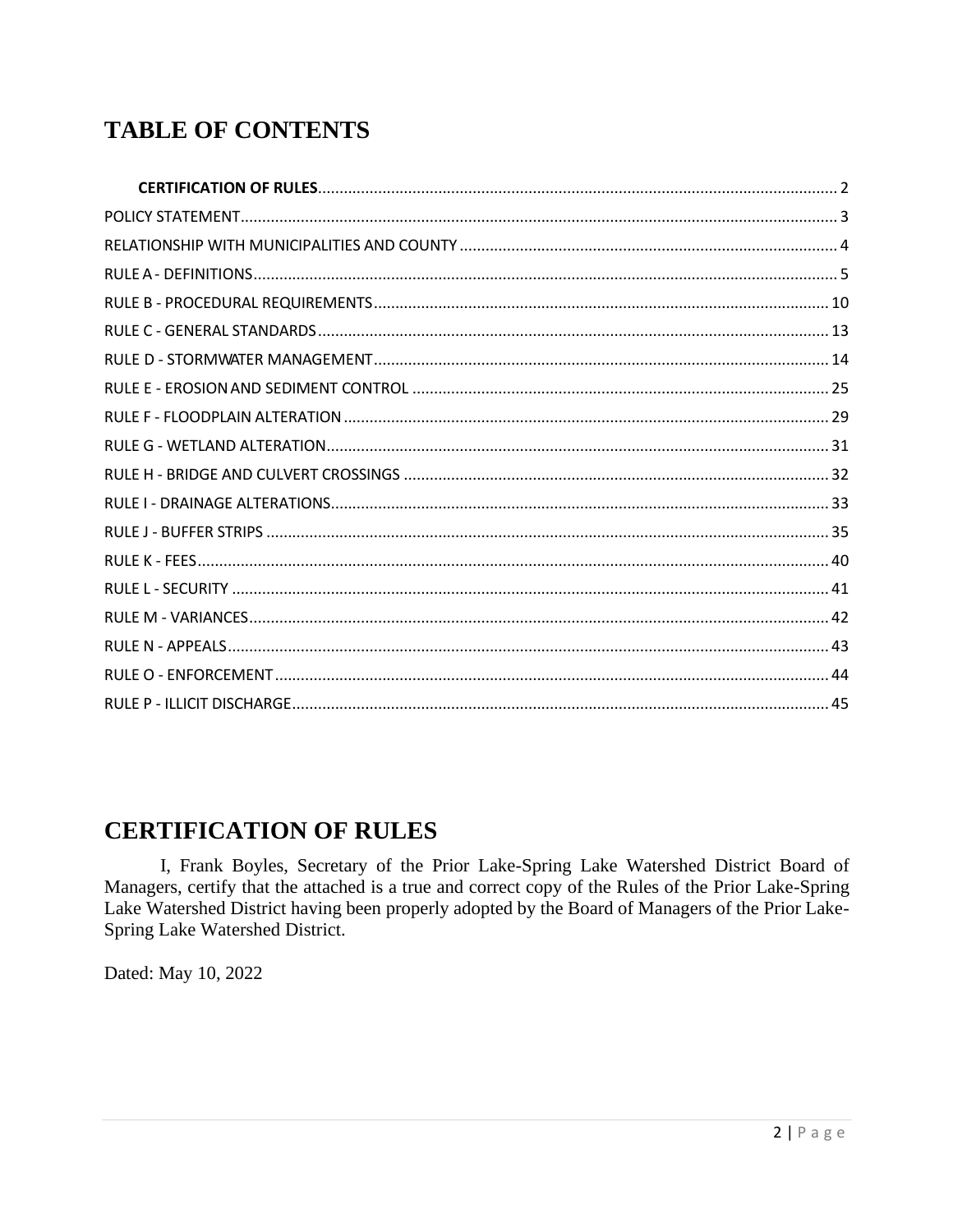### <span id="page-2-0"></span>**POLICY STATEMENT**

The Prior Lake-Spring Lake Watershed District (the District) is a political subdivision of the state under the Minnesota Watershed Act, and a watershed management organization as defined in the Metropolitan Surface Water Management Act. These Acts provide the District with power to accomplish its statutory purpose - the conservation, protection, and management of water resources within the boundaries of the District through sound scientific principles.

The District has adopted a water resources management plan pursuant to the Acts. These Rules implement the plan's principles and objectives.

Land alteration and utilization can affect the rate and volume and degrade the quality of surface water runoff within the District. Sedimentation from ongoing erosion and construction activities will reduce hydraulic capacity of waterbodies and degrade water quality. Water quality problems already exist in many waterbodies in the District.

Activities that increase the rate or volume of stormwater runoff will aggravate existing flooding problems and contribute to new ones. Activities that degrade runoff quality will cause quality problems in receiving water. Activities that fill floodplain or wetland areas will reduce flood storage and hydraulic capacity of waterbodies and will degrade water quality by eliminating the filtering capacity of such areas.

These Rules protect the public health, welfare and natural resources of the District by regulating the improvement or alteration of land and waters within the District to reduce the severity and frequency of high water, to preserve floodplain and wetland storage capacity, to improve the chemical and physical quality of surface waters, to reduce sedimentation, to preserve the hydraulic and navigational capacities of waterbodies, to promote and preserve natural infiltration areas, and to preserve natural shoreline features. In addition to protecting natural resources, these Rules are intended to minimize future public expenditures on problems caused by the improvement or alteration of land and waters.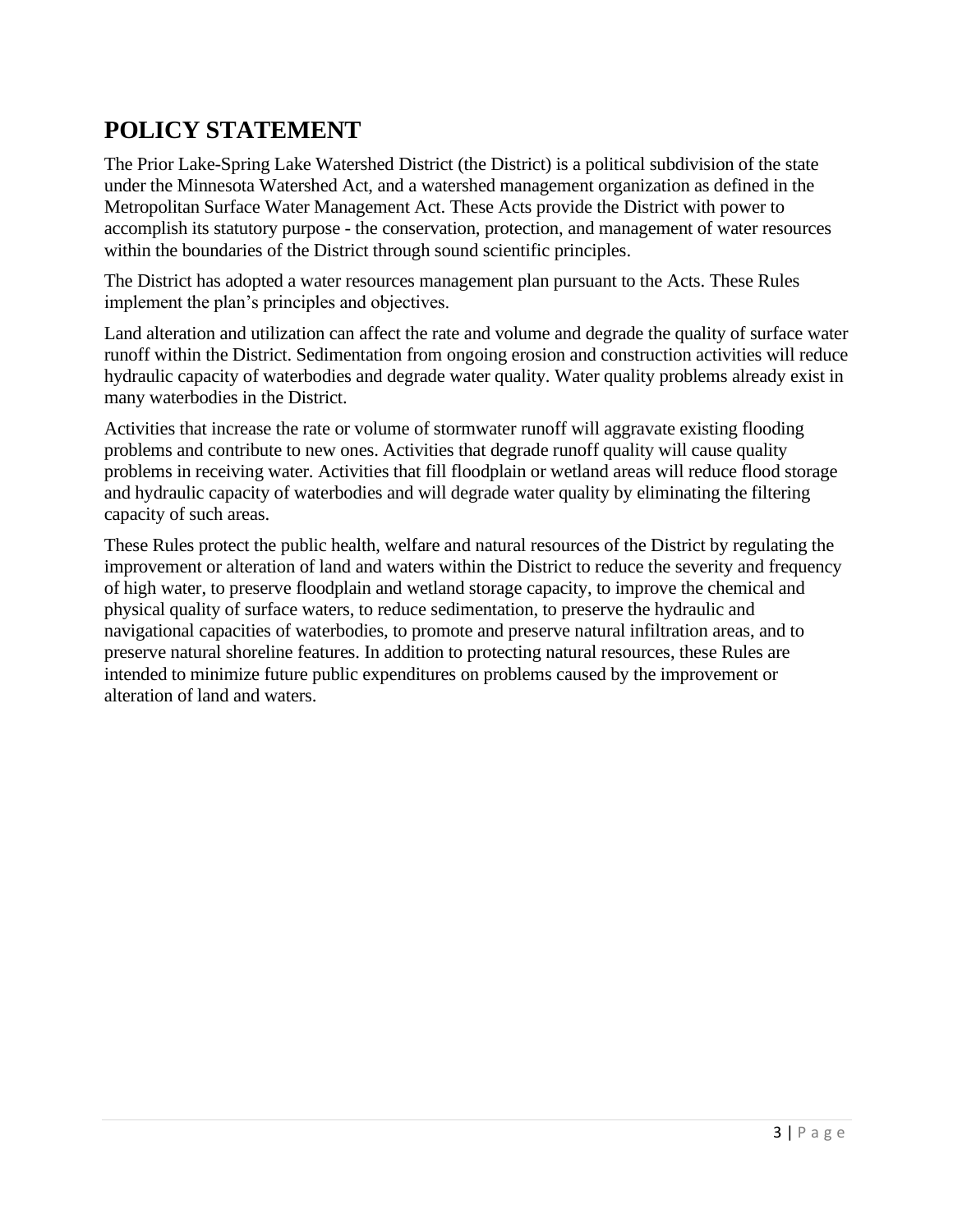### <span id="page-3-0"></span>**RELATIONSHIP WITH MUNICIPALITIES AND COUNTY**

The District recognizes that the control and determination of appropriate land use is the responsibility of the municipalities and the county. The District will review permit applications involving land subdivision before preliminary approval is received from the municipality or county so that District requirements will be considered in the review process.

The District intends to be active in the regulatory process to ensure that water resources are managed in accordance with its goals and policies. The District will require permits for developments and improvements in the watershed that meet the thresholds specified in the Rules. Municipalities will have the option of assuming a more active role within the permitting process after adoption of local water management plans approved by the District and implementation of local ordinances consistent with the approved plan. The District welcomes the execution of Memorandums of Agreement (MOA) with all its municipalities to define the purpose and roles of each organization for local water planning and regulation. With execution of an MOA, the District will continue to review and permit projects sponsored or undertaken by municipalities and other governmental units and will require security from the contractor in accordance with these Rules for governmental projects which have an impact on water resources of the District. These projects include but are not limited to, land development, road, trail, and utility construction. In addition, the District will review and offer comments to the municipality for projects undertaken by the private sector. In the interim, however, the District will direct the permitting process.

The District desires to provide technical advice to the municipalities and the county in the preparation of local stormwater management plans and the review of projects that may affect water resources prior to investment of significant public or private funds.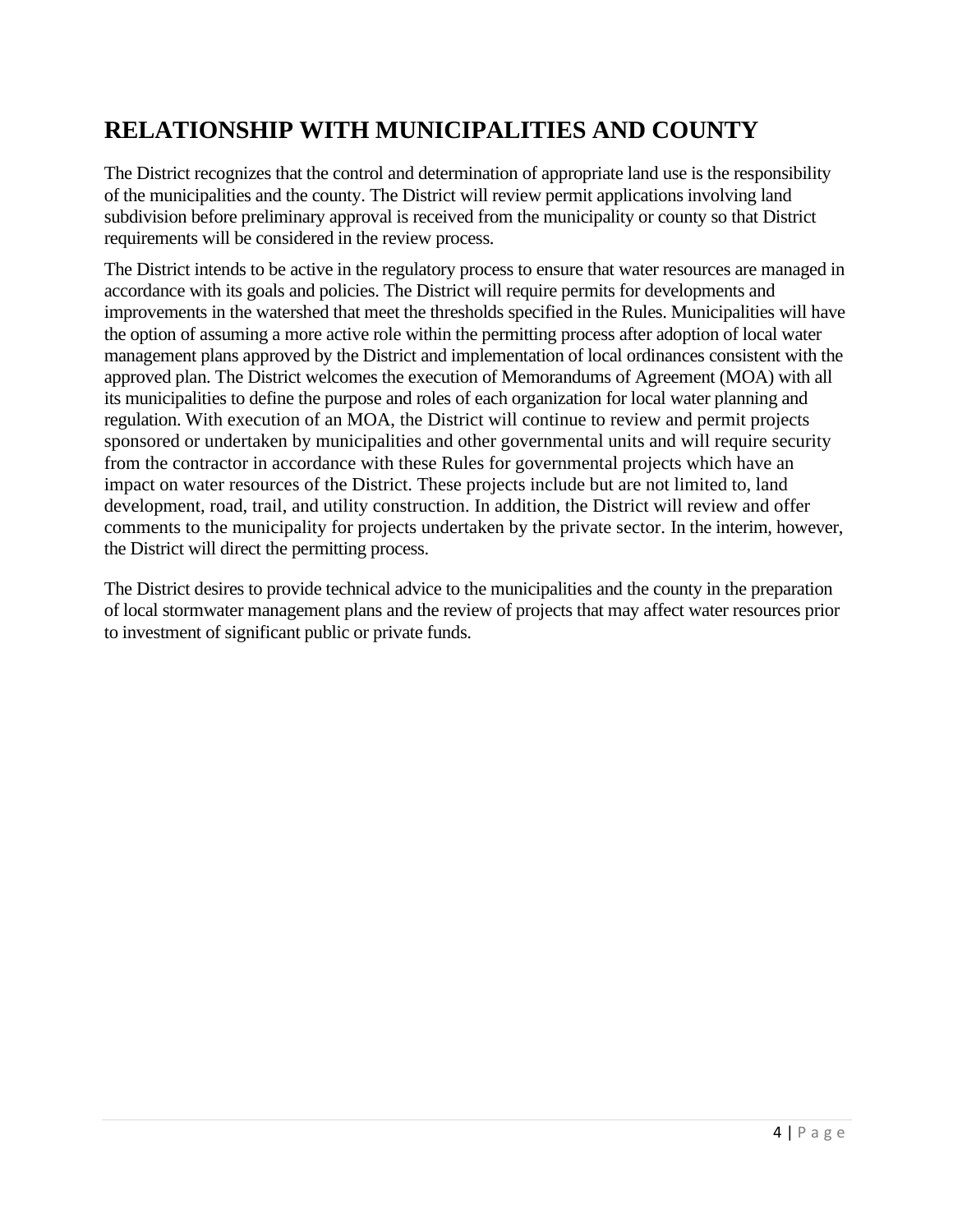#### <span id="page-4-0"></span>**RULE A - DEFINITIONS**

For the purposes of these Rules, unless the context otherwise requires, the following words and terms shall have the meanings set forth below. References in these Rules to specific sections of the Minnesota Statutes or Rules include amendments, revisions, or recodifications of such sections. The words "shall" and "must" are mandatory; the word "may" is permissive.

**Agricultural Activity** - the use of land for the production of agronomic, horticultural, or silvicultural crops, including nursery stock, sod, fruits, vegetables, flowers, cover crops, grains, Christmas trees, and grazing.

**Alteration or Alter** - when used in connection with public waters or wetlands, any activity that will change or diminish the course, current or cross-section of public waters or wetlands.

**Applicant** - any person or political subdivision that applies to the District for a permit under these Rules.

**Atlas 14** - the Precipitation Frequency Estimates released by the National Weather Service (NWS) Hydrometeorological Studies Design Center. Volume 8, released in 2013, provides precipitation frequency estimates for many Midwestern states including Minnesota. Precipitation Frequency Estimates may be obtained from [NOAA's NWS Precipitation Frequency Data Server.](https://hdsc.nws.noaa.gov/hdsc/pfds/pfds_map_cont.html?bkmrk=mn)

**Best Management Practices or BMPs** - techniques proven to be effective in controlling runoff, erosion and sedimentation including those documented in Protecting Water Quality in Urban Areas (MPCA, 2000); Minnesota Urban Small Sites BMP Manual (Metropolitan Council 2001); and Minnesota Stormwater Manual (MPCA, 2014): as such documents may be amended, revised, or supplemented.

**Basic Management Class Wetland** – any wetland not classified as a Natural Areas, Hydrology or Restoration/Enhancement Class Wetland.

**Buffer Strip -** an area of natural, unmaintained, vegetated ground cover abutting or surrounding a watercourse or wetland.

**Compensatory Storage** - excavated volume of material below the floodplain elevation required to offset floodplain fill.

**Compliance Agreement** - an agreement required pursuant to Paragraph 6 of Rule B to assure compliance with these Rules.

**Critical duration flood event** - means the 100-year precipitation or snow melt event with a duration resulting in the maximum 100-year return period water surface elevation. For purposes of these rules, the critical duration flood event is either the 100-year, 24-hour rainfall event as found in NOAA Atlas 14 or the ten-day snow melt event assumed to be 7.2 inches of runoff occurring on frozen ground ( $CN=100$ ); note however that other durations (e.g., 6-hour) may result in higher water surface elevations.

**Dead Storage** - the permanent pool volume of a water basin, or the volume below the runout elevation of a water basin.

**Detention Basin** - any natural or manmade depression for the temporary storage of runoff.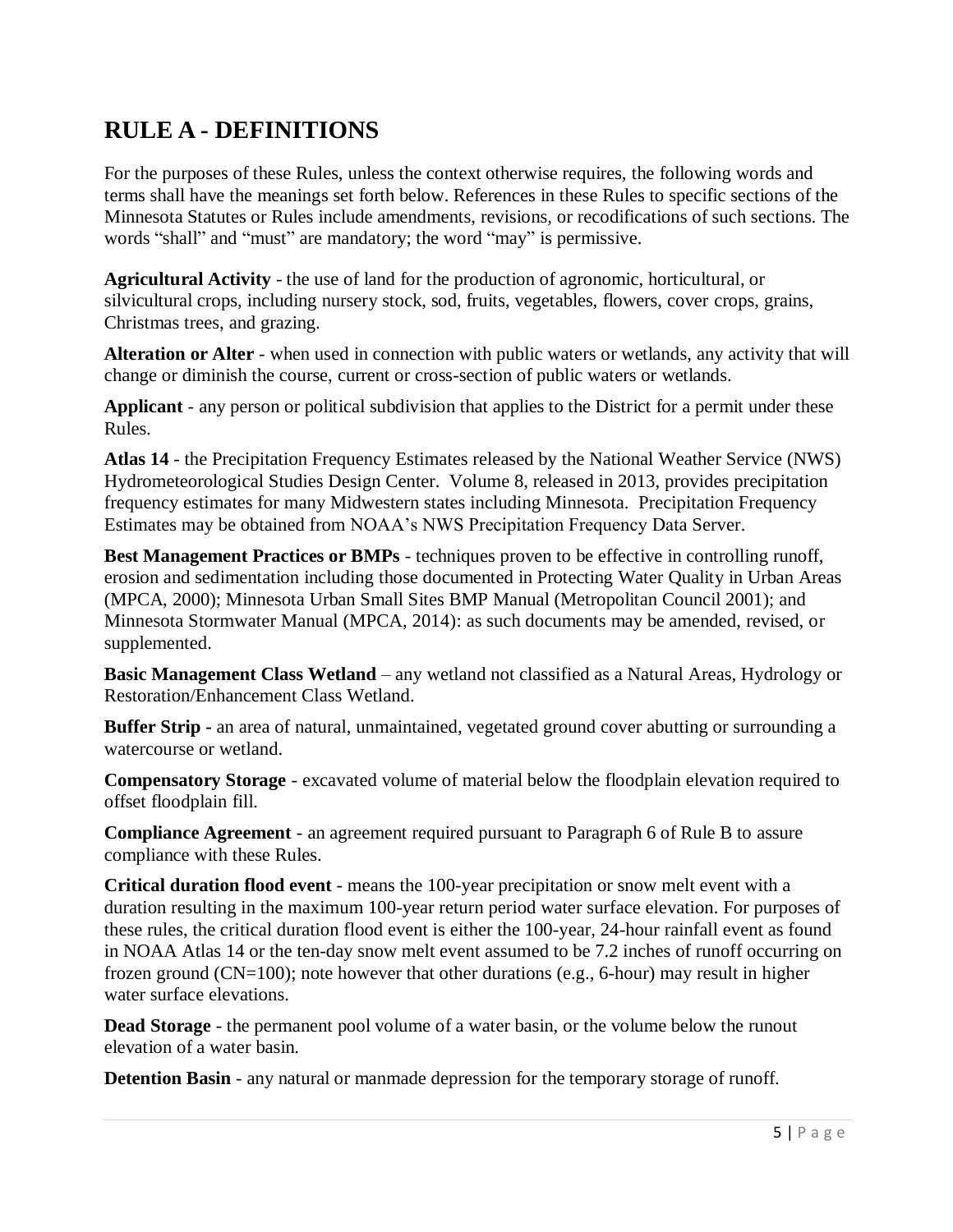**Development** - the construction of any structure on or the subdivision of land.

**Directly Connected Impervious Surface** – an impervious surface that is hydraulically connected to a conveyance system (i.e., streets, curb and gutter, catch basins, storm drains, etc.) without flowing over pervious areas.

**Drain or Drainage** - any method for removing or diverting water from waterbodies, including excavation of an open ditch, installation of subsurface drainage tile, filling, diking, or pumping.

**Emergency Overflow (EOF)** – [means a](https://www.lawinsider.com/dictionary/emergency-overflow) high-capacity weir, spillway, or natural overflow placed at or above the 100-year storage elevation waterbody or detention basin. It must not be prone to clogging and stabilized such that flow of water does not cause erosion at the waterbody, pond, or downstream.

**Erosion** - the wearing away of the ground surface as a result of wind, flowing water, ice movement or land disturbing activities.

**Erosion and Sediment Control Plan** - a plan of BMPs or equivalent measures designed to control runoff and erosion and to retain or control sediment on land during the period of land disturbing activities in accordance with the standards set forth in Rule E.

**Excavation** - the artificial removal of soil or other earth material.

**FEMA (Federal Emergency Management Agency)** – an agency of the [United States Department](https://en.wikipedia.org/wiki/United_States_Department_of_Homeland_Security)  [of Homeland Security](https://en.wikipedia.org/wiki/United_States_Department_of_Homeland_Security) (DHS). The agency's primary purpose is to coordinate the response to a disaster that has occurred in the United States and that overwhelms the resources of local and [state](https://en.wikipedia.org/wiki/U.S._state) authorities.

**Fill** - the deposit of soil or other earth material by artificial means.

**Flood Insurance Study (FIS)** - A compilation and presentation of flood risk data for specific watercourses, lakes, and coastal flood hazard areas within a community that is approved by FEMA.

**Floodplain** - the area adjacent to a waterbody that is inundated during a 100-year flood.

**High Value Resource Area (HVRA)** – that portion of the District that contributes runoff to Spring, Upper and Lower Prior Lakes, exclusive of landlocked areas.

**Hydrology Management Class Wetland** – any wetland scoring "high" or "exceptional" for the MnRAM functions of Downstream Water Quality or Groundwater Interaction.

**Impervious Surface** - a constructed hard surface that either prevents or retards the entry of water into the soil and causes water to run off the surface in greater quantities and at an increased rate of flow than prior to development. Examples include rooftops, sidewalks, driveways, parking lots, and concrete, asphalt, or gravel roads. Bridges over surface waters are considered impervious surfaces. Solar panels are considered impervious surface..

**Land Disturbance or Land Disturbing Activity** - an activity that changes or alters the existing ground cover (vegetative or non-vegetative) and/or the existing soil topography. Land disturbing activity includes, but is not limited to, development, redevelopment, public linear projects, clearing, grading, filling, excavation and borrow pits. The following are among those that do not constitute land disturbance: mill, reclamation and overlay of impervious surface; routine vegetation management activity such as the clearing of cattails from ditches; and the use of land for new or continuing agricultural activity, home gardens, or landscaping adjacent to existing structures. The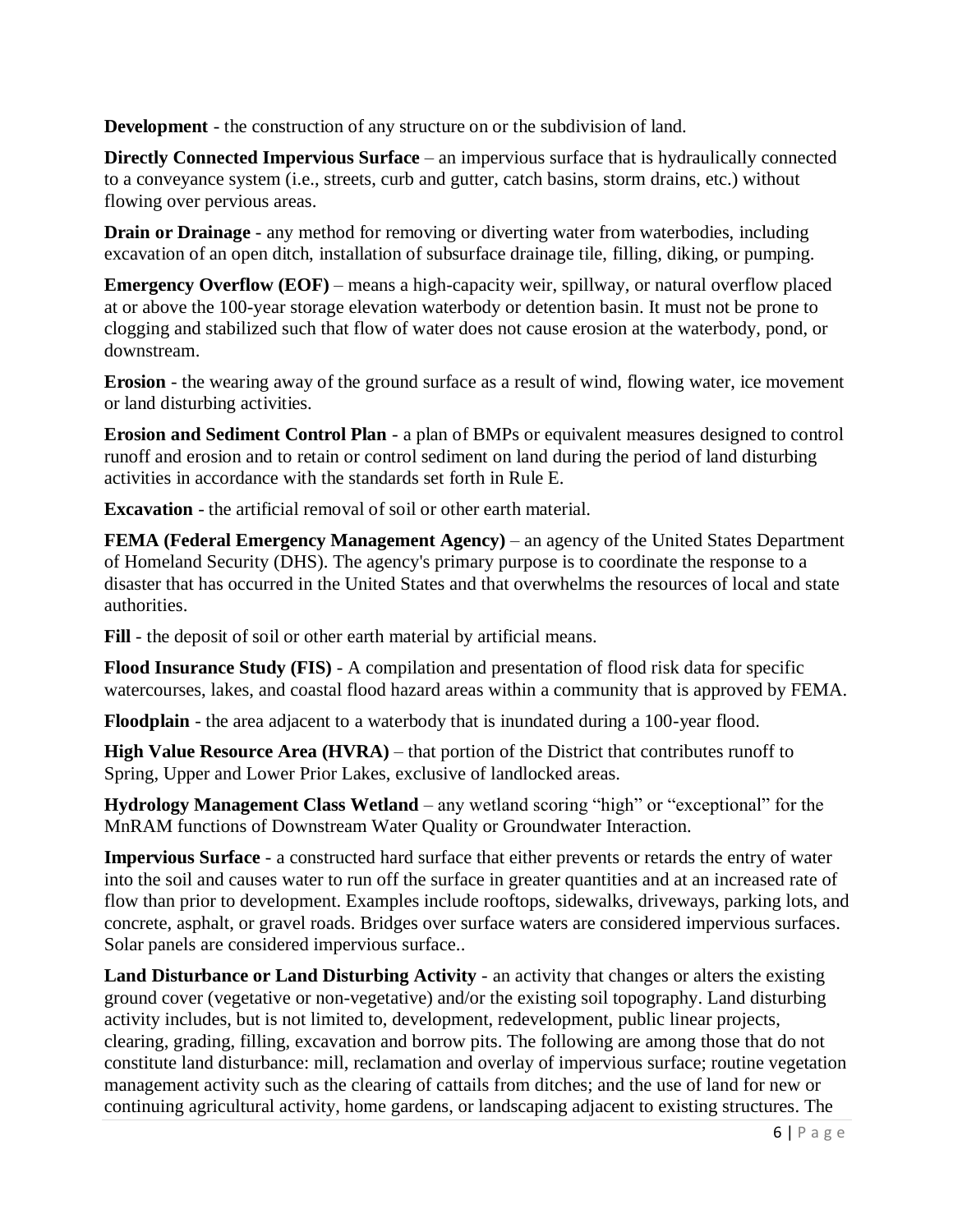use of land for agricultural activities shall not constitute a land disturbing activity under these Rules.

**Landlocked Basin** - a basin other than Prior Lake that is one acre or more in size and does not have a natural outlet at or below the 100-year flood elevation as determined by the 100-year, 10- day runoff event.

**Low Floor** - the finished surface of the lowest floor of a structure.

**Municipal Separate Storm Sewer System (MS4)** – is a conveyance or system of conveyances that is: owned by a state, city, town, village, or other public entity that discharges to waters of the U.S., designed or used to collect or convey stormwater.

**Mill, reclamation and overlay** - the removal of the top layer(s) of an impervious surface (e.g., roadway, parking lot, sport court) by mechanical means, followed by the placement of a new layer of impervious surface, without disturbance of the underlying native soil.

**Native Vegetation** - Plant species that are indigenous to Minnesota or that expand the range into Minnesota without being intentionally or unintentionally introduced by human activity and that are classified as native in the Minnesota Plant Database, Minnesota Department of Natural Resources, St. Paul, 2002.

**Natural Areas Management Class Wetland** – any wetland scoring "high" or "exceptional" for the MnRAM functions of Vegetative Structure/Integrity or Wildlife Habitat Structure.

**New development** – any development that does not meet the definition of redevelopment.

**NURP Standard** - the design criteria developed pursuant to the Nationwide Urban Runoff Program (U.S. EPA, 1983) and published by the Minnesota Pollution Control Agency in Protecting Water Quality in Urban Areas 1991" (sections 4.1-4 through 4.1-7), as may be amended.

**Ordinary High Water Level or OHW** - the boundary of waterbodies and shall be an elevation delineating the highest water level which has been maintained for a sufficient period of time to leave evidence upon the landscape, commonly that point where the natural vegetation changes from predominantly aquatic to predominantly terrestrial. For watercourses, the ordinary high water level is the elevation of the top of the bank of the channel. For reservoirs and flowages, the ordinary high water level is the operating elevation of the normal summer pool.

**Owner** - the owner of a parcel of land or the purchaser under a contract for deed.

**Parcel** - a parcel of land designated by plat, metes and bounds, registered land survey, auditors subdivision or other accepted means and separated from other parcels or portions by its designation.

**Permanent cover** - surface types that will prevent soil failure under erosive conditions. Examples include: gravel, asphalt, concrete, rip rap, roof tops, perennial vegetative cover, or other landscaped material that will permanently arrest soil erosion. To constitute permanent cover, perennial vegetative cover must be evenly distributed with little to no bare soil. Permanent cover does not include temporary erosion control practices.

**Permittee** - the person or political subdivision in whose name a permit is issued pursuant to these Rules.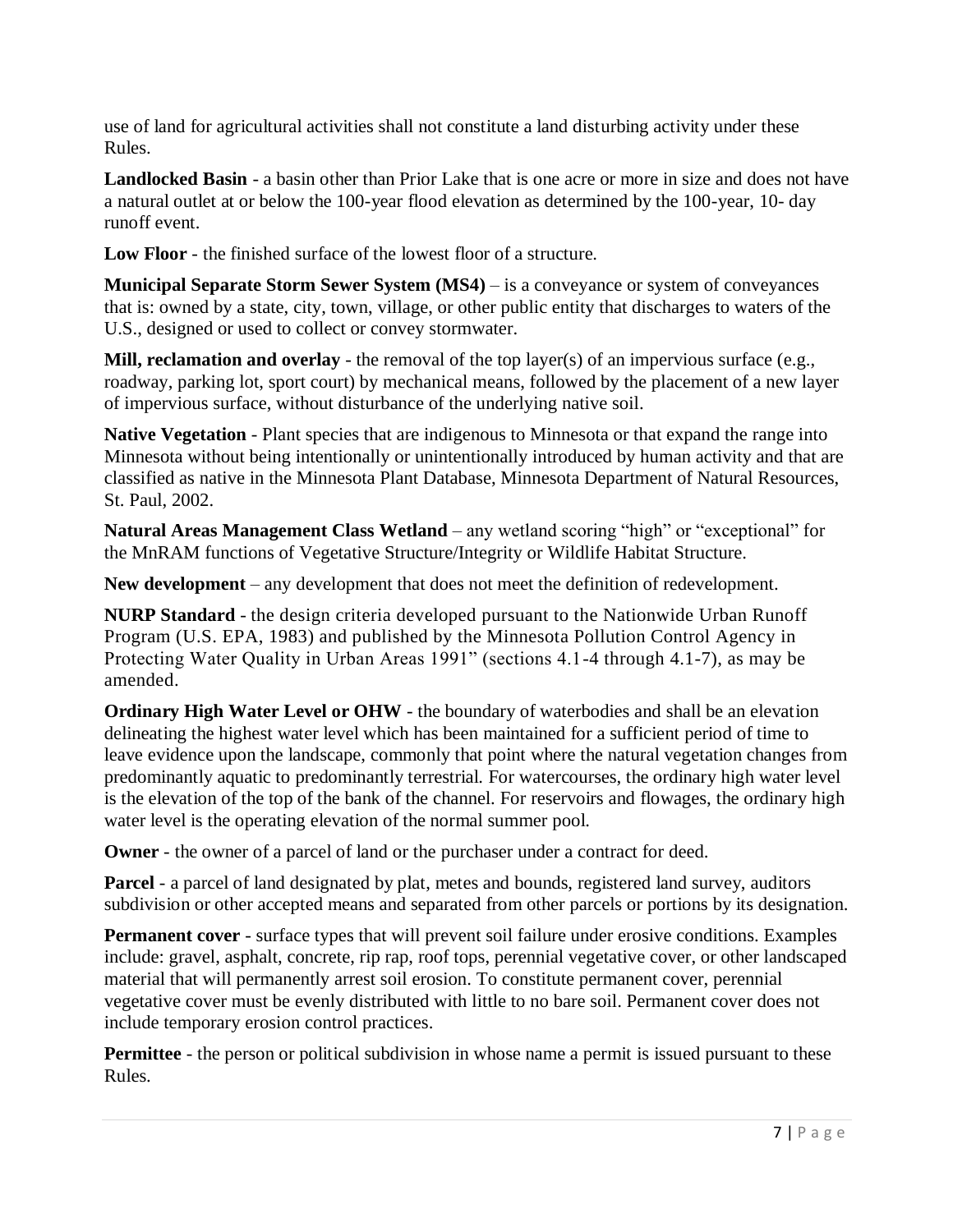**Pre-development condition** - the condition at the site prior to the proposed activity that serves as the baseline against which to measure impacts of the proposed activity for compliance with stormwater management requirements.

**Person** - any individual, trustee, partnership, unincorporated association, limited liability company or corporation.

**Political Subdivision** - a municipality, county, or other political division, agency, or subdivision of the state.

**Prior Lake Outlet Channel** - a watercourse improved and maintained by the District to provide an outlet for Prior Lake.

**Public Linear Project** - a project in which a public agency is a permittee and that involves a roadway, sidewalk, trail, or linear utility not part of a development pursuant to subdivision.

**Public Health and General Welfare** - are defined in Minnesota Statutes, section 103D.011, subdivisions 23 and 24.

**Public Waters** - any waters as defined in Minnesota Statutes, section 103G.005, subdivision 15.

**Public Waters Wetland** - any wetland as defined in Minnesota Statutes, section 103G.005, subdivision 15a.

**Reconstructed Impervious Surface** - area where impervious surface is removed down to the underlying native soil and the underlying native soil, as distinguished from roadway subgrade material, is disturbed. The following are among those that do not constitute impervious surface reconstruction: structure renovation; impervious surface mill, reclamation and overlay; and minor maintenance activities such as catch basin and pipe repair/replacement with same hydraulic capacity.

**Redevelopment** - any land disturbing activity where, prior to the start of disturbance, the areas to be disturbed have 15 percent or more of impervious surface.

**Restoration/Enhancement Management Class Wetland** – any wetland or basin lacking wetland hydrology as a result of prior alteration ranked as high priority for restoration per the District's Comprehensive Wetland Plan dated April 2012, or as amended.

**Runoff** - rainfall, snowmelt or irrigation water flowing over the ground surface.

**Sediment** - soil or other surficial material transported by surface water as a product of erosion.

**Sedimentation** - the process or action of depositing sediment.

**Shoreland Protection Zone** - land located within a floodplain, within 1,000 feet of the OHW of a public water or public waters wetland, or within 300 feet of a river, stream or the Prior Lake outlet channel.

**Standard** - a preferred or desired level of quantity, quality, or value.

**Stormwater Management Plan** - a plan for the permanent management and control of runoff prepared and implemented in accordance with the standards set forth in Rule D.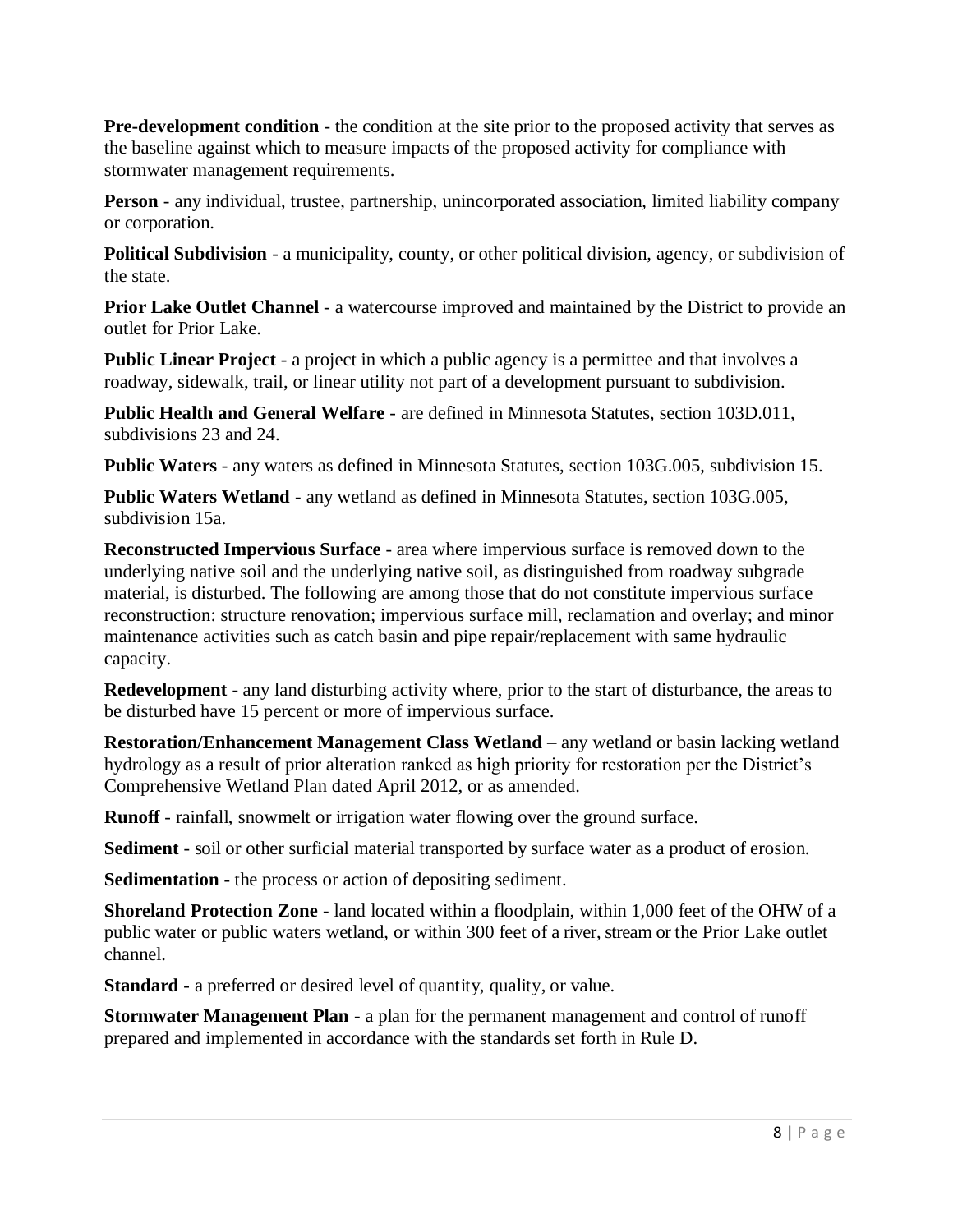**Structure** - anything manufactured, constructed, or erected which is normally attached to or positioned on land, including buildings, portable structures, earthen structures, water and storage systems, drainage facilities and parking lots.

**Subdivision or Subdivide** - the separation of a parcel of land into 2 or more parcels.

**Water basin** - an enclosed natural depression with definable banks capable of containing water that may be partly filled with public waters.

**Waterbody** - all water basins, watercourses and wetlands as defined in these Rules.

**Watercourse** - any natural or improved stream, river, creek, ditch (including Scott County Ditch 13), channel or other waterway.

**Water Resources Management Plan** - the watershed management plan for the District adopted and implemented in accordance with Minnesota Statutes, section 103B.231.

**Watershed** - a region draining to a specific watercourse or water basin.

**Wetland** - any wetland as defined in Minnesota Statutes, section 103G.005, subdivision 19; and any public waters wetland as defined in Minnesota Statutes, section 103G.005, subdivision 15a.

**Wetland Conservation Act or WCA** - the Minnesota Wetland Conservation Act of 1991.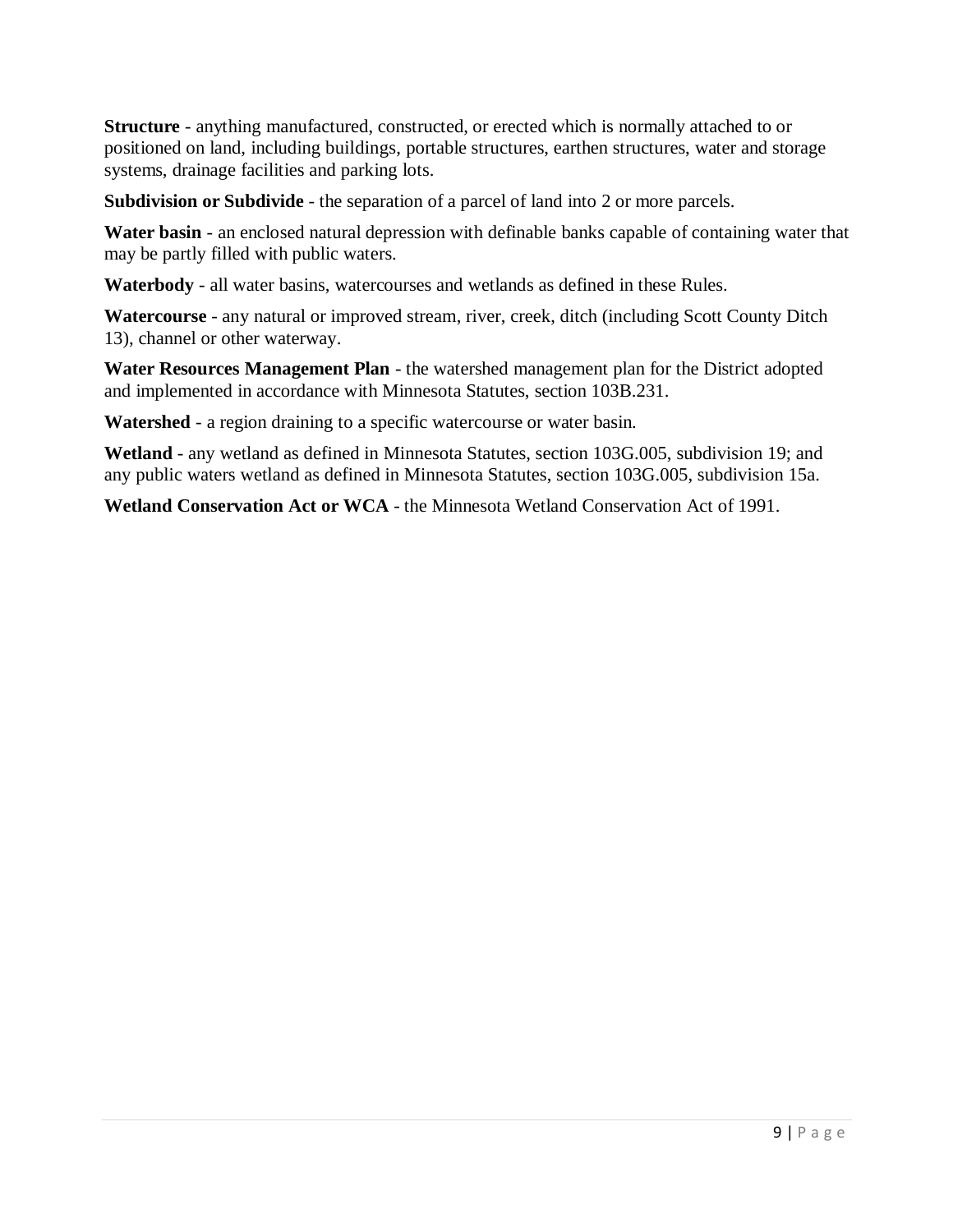### <span id="page-9-0"></span>**RULE B - PROCEDURAL REQUIREMENTS**

- 1. APPLICATION REQUIRED. Any person, or political subdivision, undertaking an activity for which a permit is required by these Rules shall first submit to the District for review a permit application, design data, plans, specifications, and such other information and exhibits as may be required by these Rules. Permit applications shall be signed by the owner, or the owner's authorized agent, except for activities of a political subdivision which may be signed by either the owner or the general contractor.
- 2. FORMS. Permit applications shall be submitted on forms provided by the District. Forms are available at the District office or District website at plslwd.org.
- 3. ACTION BY MANAGERS. The managers shall approve or deny within 60 days after receipt of an application containing all required information, exhibits and fees, and complete under Minnesota Statues, Section 15.99. Failure of the managers to deny an application within 60 days is approval of the application. If the mangers deny an application, they must state in writing the reasons for the denial at the time they deny the application. If the District receives an application not containing all required information, exhibits and fees, the 60-day limit starts over if the District sends notice within 15 business days after receipt of the application telling the applicant what information is missing. If a state or federal law or court order requires a process to occur before the managers act on an application, or if an application requires prior approval of a state or federal agency, the deadline for the managers to approve or deny is extended to 60 days after completion of the required process or the required prior approval is granted. The managers may extend the initial 60-day period by providing written notice of the extension to the applicant. The notice shall state the reasons and anticipated length of the extension and may not exceed 60 days unless approved by the applicant. To the extent inconsistent with these Rules, the provisions of Minnesota Statutes, Section 15.99, shall apply.
- 4. CONFORMITY WITH SUBDIVISION PLAN. The managers will consider permit applications for subdivisions before preliminary approval is received from the municipality or county. The District shall furnish a copy of the approved permit to the municipality or county. The preliminary and final subdivision approval obtained from the municipality and county shall be consistent with the conditions of the permit approved by the District. The applicant shall furnish to the District copies of the resolutions granting preliminary and final subdivision approval within 30 days after adoption by the municipality or county.
- 5. SUBMITTAL. A complete permit application with all required information and exhibits shall be filed with the District at least 21 calendar days prior to the scheduled meeting date of the managers. Late or incomplete submittals will be scheduled to a subsequent meeting date.
- 6. CONDITIONS. A permit may be approved subject to reasonable conditions to assure compliance with these Rules. The conditions may include a requirement that the permittee and owner, including any mortgagee, enter into an agreement with and in form acceptable to the District to (a) specify responsibility for the construction and future maintenance of approved structures, (b) document other continuing obligations of the permittee or owner, (c) grant reasonable access to the proper authorities for inspection, monitoring and enforcement purposes, (d) affirm that the District or other political subdivisions can require or perform necessary repairs or reconstruction of such structures, (e) require indemnification of the District for claims arising from issuance of the permit or construction and use of the approved structures, and (f) reimburse the reasonable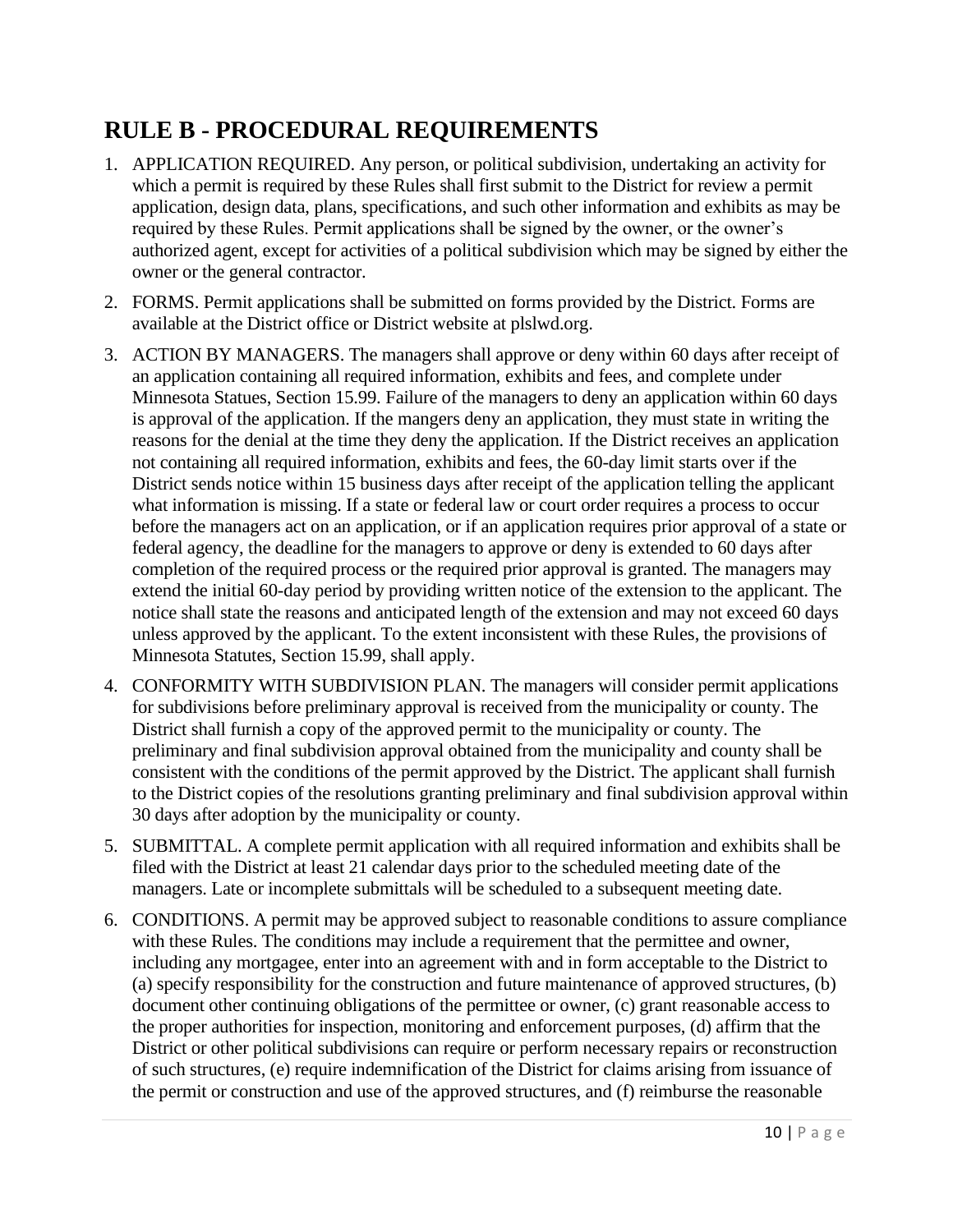costs incurred to enforce the agreement. Permits and agreements may be filed for record to provide notice of the conditions and continuing obligations.

- 7. ISSUANCE OF PERMITS. The managers will issue a permit only after the applicant has satisfied all requirements of these Rules, paid all required fees, and submitted to the District any required security. Work must be performed under an active permit. If a permit approval requires conditions to be met before the permit will issue, those conditions must be met within one hundred twenty (120) days of approval, or the Board approval expires and the applicant must reapply for a permit application with all associated fees. All activity under the permit shall be done in accordance with the approved plans and specifications, one set of which shall be kept on the site of the activity at all times while the authorized work is in progress.
- 8. VALIDITY. Issuance of a permit based on plans, specifications or other data shall not prevent the District from thereafter requiring the correction of errors in the approved plans, specifications, and data, or from preventing any activity being carried on thereunder in violation of these Rules.
- 9. TERM AND EXPIRATION. A permit is valid for a period of 2-years. However, a permit shall expire and become null and void if the approved activity is not commenced within 180 days after approval by the managers, or if the approved activity is suspended or abandoned at any time after the activity is commenced for a period of 180 days. Before the activity can recommence, the permit must be renewed. An application for renewal of a permit must be in writing and state the reasons for the renewal. Any plan changes and required fees must be included with the application. There must be no unpaid fees or other outstanding violations of the permit being renewed. The managers shall consider the application for renewal on the basis of the Rules in effect on the date the application is considered.

Any permittee may apply for an extension of time to commence the approved activity under an unexpired permit when the permittee is unable to commence the activity within the time required by these Rules. An application for an extension of a permit must be in writing and state the reasons for the extension. Any plan changes and required fees must be included with the application. There must be no unpaid fees or other outstanding violations of the permit being extended. The application must be received by the District at least 30 days prior to the permit's expiration. The managers shall consider the application for an extension on the basis of the Rules in effect on the date the application is considered. The managers may extend the time for commencing the approved activity for a period not exceeding 180 days upon finding that circumstances beyond the control of the permittee have prevented action from being taken. No permit may be extended more than once.

- 10. MODIFICATIONS. The permittee shall not modify the approved activity or plans and specifications on file with the District without the prior approval of the managers.
- 11. INSPECTION AND MONITORING. After issuance of a permit, the District may perform such field inspections and monitoring of the approved activity as the District deems necessary to determine compliance with the conditions of the permit and these Rules. Any portion of the activity not in compliance shall be promptly corrected no later than 14 days after written notice of probable violation, sooner if identified in the notice. In applying for a permit, the applicant consents to entry upon the land for field inspections and monitoring, or for performing any work necessary to bring the activity into compliance. The cost of the District for field inspections and monitoring, including services of consultants, shall be payable by the permittee as provided in Paragraph 4 of Rule K.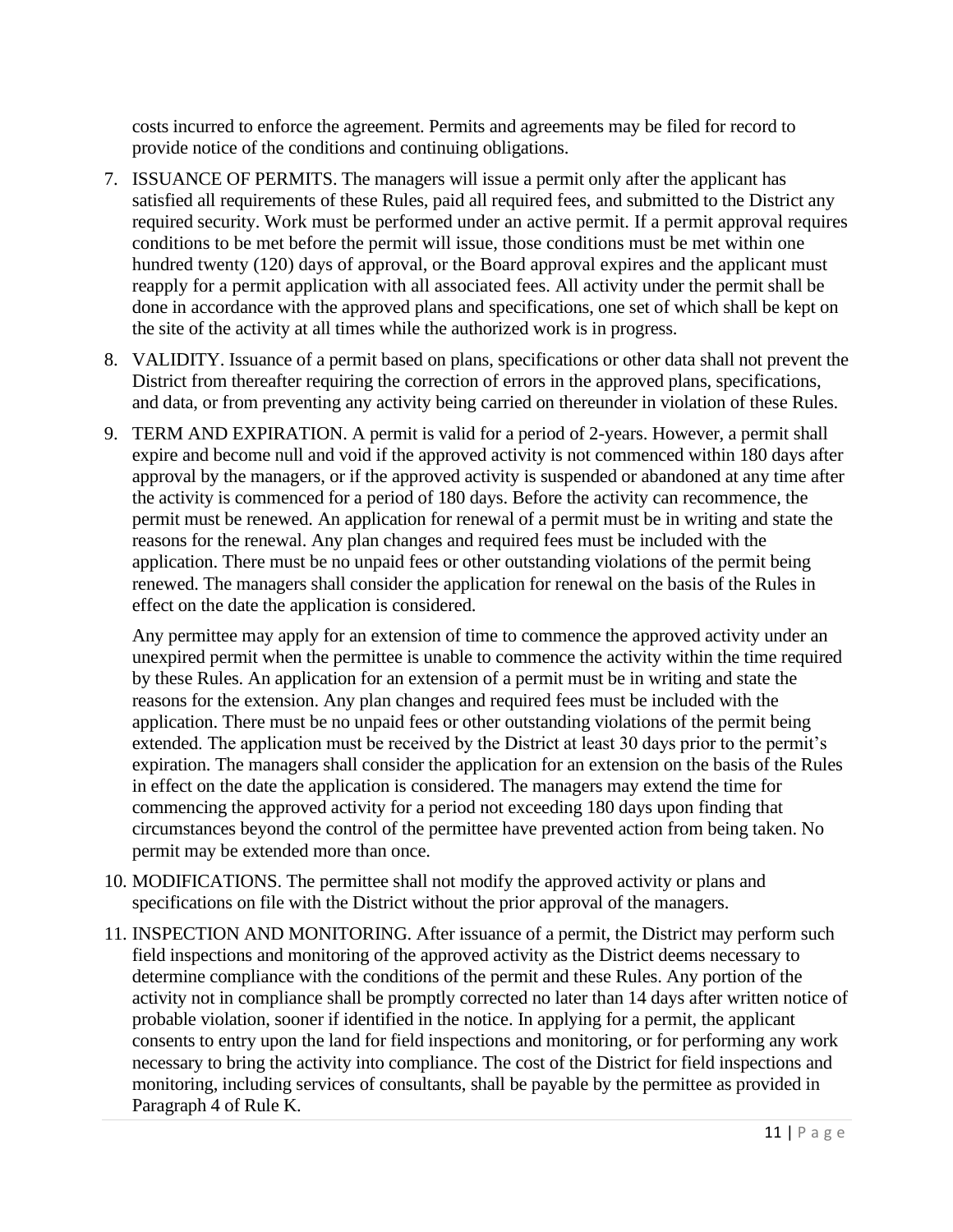- 12. SUSPENSION OR REVOCATION. The District may suspend or revoke a permit issued under these Rules wherever the permit is issued in error or on the basis of incorrect information supplied, or in violation of any provision of these Rules, or if the preliminary and final subdivision approval received from the municipality or county is not consistent with the conditions of the permit.
- 13. CERTIFICATION OF COMPLETION. The District will certify completion of an activity for which a permit has been issued under these Rules and authorize the release of any required security upon inspection and submittal of information verifying completion of the activity in accordance with the approved plans and conditions of the permit. Copies of documents, with evidence of recording where appropriate, that establish easements or provide for maintenance of structures required by the permit shall be filed with the District before completion can be certified and any security released. All temporary erosion and sediment controls practices (such as silt fence) must be removed following approval of the certificate of completion and before security release. No activity may be certified as complete if there are any unpaid fees or other outstanding permit violations. If the District fails to make a determination as to compliance of an activity with the conditions of the permit within 60 days after submittal of the foregoing information verifying completion, the activity shall be deemed complete, and any surety shall thereupon be released.
- 14. PERMIT TRANSFERS. Transfer of a permit without a plan change may be administratively approved upon receipt of a permit application from the transferee with the applicable fees and any required surety. Transfer of a permit with plan changes shall be processed as a new permit application under these Rules. No permit may be transferred if there are any unpaid fees or other outstanding permit violations unless the District, in its discretion, agrees to the transferree's assumption of outstanding obligations. Permit transfer does not extend the permit term. Property transfer does not release the original permittee from liability under the permit, absent a permit transfer.
- 15. OTHER PERMITS. The applicant shall secure all environmental permits and approvals required by other governmental entities, and promptly provide the District with copies of such permits and approvals after issuance.
- 16. ADMINISTRATION OF RULES. The District Administrator shall administer and enforce these Rules under the direction and control of, and subject to the powers expressly reserved to, the managers.
- 17. SEVERABILITY. If any provision of these Rules is adjudged unconstitutional or invalid by a court of competent jurisdiction, the remainder of these Rules shall not be affected thereby.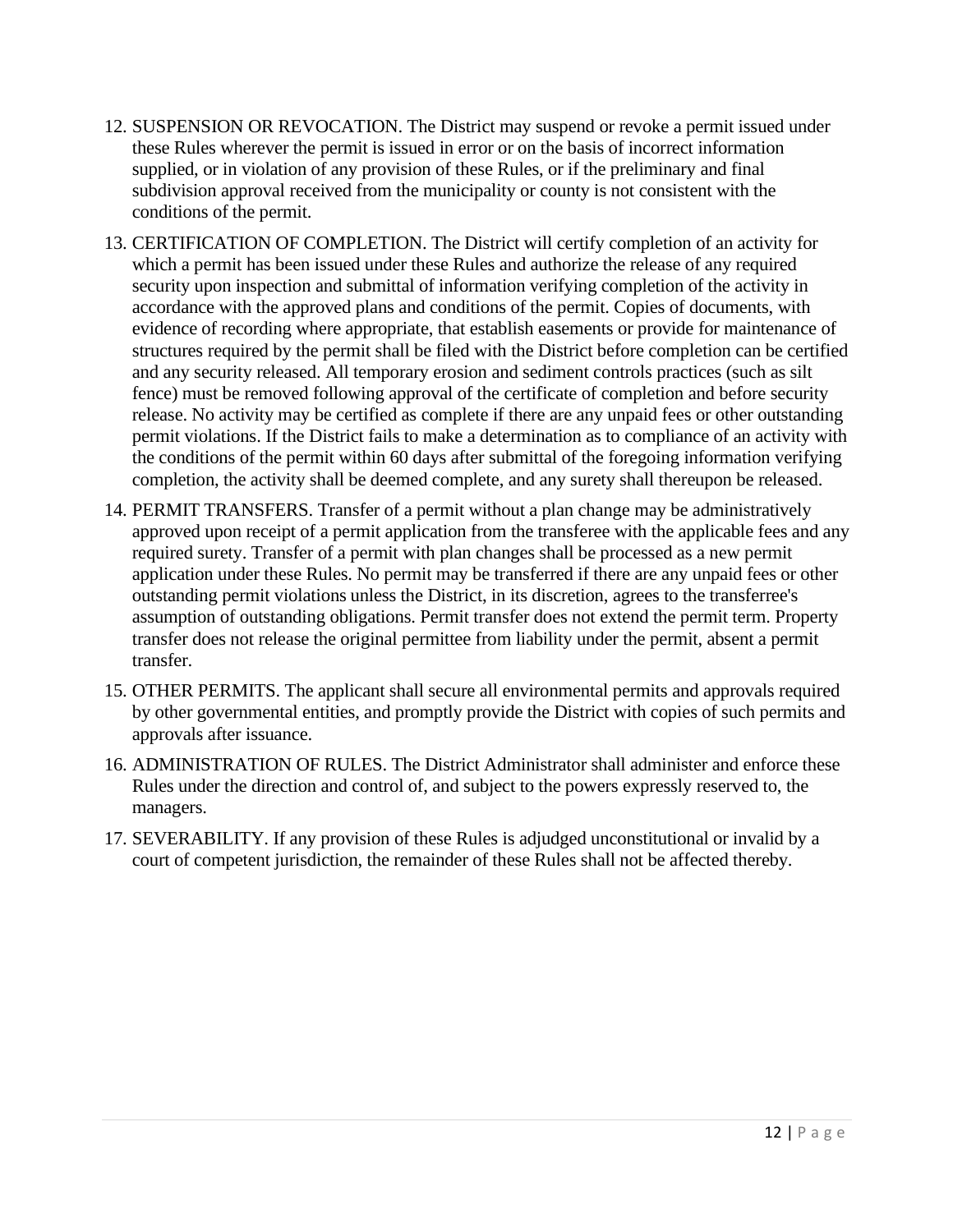### <span id="page-12-0"></span>**RULE C - GENERAL STANDARDS**

- 1. POLICY. It is the policy of the managers to protect the water resources of the District by requiring that all activities within the District comply with minimum standards for the protection of water quality and the environment.
- 2. REGULATION.
	- (a) All land disturbing activities, whether requiring a permit under these Rules or otherwise, shall be undertaken in conformance with best management practices and in compliance with the standards and criteria in these Rules.
	- (b) No person shall conduct land disturbing activities without protecting adjacent property and waterbodies from erosion, sedimentation, flooding or other damage.
	- (c) Land disturbing activities shall be planned and conducted to minimize the extent of disturbed area, runoff velocities and erosion potential, and to reduce and delay runoff volumes. Erosion and runoff controls, consistent with best management practices, shall be properly installed before commencing land disturbing activities, and sufficient to retain sediment on-site. Erosion and runoff controls shall be regularly inspected and maintained. Disturbed area within 100 feet of a waterbody, storm sewer inlet or road shall be stabilized if work within the area ceases or will be suspended for more than 7 days on slopes greater than 3:1, or 14 days on slopes ranging from 3:1 to 10:1, or 21 days for flatter slopes. Vegetation shall be installed over the disturbed areas promptly if the land disturbing activity ceases or is suspended, and upon completion.
	- (d) When possible, existing natural watercourses and vegetated soil surfaces shall be used to convey, store, filter and retain runoff before discharge into public waters or a stormwater conveyance system.
	- (e) When possible, runoff from roof gutter systems shall discharge onto lawns or other pervious surfaces to promote infiltration.
	- (f) Use of fertilizer and pesticides in the shoreland protection zone shall be done so as to minimize runoff into public waters by the use of earth material, vegetation, or both.
	- (g) When development density, topographic features, and soil and vegetation conditions are not sufficient to adequately handle runoff using natural features and vegetation, various types of constructed facilities such as diversions, settling basins, skimming devices, dikes, waterways, and ponds may be used. Preference shall be given to designs using surface drainage, vegetation, and infiltration rather than buried pipes and man-made materials and facilities.
	- (h) Whenever the District determines that any land disturbing activity has become a hazard to any person, or endangers the property of another, adversely affects water quality or any waterbody, increases flooding, or otherwise violates these Rules, the owner of the land upon which the land disturbing activity is located, or other person or agent in control of such land, upon receipt of written notice from the District, shall within the time period specified therein repair or eliminate such condition. The owner of the land upon which a land disturbing activity is located shall be responsible for the cleanup and any damages from sediment that has eroded from such land. The District may require the owner to obtain a permit under these Rules before undertaking any repairs or restoration.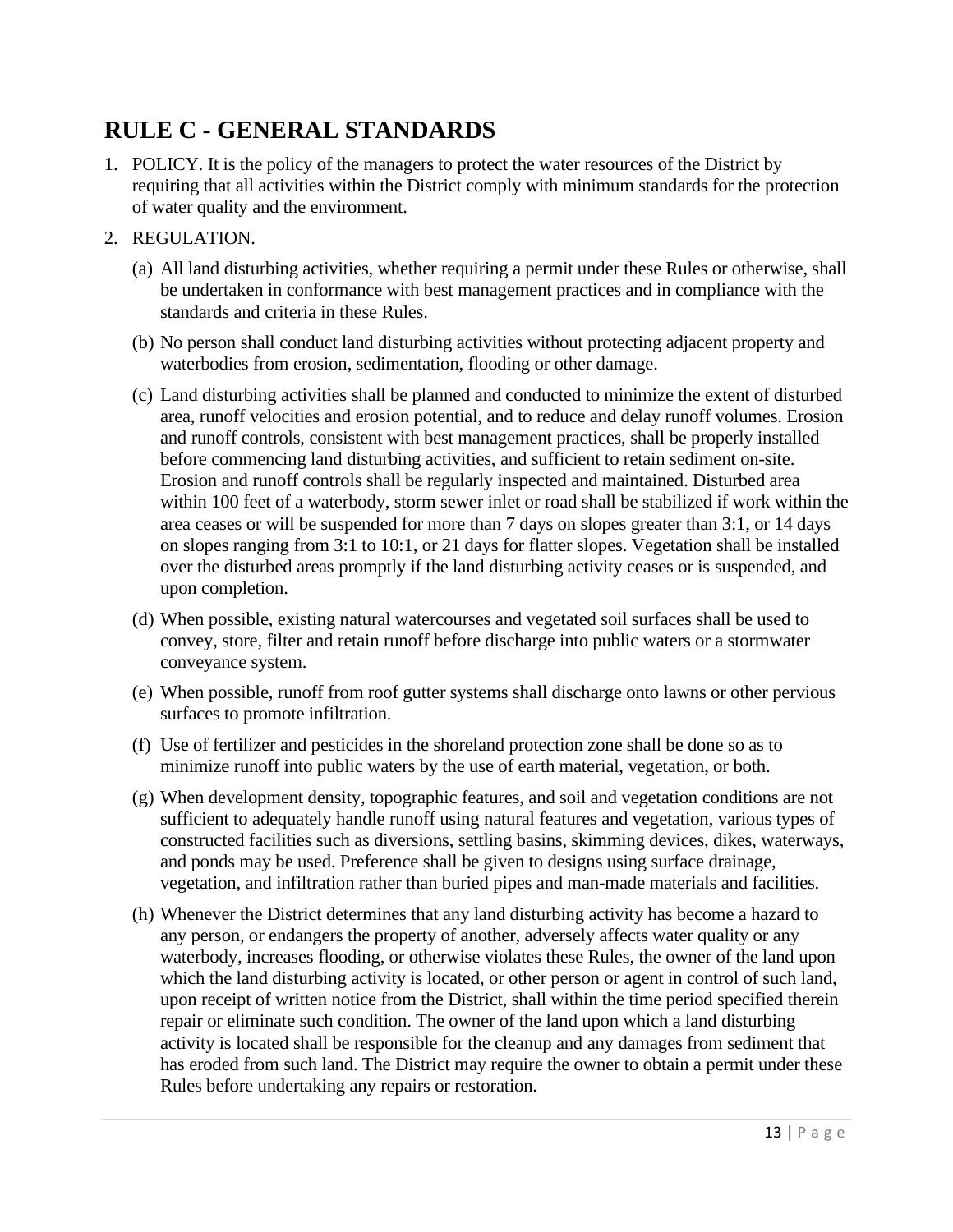#### <span id="page-13-0"></span>**RULE D - STORMWATER MANAGEMENT**

- 1. POLICY. It is the policy of the managers to:
	- (a) Preserve natural infiltration, groundwater recharge and subsurface flows that support groundwater dependent resources including lakes, streams, channels, wetlands, plant communities and drinking water supplies.
	- (b) Preserve existing water storage capacity within wetlands and landlocked basins in the watershed to minimize the frequency and severity of high water.
	- (c) Minimize the amount of directly connected impervious surface created by development and redevelopment, preserve the infiltration capacity of soil, and incorporate infiltration practices into the design where feasible.
	- (d) Limit off-site stormwater runoff volume to prevent down-gradient flooding and impacts to waters within the District.
	- (e) Require management of stormwater runoff to limit nutrient and sediment concentrations conveyed to ground and surface waters and promote water quality.
	- (f) Require that peak runoff rates for new development and redevelopment not exceed predevelopment conditions and the capacity of downstream conveyance facilities.
	- (g) Control runoff rates by the use of regional or on-site detention or infiltration facilities where feasible.
	- (h) Review stormwater management structures based on the critical duration flood event.
	- (i) Promote the use of natural waterbodies for storing treated stormwater runoff.
- 2. REGULATION. An approved stormwater management permit is required before land disturbing activity or the development or redevelopment of land that meets any of the following criteria, unless specifically exempted by Paragraph 8. The District encourages applicants to consult the District at the concept stage.
	- (a) New development or redevelopment in incorporated areas and in unincorporated shoreland protection zones of a High Value Resource Area (HVRA) that results in a net increase of 3,500 square feet or more of impervious surface and includes more than 10,000 square feet of land disturbing activity. See Rule D Appendix D.1 for a map of the HVRA.
	- (b) A public linear project in incorporated areas and in unincorporated shoreland protection zones of a HVRA that creates 10,000 square feet or more of new or reconstructed impervious surface.
	- (c) New development, redevelopment, or a public linear project outside of a HVRA that creates one (1) acre or more of new or reconstructed impervious surface.
	- (d) New development or redevelopment of a parcel riparian to a public water that increases from existing conditions the percent of impervious surface and requires a variance from the local shoreland ordinance for the percent impervious surface limit for the property.
- 3. CRITERIA. Stormwater management plans shall comply with the following criteria: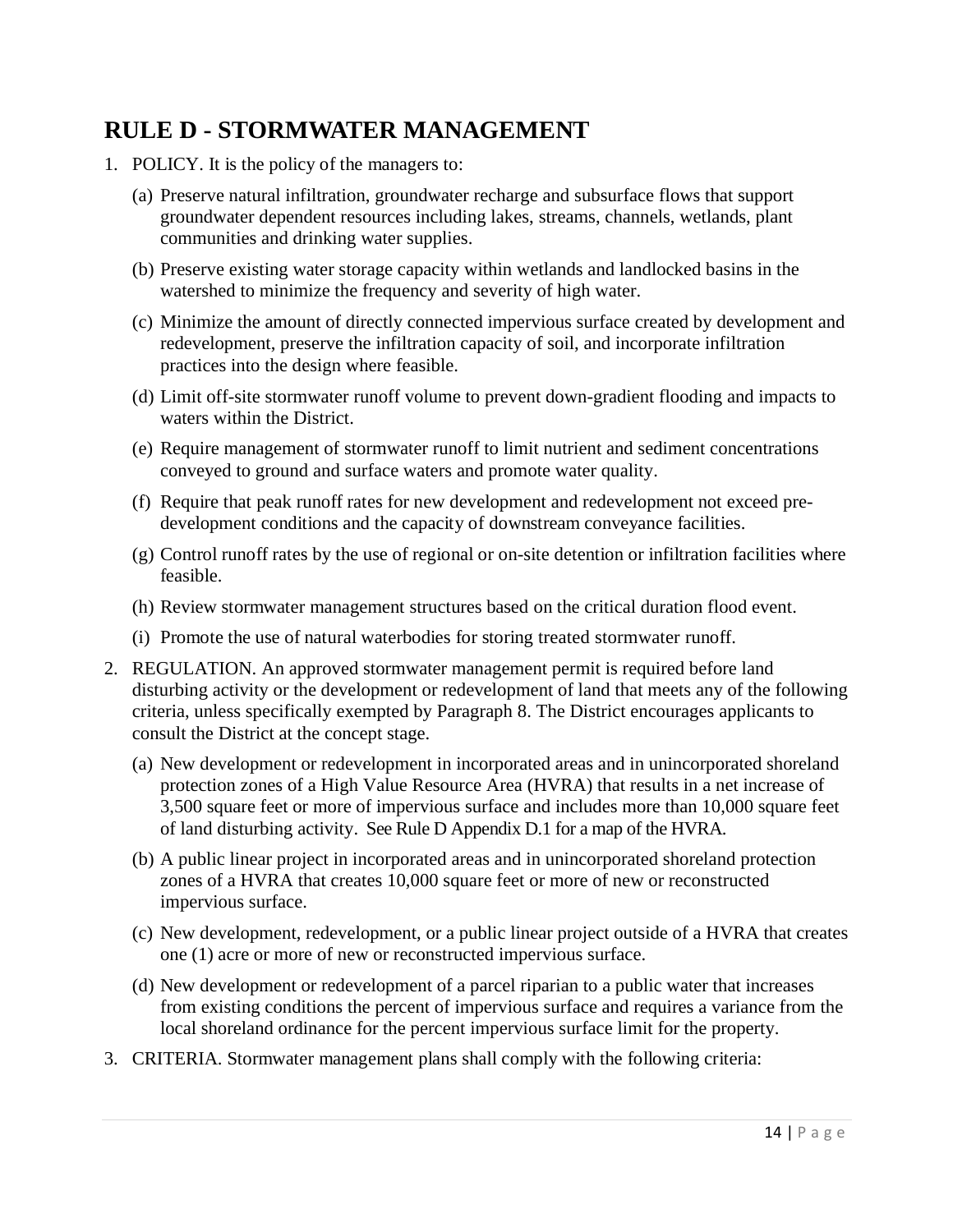- (a) Peak Runoff Rates. Peak runoff rates for the developed condition shall not exceed predevelopment peak runoff rates at each point of site discharge for the 2- year, 10-year and 100-year critical duration flood event. Runoff rates at a particular point of discharge may increase if there is adequate conveyance capacity and this increase is offset by a decrease at another point of discharge to the same waterbody. Runoff rates may also be required to be restricted to less than the pre-development rates when necessary due to the capacity of downgradient stormwater conveyance structures and features. Runoff rates shall be calculated in accordance with Paragraph 3(g).
- (b) Stormwater Volume. Volume must be managed as follows:
	- (i) New Development: The volume equal to 1.0 inches of runoff from impervious surfaces must be captured and treated. This volume is calculated as follows:

Required Treatment Volume (ft3) = Entire Site Impervious Surface (ft2)  $x$ 1.0 (in)  $\div$  Volume Conversion Factor  $\div$ 12 (in/ft)

- (ii) Redevelopment: The volume equal to 1.0 inches of runoff from impervious surface must be captured and treated. This volume is calculated as follows:
	- 1. If the project will disturb more than 50 percent of the site or reconstruct more than 50 percent of existing impervious surface:

Required Treatment Volume (ft3) = Entire Site Impervious Surface (ft2)  $x$ 1.0 (in)  $\div$  Volume Conversion Factor  $\div$ 12 (in/ft)

2. If the project will disturb 50 percent or less of the site and reconstruct 50 percent or less of the existing impervious surface:

> Required Treatment Volume (ft3) = Area of New and Reconstructed Impervious Surface (ft2) x 1.0 (in)  $\div$  Volume Conversion Factor  $\div$ 12 (in/ft)

(iii) Public Linear: The volume equal to either 0.5 inches of runoff from all new and reconstructed impervious surfaces, or 1.0 inches of runoff from the net increase in impervious area, whichever greater, must be captured and treated. This volume is calculated as follows:

> Required Treatment Volume  $(f13)$  = Area of New and Reconstructed Impervious Surface (ft2) x  $0.5$  (in)  $\div$  Volume Conversion Factor  $\div$ 12 (in/ft), or

> Required Treatment Volume (ft3) = Net increase in Impervious Surface (ft2)  $x 1.0$  (in)  $\div$  Volume Conversion Factor  $\div 12$  (in/ft)

(c) Infiltration Feasibility. The volume control criteria must be met, to the extent feasible, by one or more volume reduction practices including infiltration, rainwater harvest and reuse, canopy interception and evapotranspiration, and other practices included in the MIDS calculator and the Minnesota Stormwater Manual. In assessing feasibility, the applicant must consider site design that allows the siting of effective volume reduction practices. If volume reduction is claimed infeasible, the applicant must document the basis for infeasibility. Volume reduction relying on infiltration may be deemed infeasible if it is not possible to meet the design standards stipulated by the MPCA Construction General Permit, Minnesota Stormwater Manual or Minnesota Department of Health guidance.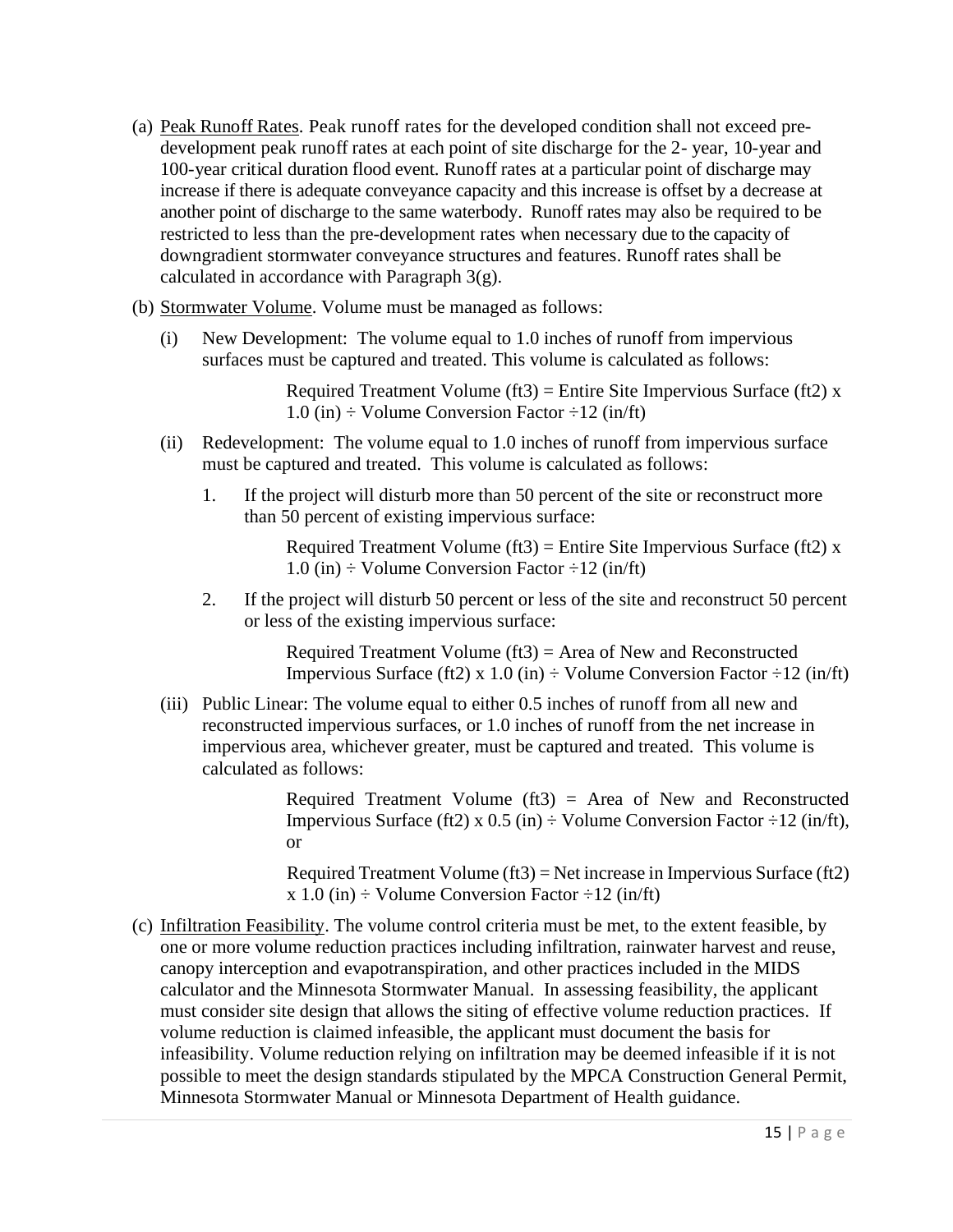(d) Alternative Compliance for Volume Control. If the stormwater volume control criteria is not fully met by a volume reduction practice, alternative management practices must be considered onsite to comply or partially comply with the criteria. The volume conversion factors for alternative management practices are as follows:

| Table D.3.1 Volume Conversion Factors for Properly Designed Practices                                                                                                                                                                                                          |                             |                                     |  |  |
|--------------------------------------------------------------------------------------------------------------------------------------------------------------------------------------------------------------------------------------------------------------------------------|-----------------------------|-------------------------------------|--|--|
| <b>BMP</b>                                                                                                                                                                                                                                                                     | <b>BMP Design Variation</b> | <b>Volume Conversion</b><br>Factor* |  |  |
| Infiltration **                                                                                                                                                                                                                                                                | <b>Infiltration Feature</b> | 1.00                                |  |  |
| Water Reuse **                                                                                                                                                                                                                                                                 | Irrigation                  | 1.00                                |  |  |
| <b>Enhanced Filtration</b>                                                                                                                                                                                                                                                     | Iron or other additive      | 0.70                                |  |  |
| <b>Biofiltration</b>                                                                                                                                                                                                                                                           | Underdrain                  | 0.65                                |  |  |
| <b>Stormwater Wetlands</b>                                                                                                                                                                                                                                                     | Pond/Wetland                | 0.55                                |  |  |
| Stormwater Ponds ***                                                                                                                                                                                                                                                           | Multiple Pond               | 0.60                                |  |  |
|                                                                                                                                                                                                                                                                                | Wet Pond                    | 0.50                                |  |  |
| Source: Adapted from the Minnesota Stormwater Manual, MPCA.                                                                                                                                                                                                                    |                             |                                     |  |  |
| * Refer to MPCA Stormwater Manual for additional information on practice<br>performance. Volume conversion factors shown reflect comparative average annual<br>total phosphorus percentage removal efficiencies to compare water quality treatment<br>among various practices. |                             |                                     |  |  |
| ** These BMPs reduce runoff volume.                                                                                                                                                                                                                                            |                             |                                     |  |  |
| *** Stormwater ponds must also provide dead storage for runoff from the 2.5-inch<br>event.                                                                                                                                                                                     |                             |                                     |  |  |

For alternative management practices not found in Table D.3.1, or to deviate from a volume conversion factor found in Table D.3.1, the applicant may submit a volume conversion factor, expressed as annual percentage removal efficiency, with supporting technical data, for District approval.

- (e) Water Quality. The following additional water quality standards apply:
	- (i) For New Development only, one or more stormwater management practices listed in Table D.3.1 shall be sized (without the conversion factor) to treat the volume of stormwater runoff that the developed site will generate for the 2-year, 24-hour precipitation event. Alternatively, water quality modeling may be provided demonstrating that the proposed stormwater management practices result in a reduction of at least 60% of total Phosphorus and 90% of total suspended solids. Note the volume managed under 3(b)(i) counts towards this standard.
	- (ii) For any impervious surface subject to regulation under Paragraph 3(b), total suspended solids in runoff that is not captured by a practice under Paragraph 3(d) must be reduced to the maximum extent practicable. Compliance with this criterion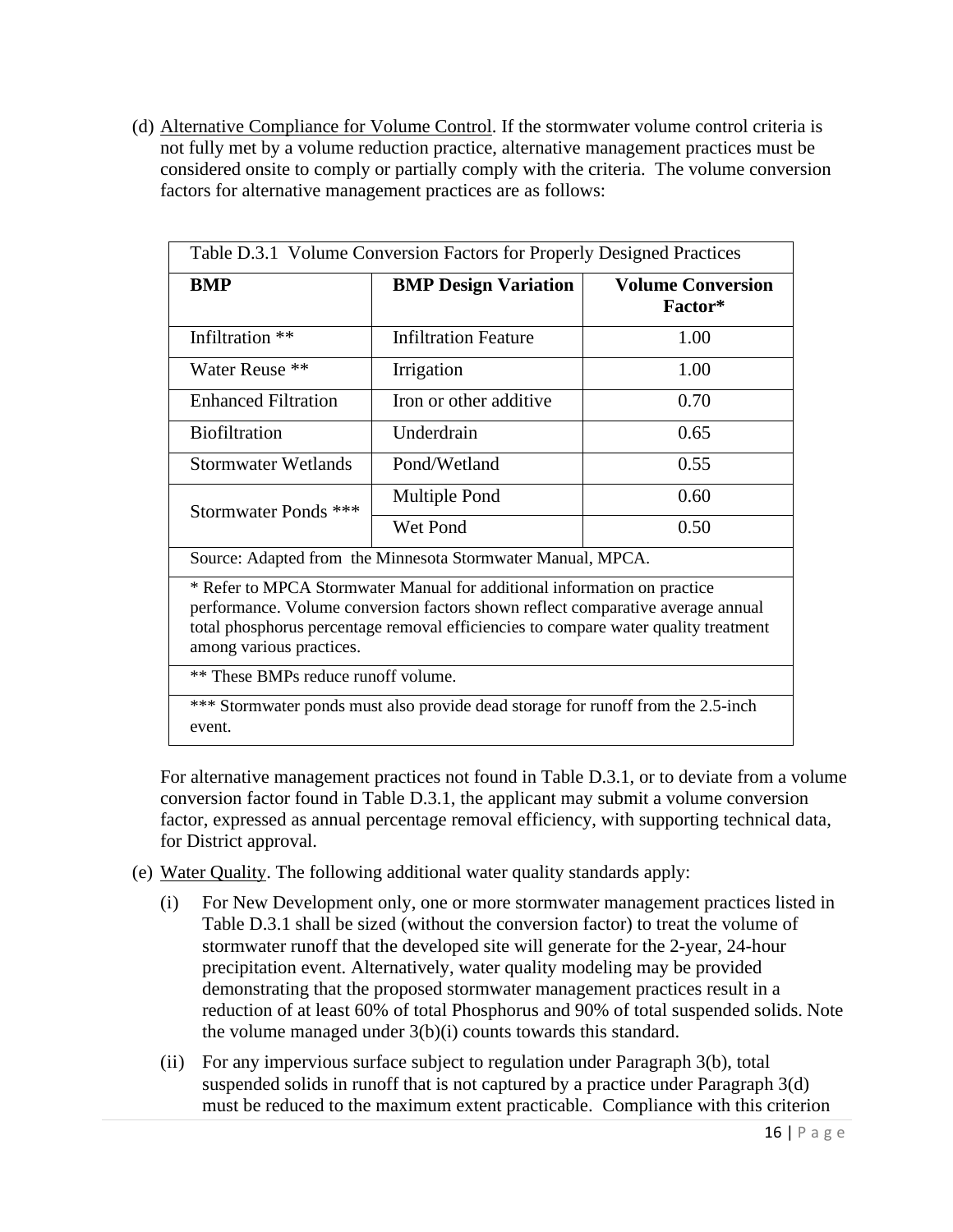may be achieved, for example, by incorporation of practices such as a SAFL Baffle®, sump manholes, or filter strips and vegetated swale along rural section roadways.

(f) Wetland Bounce and Inundation Period. A project must remain within the limits stated below for bounce in water level and duration of inundation, for a 24-hour precipitation event for each specified return period and for the downgradient wetland. The analysis must use NOAA Atlas 14 precipitation depths.

| Wetland<br><b>Susceptibility</b><br><b>Class</b> | <b>Permitted Storm</b><br><b>Inundation Period</b><br>for Two-Year event<br><b>Bounce</b> |               | <b>Inundation Period for</b><br><b>10-Year or Greater</b><br>Event |  |
|--------------------------------------------------|-------------------------------------------------------------------------------------------|---------------|--------------------------------------------------------------------|--|
| Highly susceptible                               | Existing                                                                                  | Existing      | Existing                                                           |  |
| Moderately                                       | Existing plus                                                                             | Existing plus | Existing plus                                                      |  |
| susceptible                                      | $0.5$ feet                                                                                | $1$ day       | 7 days                                                             |  |
| Slightly susceptible                             | Existing plus                                                                             | Existing plus | Existing plus                                                      |  |
|                                                  | $1.0 \text{ feet}$                                                                        | 2 days        | 14 days                                                            |  |
| Least                                            | No limit                                                                                  | Existing plus | Existing plus                                                      |  |
| susceptible                                      |                                                                                           | 7 days        | 21 days                                                            |  |

\* Adapted from "Stormwater and Wetlands Planning and Evaluation Guidelines for Addressing Potential Impacts of Urban Stormwater and Snowmelt Runoff on Wetlands," (Minnesota Stormwater Advisory Group, June 1997). Wetland susceptibility classification is determined based on wetland type:

- Highly susceptible wetland types include: sedge meadows, bogs, coniferous bogs, open bogs, calcareous fens, low prairies, coniferous swamps, lowland hardwood forests, and seasonally flooded basins.
- Moderately susceptible wetland types include: shrub-carrs, alder thickets, fresh (wet) meadows, and shallow & deep marshes.
- Slightly susceptible wetland types include: floodplain forests and fresh wet meadows or shallow marches dominated by cattail giant reed, reed canary grass or purple loosestrife.
- Least susceptible wetland includes severely degraded wetlands. Examples of this condition include cultivated hydric soils, dredge/fill disposal sites and some gravel pits.
- (g) Calculating Off-Site Stormwater Flow. This paragraph governs calculation of site discharge under Paragraphs 3(a), 3(e) and 3(f). To calculate discharge, Soil Conservation Service TR-20 method shall be used. For New Development, the following curve numbers will be used for the pre-development condition:

| <b>Hydrologic Soil Group</b> | <b>Curve Number</b> |
|------------------------------|---------------------|
|                              | 30                  |
|                              | 55                  |
|                              |                     |
|                              |                     |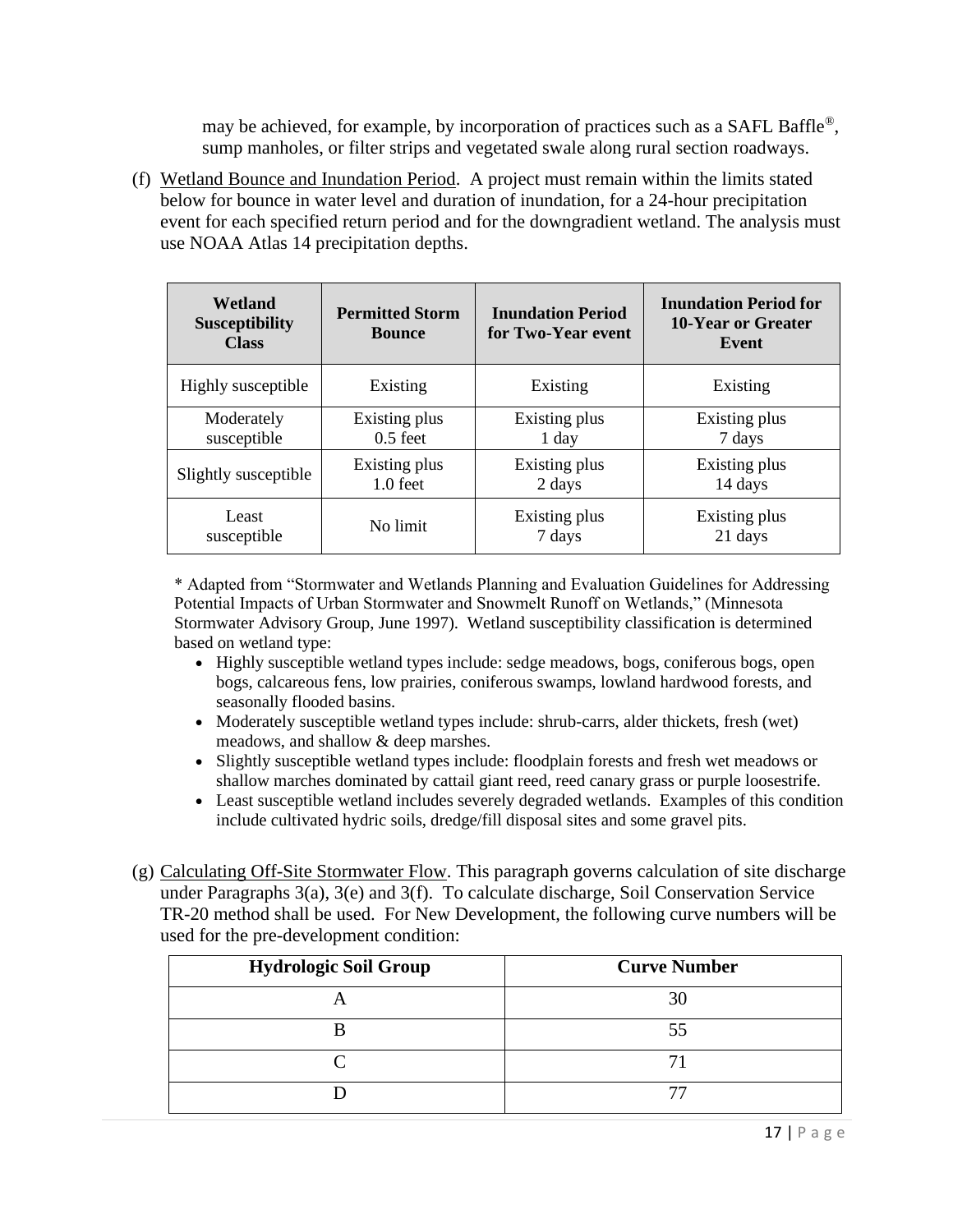For Redevelopment and Public Linear projects, curve numbers from NRCS Technical Release #55 (TR-55) representative of existing conditions, including impervious surfaces, may be used for the pre-development condition.

For all projects, a distributed curve number approach must be used to calculate flows; i.e., runoff from directly connected impervious surfaces must be modeled separately from pervious areas. For solar farm projects, the solar panel surface area may be composited with pervious areas.

To determine curve numbers for the post-development condition, the Hydrologic Soil Group (HSG) of areas within the construction limits must be lowered one classification for HSG B (to HSG C) and one-half classification for HSG A (to midway between HSG A and HSG B) to account for the impacts of grading on soil structure, unless the project specifications incorporate soil amendment or other method approved by the District to restore soil structure. This requirement only applies to that part of a site that has not been disturbed, tilled, or compacted prior to the proposed project.

- (h) Wetland and Landlocked Basin Storage. Fill within wetland and landlocked basin floodplain is prohibited unless compensatory floodplain storage volume is provided within the floodplain of the same water body, and within the permit term. If offsetting storage volume will be provided off-site, it shall be created before any floodplain filling by the applicant will be allowed. This criterion does not apply to the floodplain of Prior Lake.
- (i) Infiltration Feature Design Considerations. Design of infiltration features shall:
	- (i) Include a minimum of one soil boring at the location of any proposed infiltration facility is required. Multiple borings may be needed dependent on the size of the infiltration practice and the variability of the geologic materials on the site. Soil borings shall include detailed information on depth to water table, if applicable, and extend at least 5 feet below the bottom of the proposed infiltration facility. Grain size analysis, either alone or in conjunction with a hydrometer analysis shall be used to verify the ASTM classification of the soil material controlling the rate of infiltration (the least permeable within 5 feet of the bottom of the proposed practice) at each proposed practice. The following table summarizes the soil lab analysis required for borings related to infiltration practices.

| <b>Lab Test</b>        | <b>Description</b>                                                                                                    | <b>When Required</b>                                                                                                                  |
|------------------------|-----------------------------------------------------------------------------------------------------------------------|---------------------------------------------------------------------------------------------------------------------------------------|
| Grain Size<br>Analysis | Provides a distribution of particle<br>size greater than 75µm (sand size<br>which correlates to the No. 200<br>sieve) | Always                                                                                                                                |
| Hydrometer<br>Analysis | Provides a distribution of particle<br>size less than $75\mu m$ (silt and clay<br>sized particles)                    | Sample has greater than<br>10% fines as identified in<br>the field or by lab test AND<br>all soils classified as silty<br>sand or SM. |

(ii) Select soil infiltration rates based on the appropriate HSG classification and associated infiltration rates of the Minnesota Stormwater Manual – Design Infiltration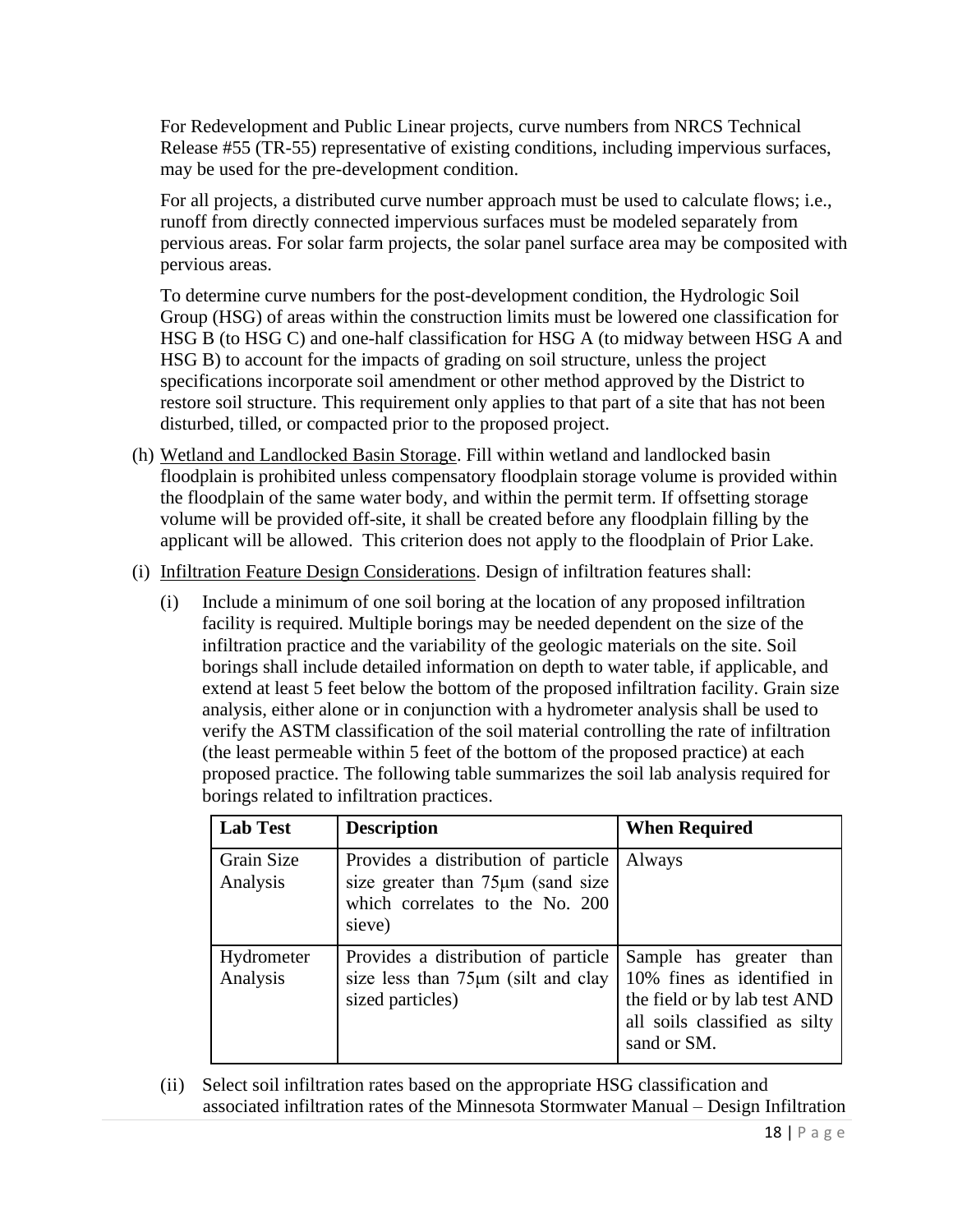Rate table. Notwithstanding, permeameter testing, via a method approved in advance by the District, may be used to determine the design infiltration rate.

- (iii) Be capable of infiltrating the required volume within 48 hours for surface and subsurface BMPs.
- (iv) Include pretreatment of stormwater runoff to remove solids before discharge to infiltration areas to maintain the long-term viability of the infiltration areas. A pretreatment device such as a vegetated filter strip, small sedimentation basin, or water quality inlet (e.g., grit chamber) must be included in the design and sized according to MPCA Stormwater Manual guidance.
- (j) Landlocked Basin Outlets. Landlocked basins may be provided with outlets that:
	- (i) Retain a hydrologic regime complying with Rules F and G;
	- (ii) Provide sufficient dead storage to retain back-to-back 100-year, 24-hour rainfalls and runoff above the highest anticipated groundwater elevation and prevent damage to property adjacent to the basin; and
	- (iii) Do not create adverse downstream flooding or water quality conditions, or materially affect stability of downstream water courses.
- (k) Retention Pond Design Criteria. Permanent sedimentation and water quality ponds shall:
	- (i) Be consistent with NURP criteria and best management practices;
	- (ii) Have permanent wet pool with dead storage of at least the runoff from a 2.5-inch storm event;
	- (iii) Have a normal water elevation above the OHW of adjacent waterbodies;
	- (iv) Have an outlet skimmer to prevent migration of floatables and oils for at least the oneyear storm event; and
	- (v) Have an identified overflow spillway sufficiently stabilized to convey the 100-year critical duration flood event.
- (l) Flood Elevation Freeboard. All new residential, commercial, industrial, and other habitable or non-habitable structures, and all stormwater basins, must be constructed so that the lowest floor and lowest entry elevations of structures comply with the following:

|                               |           | <b>Regional</b><br>Elevations* | <b>Local Detention</b><br><b>Basins &amp; Wetlands</b> |            | <b>Infiltration Basins</b> |          |            | Rain<br><b>Gardens</b> |
|-------------------------------|-----------|--------------------------------|--------------------------------------------------------|------------|----------------------------|----------|------------|------------------------|
| <b>Elevation</b>              | $100-yr$  | EOF                            | $100-yr$                                               | <b>EOF</b> | <b>Bottom</b>              | $100-yr$ | <b>EOF</b> | <b>EOF</b>             |
| <b>Low Floor</b><br>Freeboard | $2-ft$    | 1-ft                           | $0$ -ft                                                | <b>NA</b>  | $0$ -ft                    | NA       | NA         | <b>NA</b>              |
| <b>Low Entry</b><br>Freeboard | <b>NA</b> | <b>NA</b>                      | $2-ft$                                                 | $1-ft$     | <b>NA</b>                  | $2-ft$   | $1-ft$     | $0.5-ft$               |

Within a landlocked basin, lowest floor elevations must be at least one foot above the surveyed basin overflow elevation. Where an outlet structure is proposed below the overflow elevation of a landlocked basin, the lowest floor elevations must be a minimum of three feet above the high water level of the 100-year, ten-day runoff event or back-to-back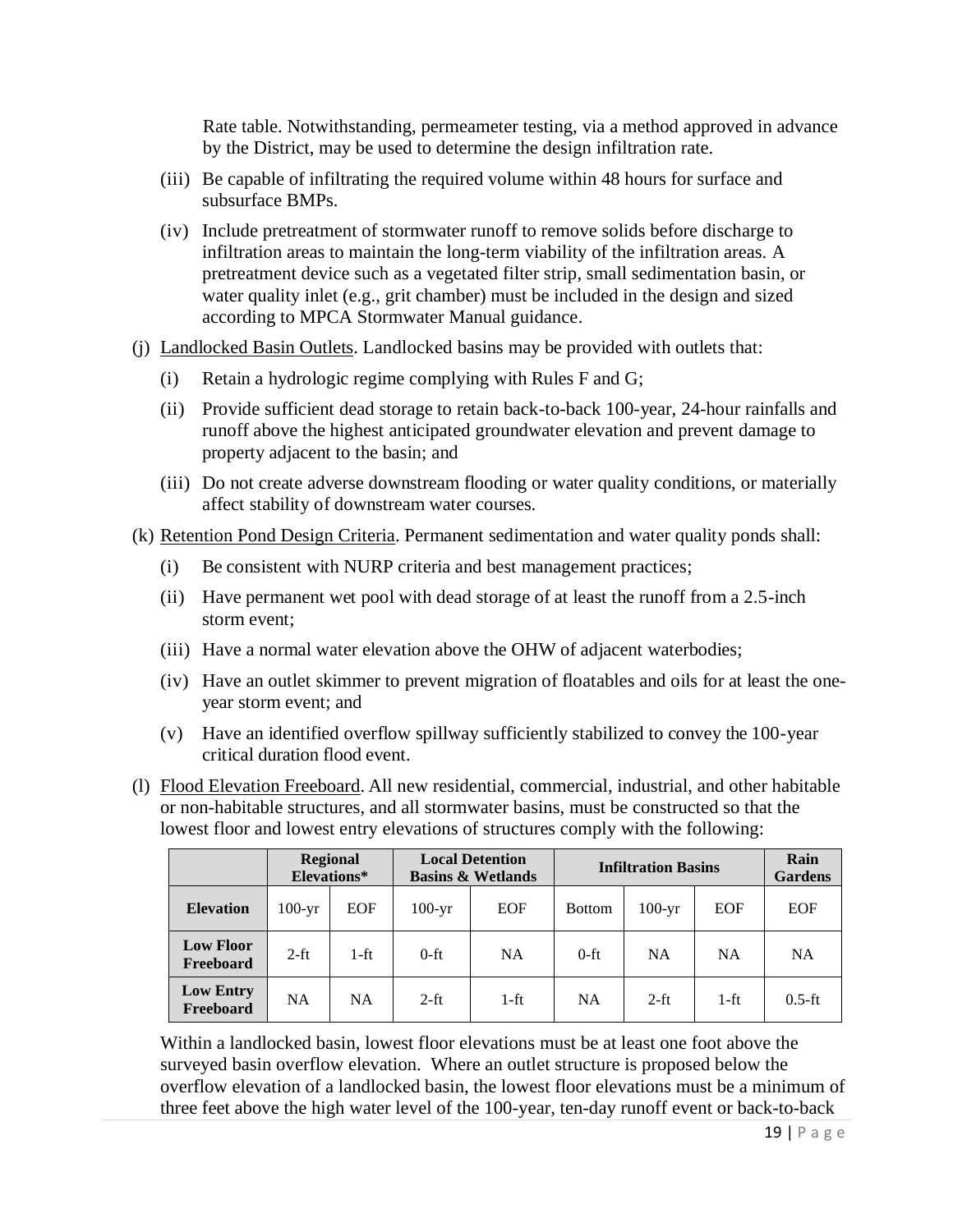100-year, 24-hour rainfalls, whichever is higher. Aerial photos, vegetation, soils, and topography will be used to derive a "normal" starting water elevation for the basin.

\* Regional elevations are as established by FEMA or District SWMM model results in absence of a FEMA FIS elevation.

- (m)Off-Site Stormwater Management. One or more of the applicable criteria of Paragraph 3 may be met by use of an off-site stormwater management practice upgradient of downstream receiving waters, provided there are no local rate, volume, water elevation or water quality impacts. An applicant must document permission to use available capacity of the practice and that it is in maintained condition, and the practice must be subject to a maintenance obligation under Paragraph 5. The practice must provide volume reduction to the same extent as would be feasible on the site.
- (n) Local Stormwater Management Plan. A unit of government may prepare a plan by which regional stormwater management facilities may be constructed in anticipation of, or concurrent with, land disturbing activity within the jurisdiction of that unit of government. On finding that the criteria of this Rule D are met, the District will approve or approve with conditions. Thereafter, the plan will apply to subsequent applications for permits according to its terms.
- (o) Volume Control Credits. Volume control provided in excess of the volume control criteria may be banked for use on another project. Excess banked volume control amounts shall not exceed the volume of two inches over the impervious surfaces of the drainage area to the BMP or the volume provided within the BMP, whichever is less.

To the extent an applicant has not met the volume control criteria by application of paragraphs 3(b), 3(c), 3(d), 3(m) and 3(n) the applicant may utilize District approved volume credits. If approved volume credits are not available, and if the applicant is a Public Road Authority, the District will establish debits that the applicant must meet by implementing future volume control measures, as approved by the District. Measures must be located within the same drainage area or subwatershed and cannot serve to meet an independent District-imposed regulatory requirement. The application must describe how debits will be met within a reasonable time specified by the District and the applicant must report to the District annually on the status of outstanding debits. The obligation will be formalized in a writing signed by the applicant. Regardless, total suspended solids in runoff from regulated impervious surface must be reduced onsite to the maximum extent practicable.

Transfer of banked volume credits between applicants is allowed. Applicants shall submit a letter to the District outlining the conditions of the transfer and confirming the volume of the transfer. The District must review and approve all credit transfers.

(p) Public Linear Project Cost Cap. For public linear projects, one or more of the applicable criteria of Paragraph 3 may be met by use of a public linear project cost cap where costs specific to satisfying the volume control criteria shall not exceed a cost cap which will be established in consultation with municipal partners and approved by the Board from time to time. The cap shall apply to costs directly associated with the design, testing, land acquisition, and construction of the volume reduction BMPs only. Unit costs for project components shall be developed by the applicant and approved by the District Engineer to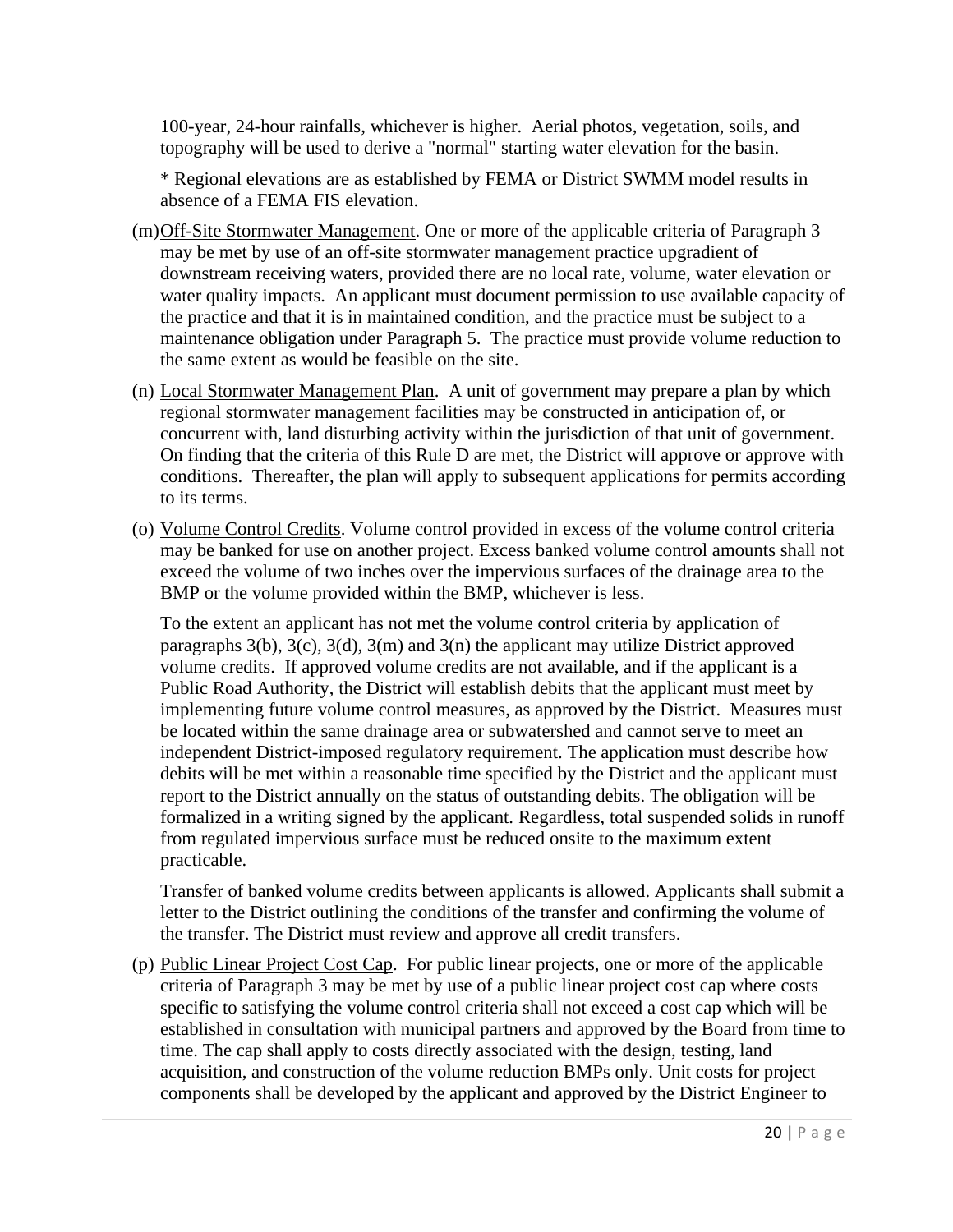determine the cost of the volume reduction BMPs. The District may contribute the amount above the cap in order to meet the volume reduction criteria or it may allow the applicant to partially comply with the standards when the cap is met.

- (q) Stormwater Impact Fund. If it is demonstrated that volume control is not feasible onsite and credits are not available, the applicant shall pay into the District's Stormwater Impact Fund to cover the cost of implementing equivalent volume reduction elsewhere in the watershed. The required amount to contribute to the Stormwater Impact Fund will be established in consultation with municipal partners and approved by the Board from time to time.
	- (i) Funds contributed from a local government unit shall be spent within that local government unit's jurisdiction to the extent possible.
	- (ii) Funds shall be allocated to volume reduction projects by the District according to the Stormwater Impact Fund Implementation Plan as approved by the District Board.
- (r) Obligation to Ensure Performance. To find that the criteria of this rule have been met, the District shall require as-built drawings for all stormwater management practices within 60 days of substantial completion of construction. The District may also impose additional requirements as a specific condition of approval. The District may require monitoring or performance evaluation as a condition of approving a stormwater management practice that has not been adequately demonstrated in the proposed application.
- 4. EXHIBITS. The following are to be prepared and certified by a professional engineer registered in the State of Minnesota, registered land surveyor, or other appropriate professional, and submitted to the District with the application for stormwater management permit. All submittals shall be in electronic format. Exhibits for flowage and drainage easements and covenants shall be submitted as shapefiles.
	- (a) Property lines and delineation of lands under ownership of the applicant.
	- (b) Delineation of the subwatershed contributing runoff from off-site, proposed and existing subwatersheds on-site, emergency overflows and watercourses.
	- (c) Proposed and existing stormwater facilities location, alignment, and elevation.
	- (d) Delineation of existing on-site wetland, shoreland, drain tiling and floodplain areas.
	- (e) For applications proposing infiltration as a stormwater management practice, identification, description, permeability, and approximate delineation of site soils in both existing and proposed as-developed condition. Soil boring and lab analysis is required in accordance with Paragraph 3(i).
	- (f) Existing and proposed ordinary high and 100-year water elevations on-site.
	- (g) Existing and proposed site contour elevations at 2-foot intervals, referenced to NAVD, 1988 datum.
	- (h) Construction plans and specifications of all proposed stormwater management facilities, including design details for outlet controls.
	- (i) A maintenance schedule for all proposed facilities that will not be maintained by an MS4.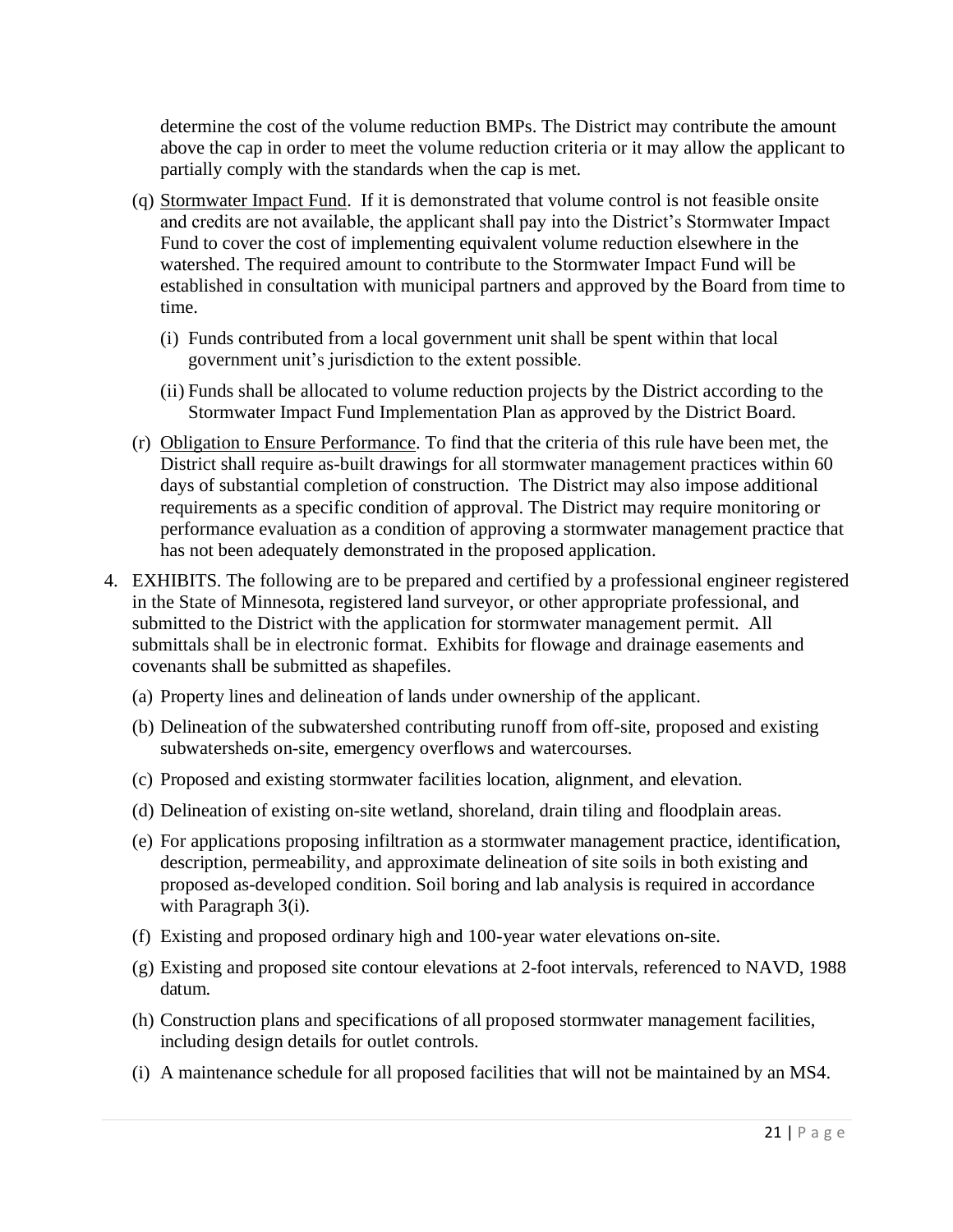- (j) Runoff volume and rate analysis for the 2-year, 10-year, and 100-year critical storm events, existing and proposed.
- (k) All hydrologic, water quality and hydraulic computations made in designing the proposed stormwater management facilities.
- (l) Narrative addressing incorporation of infiltration BMPs.
- (m)Delineation of any ponding, flowage or drainage easements, or other property interests, to be dedicated for stormwater management purposes.
- (n) Documentation as to the status of a National Pollutant Discharge Elimination System stormwater permit for the project from the Minnesota Pollution Control Agency, with the Storm Water Pollution Prevention Plan (SWPPP) being provided when it becomes available.
- 5. MAINTENANCE. The applicant, and all successors in title, is responsible to maintain in perpetuity all stormwater management facilities used to meet the criteria of Section 3. Unless the Board specifies otherwise, as a condition of permit issuance, the permittee must submit a maintenance instrument specifying the methods, schedule, and responsible parties for maintenance for District review and, after District approval, provide for the instrument to be recorded or registered on the property title. In place of a recorded instrument, a public permittee may execute with the District a maintenance agreement that achieves the same purposes as an instrument on the title and provides that such an instrument will be recorded or registered if the public land is conveyed into private ownership. The District will make standard maintenance instruments and agreements available for permittee use.
- 6. EASEMENTS. The applicant shall establish in form acceptable to the District temporary and perpetual easements for ponding, flowage, and drainage purposes over hydrologic features such as waterbodies and stormwater basins. The easements shall include the right of reasonable access for inspection, monitoring, maintenance, and enforcement purposes.
- 7. COVENANTS. The District may require that the land be subjected to restrictive covenants or a conservation easement, in form acceptable to the District, to prevent the future expansion of impervious surface and the loss of infiltration capacity.
- 8. EXCEPTIONS. No permit or stormwater management plan shall be required under this Rule for the following land disturbing activities:
	- (a) Minor land disturbing activities such as home gardens, repairs, and maintenance work.
	- (b) Construction, installation, and maintenance of individual sewage treatment systems.
	- (c) Construction, installation and maintenance of public utility lines or individual service connections.
	- (d) Linear trails no more than 10 feet wide, bordered downgradient by vegetated soil or filter strip at least 5 feet wide. If some but not all of a trail meets this criteria only those portions not meeting this criteria are subject to this rule.
	- (e) The reconstructed impervious surface of a road that will remain rural-section that is bordered downgradient by vegetated open space or a vegetated filter strip with a minimum width of 5 feet with a slope less than 2 percent is exempt from the requirements of Paragraph 3(b)(iii).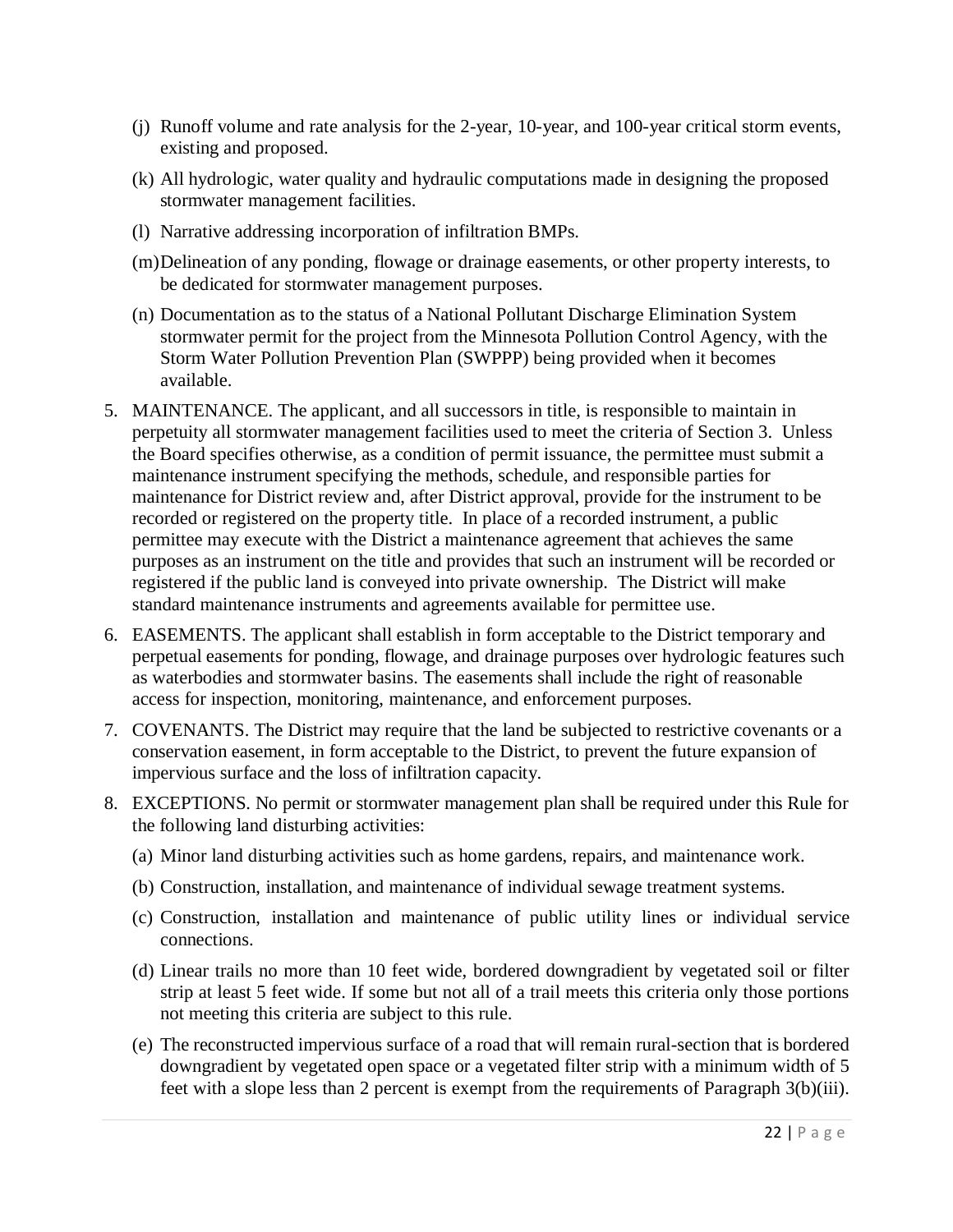Note – a ditch bottom with perennial grasses may satisfy the width requirement and the slope criteria of this exception does not apply to adjacent driveways.

- (f) Construction of any structure on an individual parcel in a subdivision with a stormwater management plan approved by the District, so long as the land disturbing activity complies with the approved plan.
- (g) Land zoned as RR-1 (Rural Residential Reserve District) developed in conformance with County requirements.
- (h) Installation of any fence, sign, telephone or electric poles, or other kinds of posts or poles.
- (i) All land disturbing activities not required by this Rule to obtain a permit or have an approved stormwater management plan shall nevertheless be conducted in full compliance with Rule C.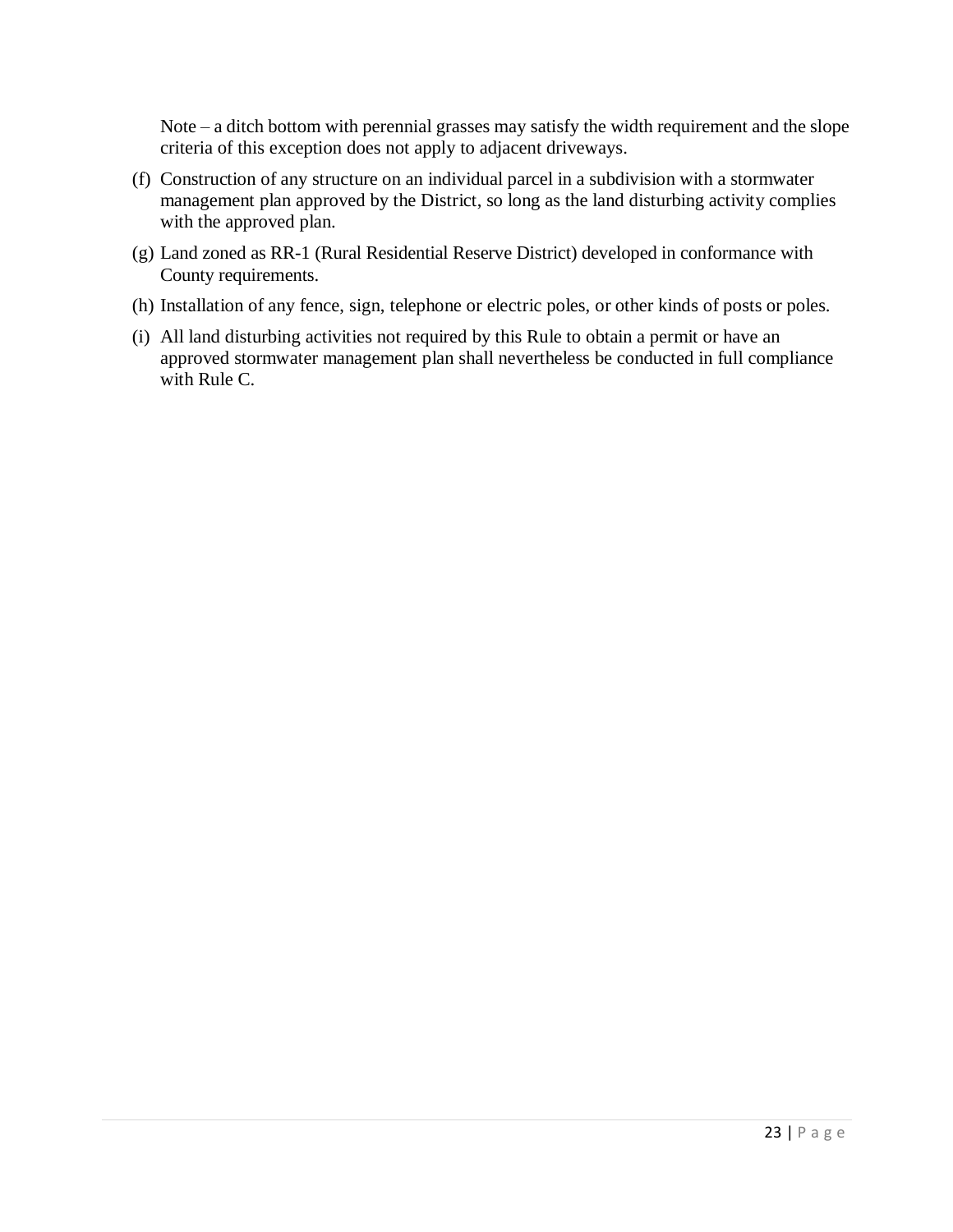

#### **APPENDIX D.1 – High Value Resource Area (HVRA)**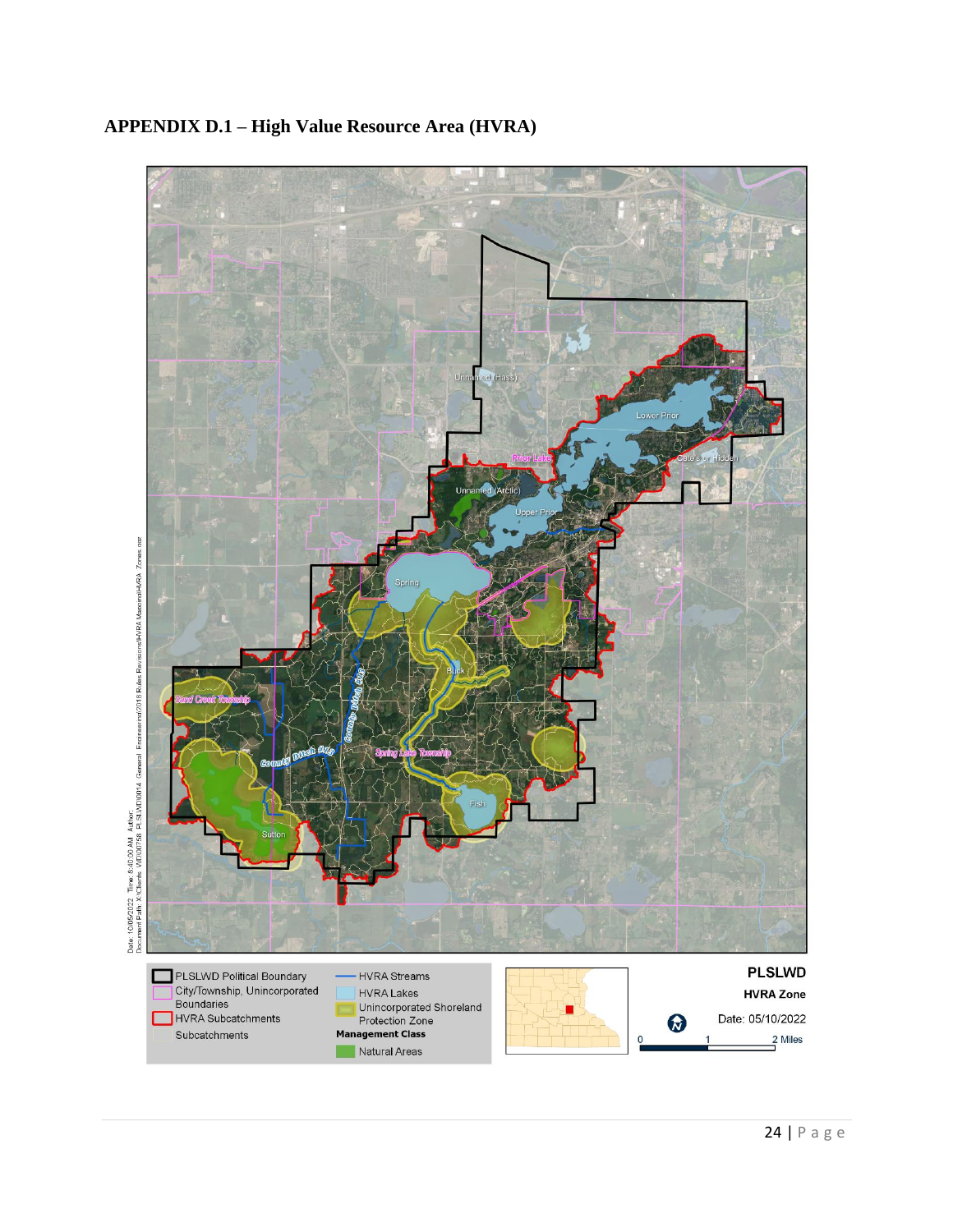### <span id="page-24-0"></span>**RULE E - EROSION AND SEDIMENT CONTROL**

- 1. POLICY. It is the policy of the managers to require the preparation and implementation of erosion and sediment control plans to control runoff and erosion and to retain or control sediment on land during land disturbing activities.
- 2. REGULATION. No person or political subdivision shall commence a land disturbing activity of more than 10,000 square feet, unless specifically exempted by Paragraph 10 below, without first obtaining a permit from the District that incorporates and approves an erosion and sediment control plan for the activity.
- 3. CRITERIA. Erosion and sediment control plans shall comply with the following criteria:
	- (a) The plan must be prepared by a qualified individual showing proposed methods of retaining waterborne sediments on site during the period of construction and showing how the site will be restored, covered, or revegetated after construction, including a timetable for completion.
	- (b) Natural site topography and soil conditions shall be used to control runoff and reduce erosion and sedimentation during construction and after completion of the land disturbing activity.
	- (c) Erosion and sediment control measures shall be consistent with the standards of the General Permit Authorization to Discharge Stormwater Associated With Construction Activity Under the National Pollutant Discharge Elimination System/State Disposal System Permit Program, Permit MN R100001 (NPDES General Construction Permit), issued by the Minnesota Pollution Control Agency, except where more specific requirements apply, including:
		- (i) Phasing to minimize disturbed areas subject to erosion at any one time.
		- (ii) Implementation of BMPs to minimize the discharge of sediment and other pollutants. Redundant BMPs are required adjacent to all waterbodies, spaced a minimum of 5 feet apart except where conditions are limiting.
		- (iii) All turbid or sediment-laden waters related to dewatering must be discharged to a temporary sediment basin on the project site unless infeasible. Permittees must provide appropriate Best Management Practices (BMPs) to water discharged to a surface water such that the discharge does not adversely affect the receiving water or downstream properties. Permittees must continuously monitor discharge to any surface water to ensure adequate treatment has been achieved. Discharge points must be adequately protected from erosion and scour through accepted energy dissipation methods.
		- (iv) Use of temporary sediment basins are required where 10 or more acres of disturbed soil drain to a common location, or where 5 or more acres of disturbed soil are located within one mile of and discharge to a special or impaired water. Basin design and construction must comply with NPDES General Permit requirements.
		- (v) Proper storage and disposal of all construction site projects, materials or wastes.
		- (vi) Site inspections and records of rainfall events.
		- (vii) Proper maintenance of all BMPs.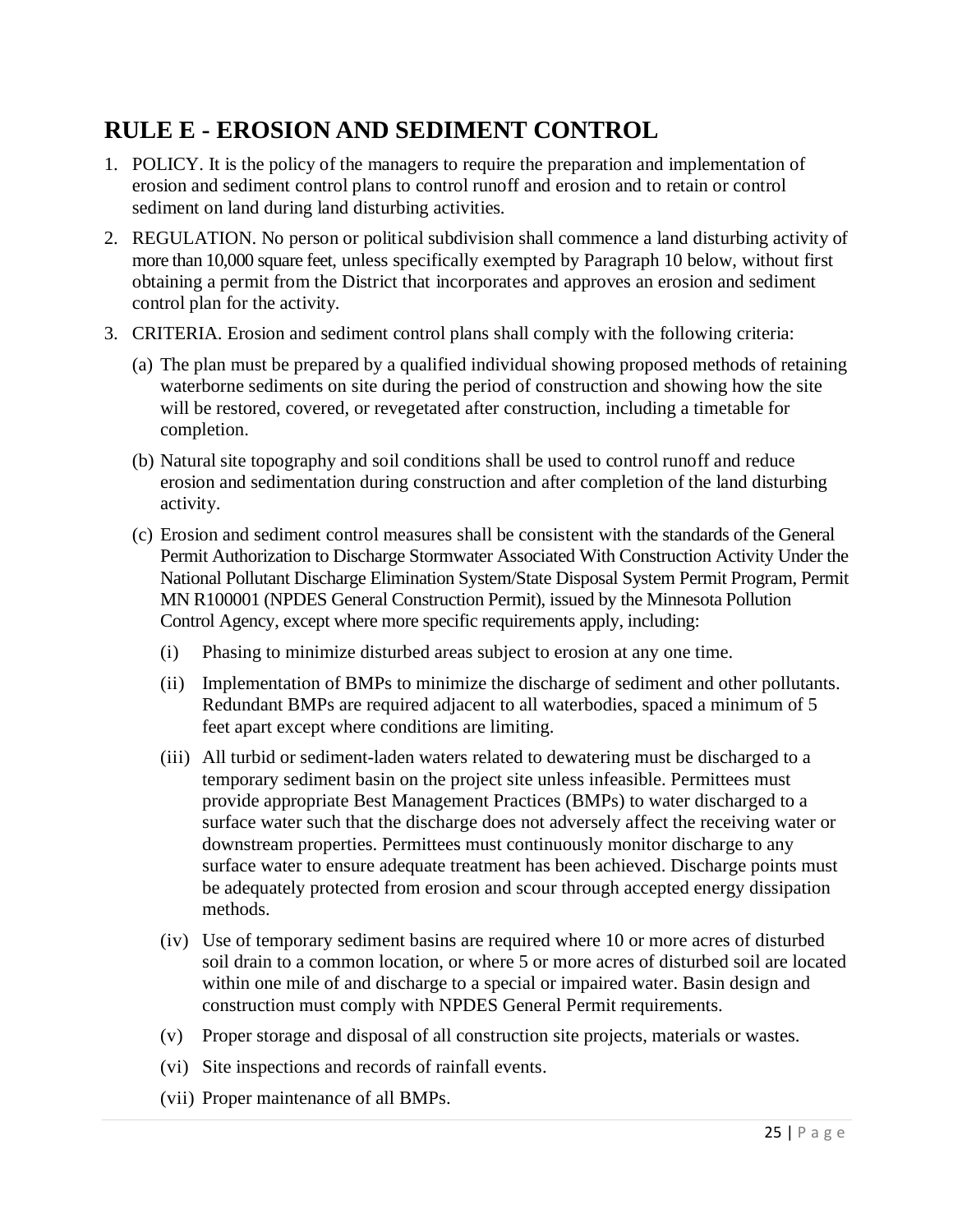(viii)Management of solid and hazardous wastes on each project site.

- (ix) Final stabilization upon completion of the construction activity.
- (x) Provisions for the use of temporary sediment basins to control runoff and provide treatment during construction, when applicable.
- (xi) Identification of wetland types and locations as identified in wetland delineation, as applicable.
- (xii) Include contact information for the District's permit staff.
- (d) The plan will specify measures for indefinite stabilization of exposed soil and stockpiled earth and erodible materials in the event that site work is suspended. These measures will be implemented within 7 days of a request by the District, unless, on the basis of permittee's written response and official inspection, the District finds that the site is active and actively managed under the erosion and sediment control plan. The District may set a later deadline for implementation if site conditions warrant.
- (e) Requirement of site stabilization no later than November  $15<sup>th</sup>$  of any given calendar year for exposed soil areas where construction activities have ceased and are not expected to continue until after frozen ground conditions.
- (f) All erosion and sediment controls shall be installed before commencing the land disturbing activity, and shall not be removed without District approval or until the District has issued a certificate of completion pursuant to Paragraph 13 of Rule B.
- (g) Use of erosion control blanket shall be limited to 'bio-netting' or 'natural netting' types, and specifically not products containing plastic mesh netting or other plastic components.
- 4. EXHIBITS. The following are to be prepared and certified by a professional engineer registered in the State of Minnesota, registered land surveyor, or other appropriate professional, and submitted to the District with the application for stormwater management permit. All submittals shall be in electronic format.
	- (a) An existing and proposed topographic map showing contours on and adjacent to the land, property lines, all hydrologic features, the proposed land disturbing activities, and the locations of all runoff, erosion and sediment controls and soil stabilization measures.
	- (b) Plans and specifications for all proposed runoff, erosion and sediment controls, dewatering methods, and temporary and permanent soil stabilization measures.
	- (c) Detailed schedules for implementation of the land disturbing activity, the erosion and sediment controls, and soil stabilization measures.
	- (d) Detailed description of the methods to be employed for monitoring, maintaining, and removing the erosion and sediment controls, and soil stabilization measures.
	- (e) Contact information for the person(s) responsible for erosion and sediment control inspection and maintenance.
	- (f) Soil borings if requested by the District.
	- (g) For projects over one acre of disturbed area, documentation that the permittee has applied for the NPDES General Construction Permit from the Minnesota Pollution Control Agency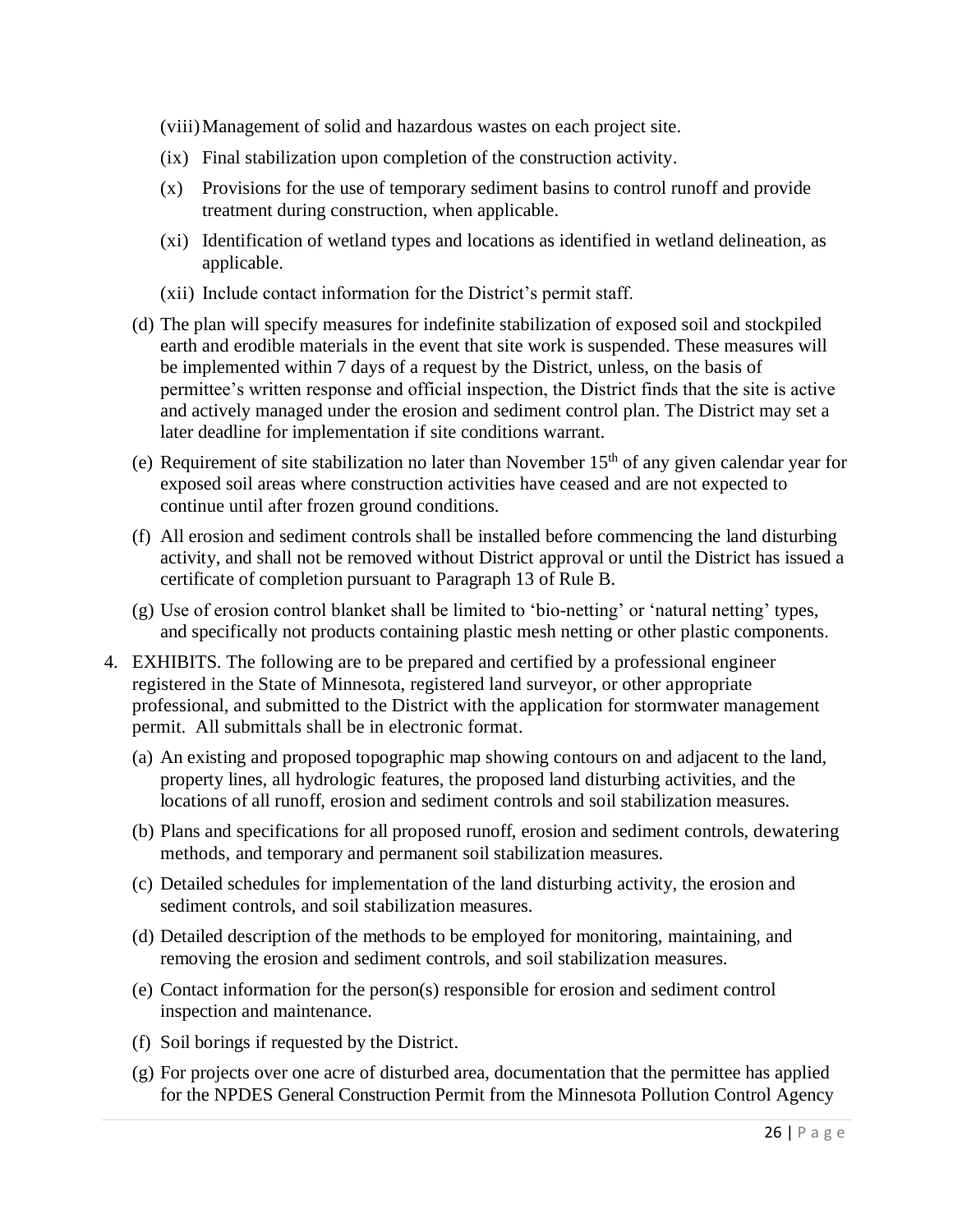(MPCA) shall be submitted, in addition to the Stormwater Pollution Prevention Plan (SWPPP) prepared for the NPDES Permit.

- (h) Other project site-specific submittal requirements as may be required by the District.
- 5. CONSTRUCTION ACTIVITY REQUIREMENTS. Any activity subject to a permit under this Rule must conform to the standards of the NPDES General Construction Permit, as amended, regarding construction site erosion and sediment control.
- 6. INSPECTION. The permittee shall be responsible for inspection of all erosion and sediment control measures until final soil stabilization is achieved.
- 7. MAINTENANCE. The permittee shall be responsible for proper operation and maintenance of all erosion and sediment controls, and soil stabilization measures, in conformance with Best Management Practices, the Minnesota Stormwater Manual and the requirements of the NPDES General Construction Permit, as amended. The permittee shall, at a minimum, inspect and maintain all erosion and sediment controls and soil stabilization measures daily during construction, weekly thereafter until vegetative cover is established, and after every rainfall event exceeding 0.5 inches. Inspection and maintenance schedule should follow time requirements outlined in the District's Permit Handbook, Log of Activities – Erosion  $\&$ Sediment Control (Form 6).
- 8. VEGETATION ESTABLISHMENT. The permittee shall prepare soils, sod, seed and/or otherwise stabilize the permit project areas according to the approved plans submitted with the permit application unless other written approval has been received by the District for an alternate vegetation establishment plan. After initial vegetative establishment efforts lasting no longer than one year the site shall contain little or no bare soil and shall exhibit a dominance of established permanent cover. If vegetation establishment does not meet this standard, the area must be prepped and reseeded, and covered with blanket, mulch or straw as recommended by the District. Erosion control blanket is required on all seeded areas with a slope greater than or equal to 3:1, unless otherwise approved by the District in writing.
- 9. SECURITY. Any bond or other security required in accordance with Rule L shall be maintained until final soil stabilization and removal of erosion and sediment controls, and the payment of all fees and other amounts due the District.
- 10. EXCEPTIONS. No permit or erosion control plan shall be required under this Rule for the following land disturbing activities:
	- (a) Construction, installation, and maintenance of individual sewage treatment systems.
	- (b) Construction, installation and maintenance of public utility lines or individual service connections unless the activity disturbs more than 10,000 square feet.
	- (c) Construction of any structure on an individual parcel in a subdivision with an erosion and sediment control plan approved by the District, so long as any land disturbing activity complies with the approved plan.
	- (d) Installation of any fence, sign, telephone or electric poles, or other kinds of posts or poles.
	- (e) Emergency activity necessary to protect life or prevent substantial harm to persons or property.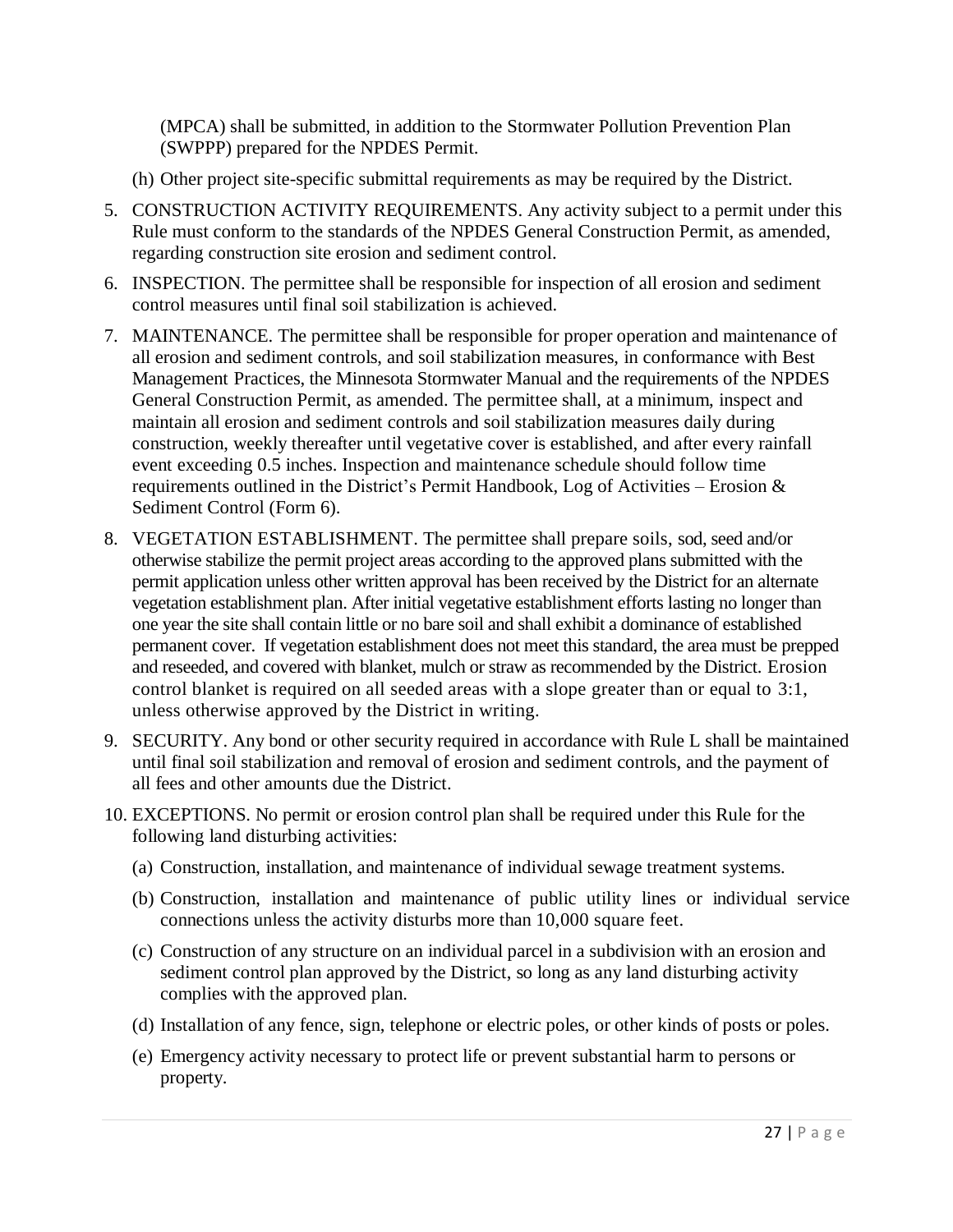(f) All land disturbing activities not required by this Rule to obtain a permit or have an approved erosion and sediment control plan shall nevertheless be conducted in full compliance with Rule C. All drainage alterations not required by this Rule to obtain a permit shall nevertheless be conducted in full compliance with Rule C.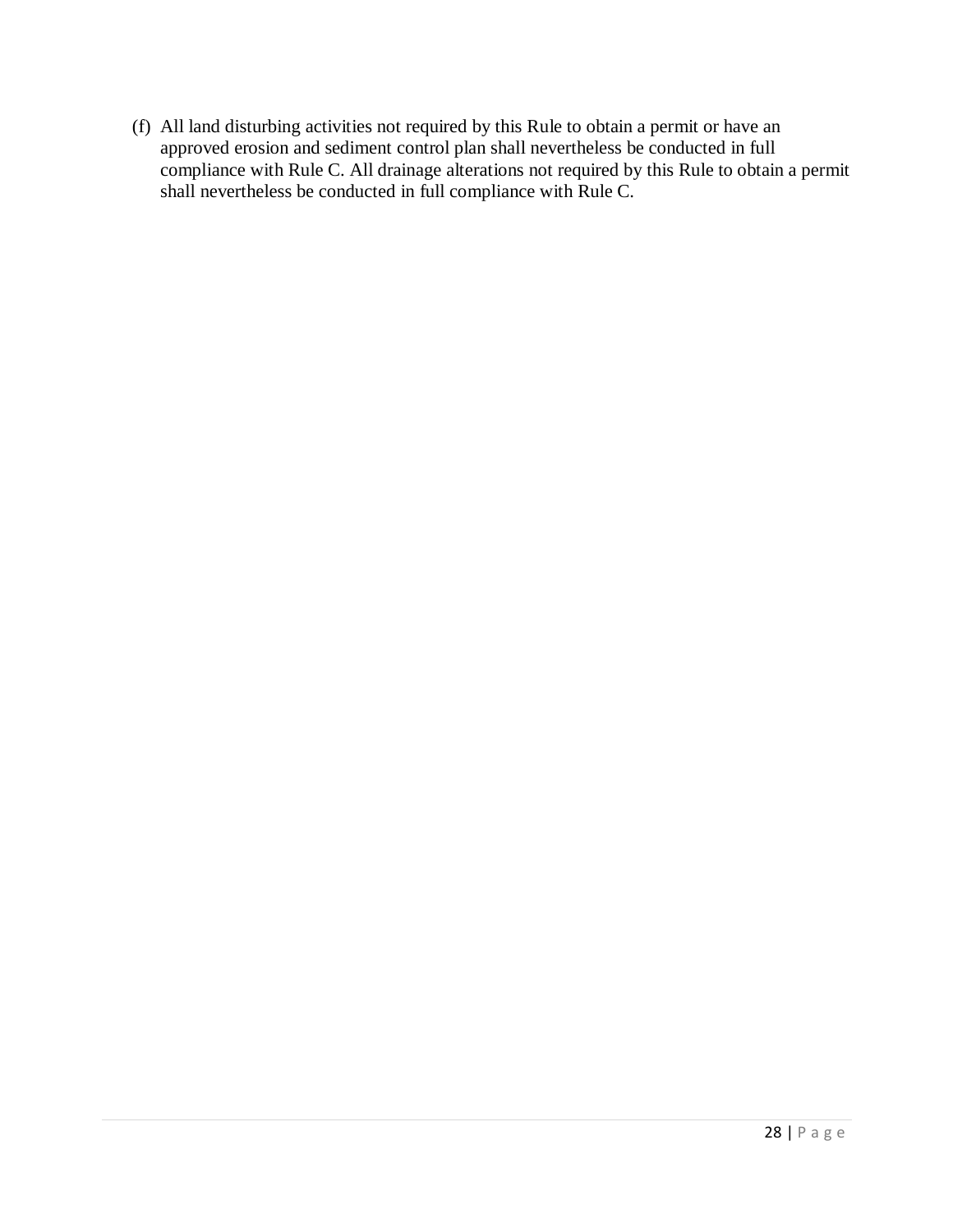#### <span id="page-28-0"></span>**RULE F - FLOODPLAIN ALTERATION**

- 1. POLICY. It is the policy of the managers to:
	- (a) Preserve existing water storage capacity below the 100-year critical duration flood elevation on all waterbodies in the District to minimize the frequency and severity of high water.
	- (b) Minimize development in the floodplain which will unduly restrict flood flows or aggravate known high water problems. Require compensatory storage for unavoidable floodplain fill.
- 2. REGULATION. No person or political subdivision shall alter or fill land below the 100-year critical duration flood elevation of any public waters, public waters wetland or other wetland without first obtaining a permit from the District.
- 3. CRITERIA.
	- (a) Floodplain alteration or filling shall not cause a net decrease in flood storage capacity below the projected 100-year critical duration flood elevation unless it is shown that the proposed alteration or filling, together with the alteration or filling of all other land on the affected reach of the waterbody to the same degree of encroachment as proposed by the applicant, will not cause high water, or aggravate flooding on other land and will not unduly restrict flood flows.
	- (b) All new structures shall be constructed with the low floor at a minimum of two feet above the 100-year critical duration flood elevation.
	- (c) A land disturbing activity within a floodplain may require a District permit under Rules D and E.
	- (d) An activity that alters or fills a wetland within a floodplain may require a permit under Rule G.
- 4. EXHIBITS. The following are to be prepared and certified by a professional engineer registered in the State of Minnesota, registered land surveyor, or other appropriate professional, and submitted to the District with the application for stormwater management permit. All submittals shall be in electronic format.
	- (a) Site plan showing boundary lines, delineation and existing elevation contours of the work area, ordinary high water level, and 100-year critical duration flood elevation. All elevations shall be referenced to NAVD, 1988 datum.
	- (b) Grading plan showing any proposed elevation changes.
	- (c) Preliminary plat of any proposed subdivision.
	- (d) Determination by a registered professional engineer of the 100-year critical duration flood elevation before and after the proposed activity.
	- (e) Computation of the change in flood storage capacity as a result of the proposed alteration or fill.
	- (f) Erosion control and sediment plan which complies with Rule E.
	- (g) Soil boring results if available.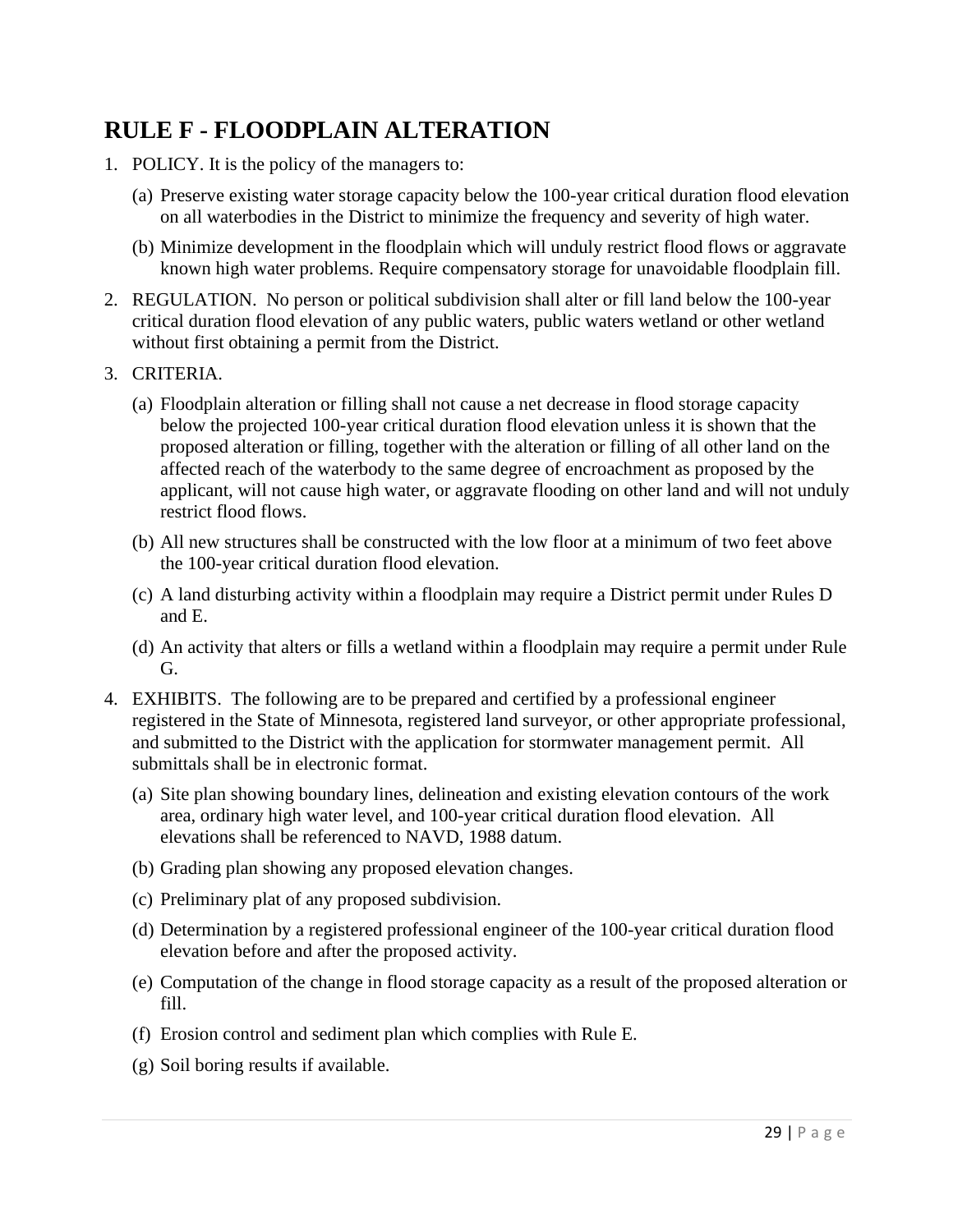5. EXCEPTIONS. If a municipality or county has adopted a floodplain ordinance which prescribes an allowable degree of floodplain encroachment, the applicable ordinance shall govern the allowable degree of encroachment and no permit will be required under this Rule.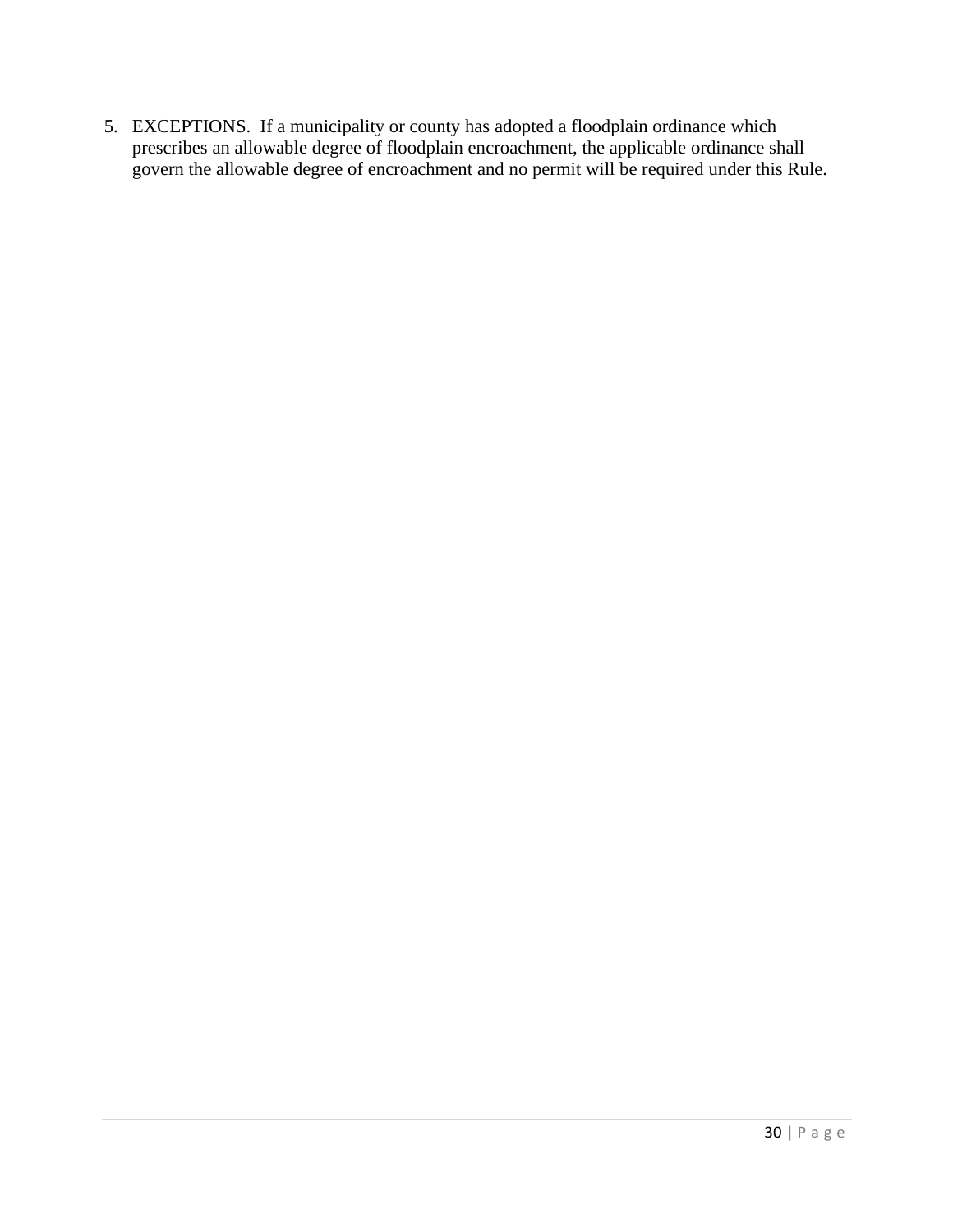### <span id="page-30-0"></span>**RULE G - WETLAND ALTERATION**

- 1. POLICY. It is the policy of the managers to:
	- (a) Achieve no net loss in the quantity, quality, and biological diversity of wetlands in the District.
	- (b) Increase the quantity, quality, and biological diversity of wetlands in the District by restoring or enhancing diminished or drained wetlands.
	- (c) Avoid direct or indirect impacts from activities that destroy or diminish the quantity, quality and biological diversity of District wetlands as determined using the Minnesota Routine Assessment Method (MnRAM) for Evaluating Wetland Functions Version 3.4, or subsequent version.
	- (d) Replace affected wetlands where avoidance is not feasible and prudent.
- 2. REGULATION. Where the District is the local government unit responsible to administer the Minnesota Wetland Conservation Act (WCA), it will do so in accordance with WCA statutes and rules.
- 3. CRITERIA.
	- (a) Any drainage, filling, excavation, or other alteration of a wetland shall be conducted in compliance with Minnesota Statutes, section 103G.245, the Wetland Conservation Act, and regulations adopted thereunder.
	- (b) A land disturbing activity within a wetland may require a District permit under Rules D and E.
	- (c) An activity within a wetland that alters or fills a floodplain may require a District permit under Rule F.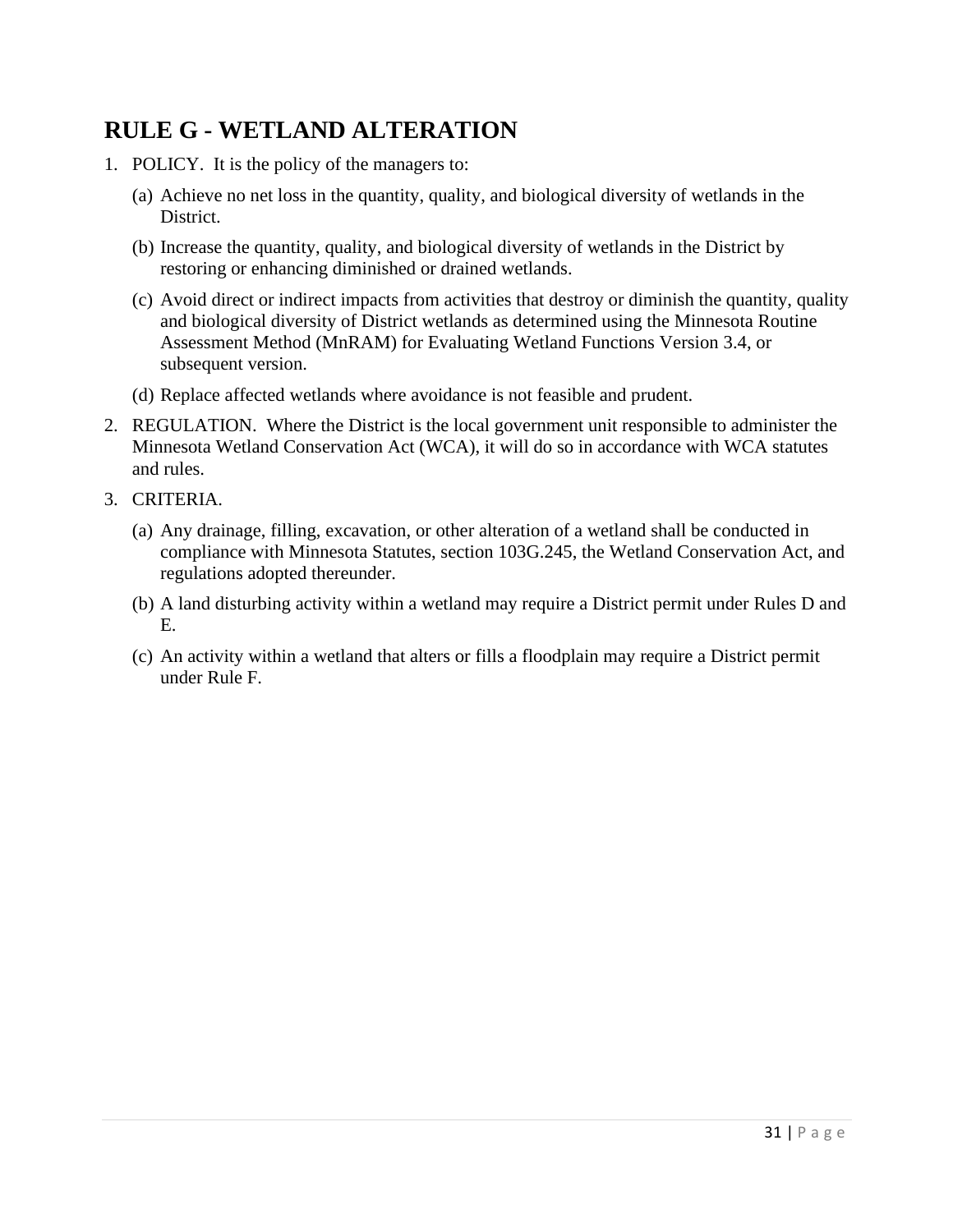### <span id="page-31-0"></span>**RULE H - BRIDGE AND CULVERT CROSSINGS**

- 1. POLICY. It is the policy of the managers to regulate crossings of watercourses for driveways, roads, and utilities to maintain channel profile stability and conveyance capacity.
- 2. REGULATION. No person or political subdivision shall construct, improve, repair, or alter a driveway, road or utility across the Prior Lake outlet channel or a watercourse with a tributary area in excess of 100 acres without first obtaining a permit from the District.
- 3. CRITERIA. Crossings shall:
	- (a) Retain adequate hydraulic capacity, which for any crossing over the Prior Lake outlet channel shall be based on the hydraulic model for the outlet channel.
	- (b) Retain adequate navigational capacity.
	- (c) Not adversely affect water quality.
	- (d) Represent the "minimal impact" solution to a specific need with respect to all reasonable alternatives.
	- (e) Allow for future erosion, scour, and sedimentation considerations.
- 4. EXHIBITS. The following are to be prepared and certified by a professional engineer registered in the State of Minnesota, registered land surveyor, or other appropriate professional, and submitted to the District with the application for stormwater management permit. All submittals shall be in electronic format.
	- (a) Construction plans and specifications.
	- (b) Analysis prepared by a registered professional engineer showing the effect of the project on hydraulic capacity and water quality.
	- (c) An erosion and sediment control plan which complies with Rule E.
- 5. MAINTENANCE.
	- (a) The maintenance, reconstruction and stabilization of any public crossing shall be the responsibility of the political subdivision with jurisdiction over the crossing.
	- (b) The maintenance, reconstruction and stabilization of any private crossing shall be the responsibility of the owner of the crossing.
	- (c) If a crossing over the Prior Lake outlet channel is determined by the District to be causing significant erosion of the outlet channel cross-section or profile, the District may order the owner of the crossing to make necessary repairs or modifications to the crossing and outlet channel. If the owner of the crossing fails to make the necessary repairs or modifications, the District, after notice and hearing before the managers, may repair, modify, or remove the crossing or repair or modify the outlet channel. The District will seek reimbursement for the cost it incurs for such work in the same manner as fees under Rule K.
	- (d) As a condition to the approval of a permit under this rule, the District may require the applicant and owner to enter into a compliance agreement with the District.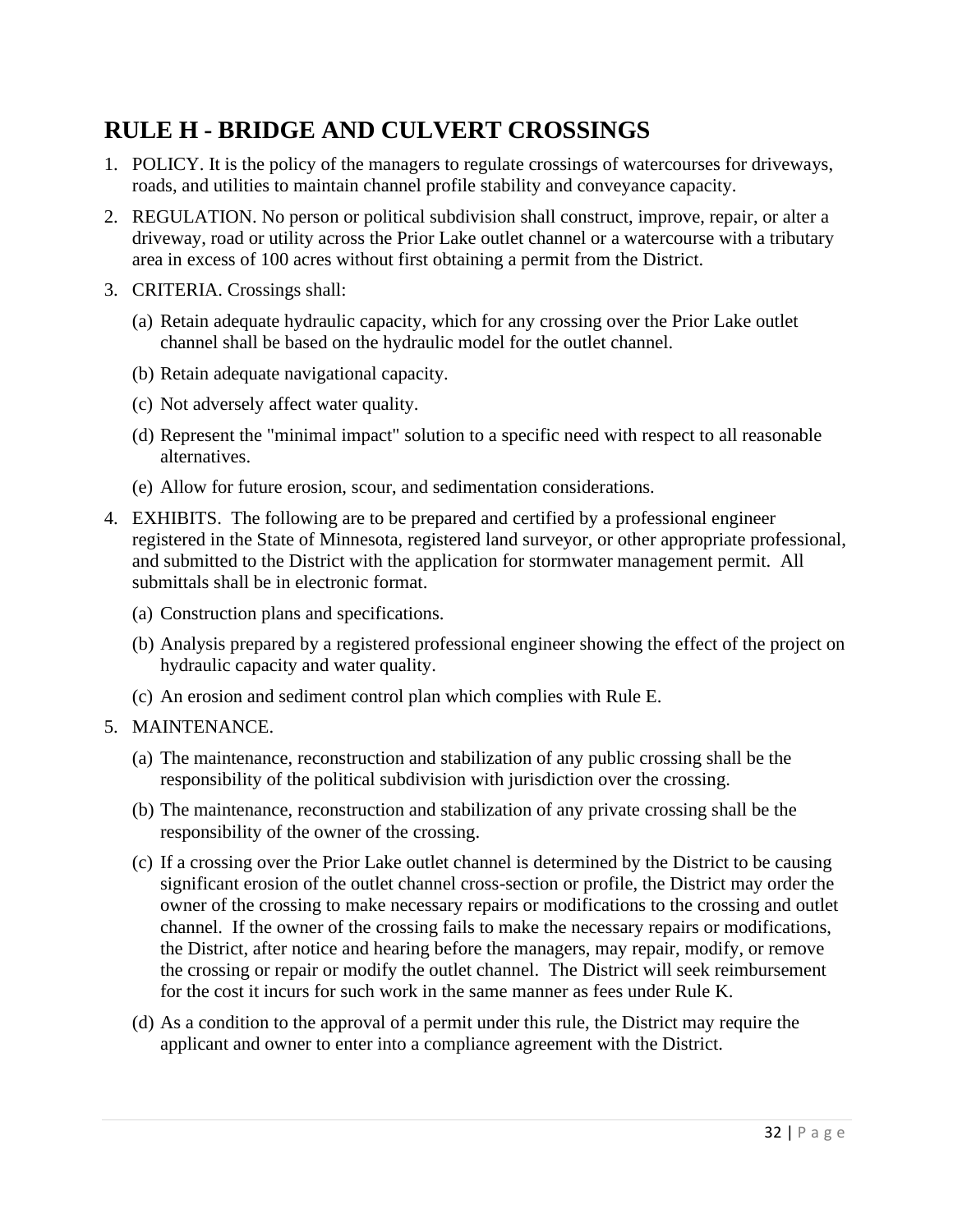### <span id="page-32-0"></span>**RULE I - DRAINAGE ALTERATIONS**

- 1. POLICY. It is the policy of the managers that surface water may be drained only in a manner which does not unreasonably burden upstream or downstream land.
- 2. REGULATION. No person or political subdivision shall artificially drain surface water, nor obstruct or redirect the natural flow of runoff where the drainage area exceeds 50 acres, so as to affect a drainage system established under Minnesota Statutes, Chapter 103E, or the public health and general welfare of the District, without first obtaining a permit from the District.
- 3. CRITERIA. The applicant for a drainage alteration shall:
	- (a) Describe the overall environmental impact of the proposed drainage alteration and demonstrate that:
		- (i) There is a reasonable necessity for such drainage alteration;
		- (ii) Reasonable care has been taken to avoid unnecessary injury to upstream and downstream land;
		- (iii) The utility or benefit accruing to the land on which the drainage will be altered reasonably outweighs the gravity of the harm resulting to the land receiving the burden; and
		- (iv) The drainage alteration is being accomplished by reasonably improving and aiding the normal and natural system of drainage according to its reasonable carrying capacity, or in the absence of a practicable natural drain, a reasonable and feasible artificial drainage system is being adopted.
	- (b) Provide a hydraulic design which complies with Rules F and G, and if the alteration involves a landlocked basin, the alteration must comply with Rule D.3(j) for outlets from landlocked basins.
	- (c) Provide a stable channel and outfall.
	- (d) Obtain a permit under Rules D and E if the drainage alteration is part of a land disturbing activity or a development or redevelopment of land.
- 4. EXHIBITS. The following are to be prepared and certified by a professional engineer registered in the State of Minnesota, registered land surveyor, or other appropriate professional, and submitted to the District with the application for stormwater management permit. All submittals shall be in electronic format.
	- (a) Map showing location of proposed alteration and tributary area.
	- (b) Existing and proposed cross sections and profile of affected drainage area.
	- (c) Description of bridges or culverts required.
	- (d) Narrative and calculations verifying compliance with Paragraph 3(a) and 3(b) above.
- 5. EXCEPTIONS.
	- (a) No permit shall be required under this Rule for the alteration of drainage in connection with the use of land for agricultural activities.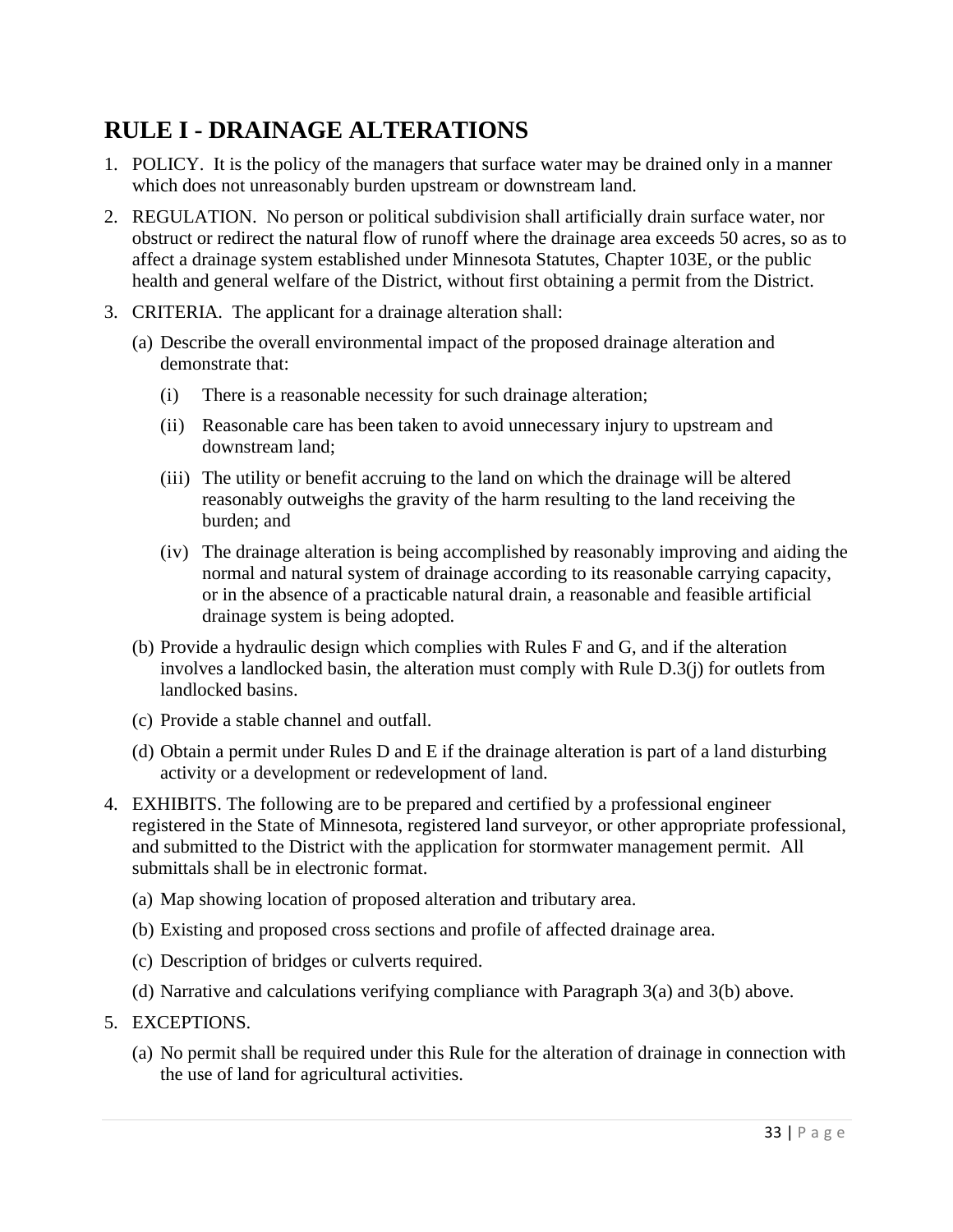- (b) The managers may waive the requirement of Paragraph 4(d) above if the applicant submits easements or other documentation in a form acceptable to the District evidencing the consent of the owner of any burdened land to the proposed alteration. Such easements or other documentation shall be filed for record and evidence thereof submitted to the District.
- (c) All drainage alterations not required by this Rule to obtain a permit shall nevertheless be conducted in full compliance with Rule C.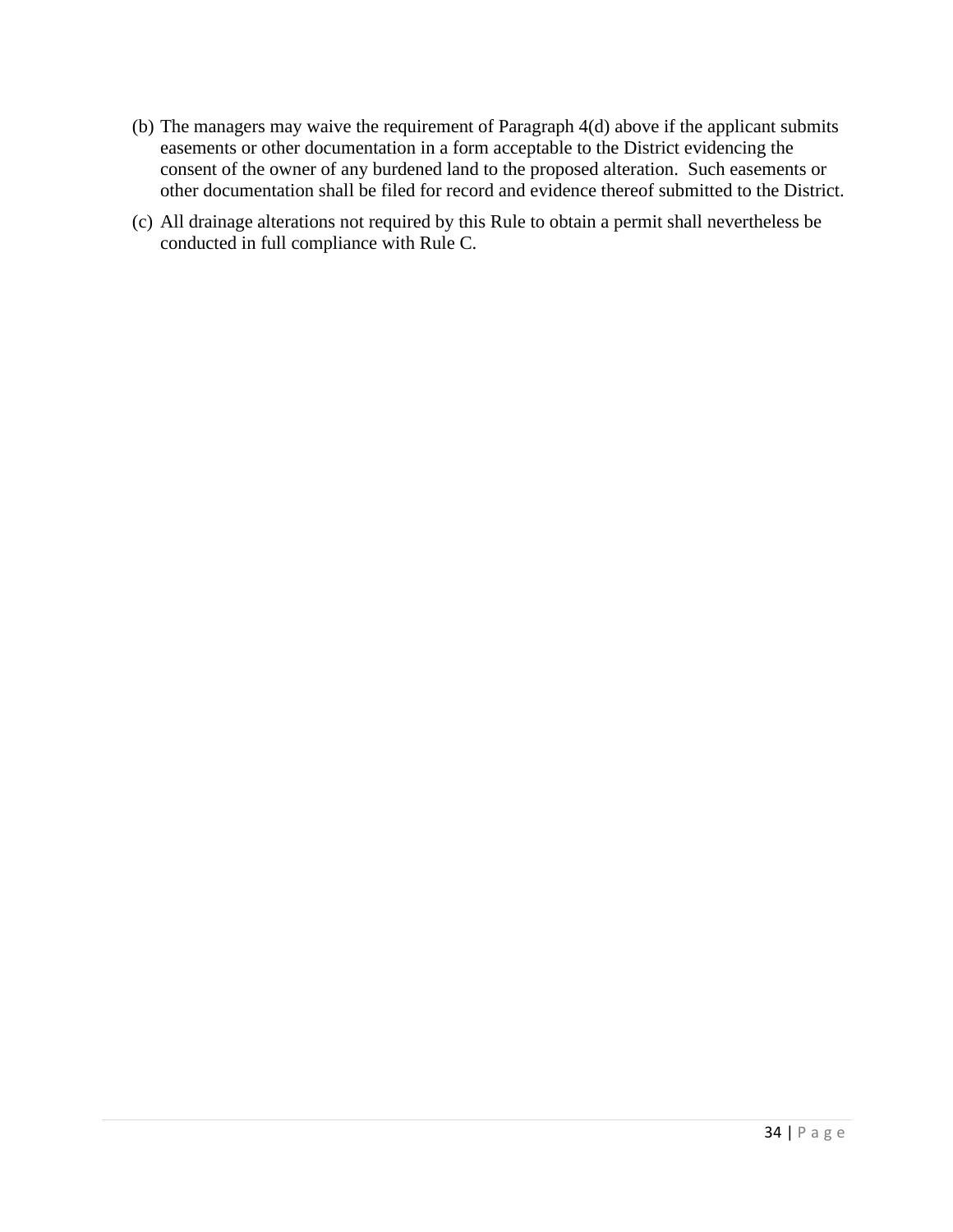### <span id="page-34-0"></span>**RULE J - BUFFER STRIPS**

- 1. POLICY. Natural vegetation around watercourses and wetlands is integral to maintaining the water quality and ecological functions these resources provide. Vegetative buffers reduce the impact of surrounding development and land use on watercourse and wetland functions by stabilizing soil to prevent erosion, filtering sediment from runoff, and moderating water level fluctuations during storms. Buffers provide essential habitat for wildlife. Requiring buffers recognizes that watercourse and wetland quality and function are related to the surrounding upland.
- 2. REGULATION. For any parcel created or redeveloped after August 12, 2003, a buffer strip shall be maintained around the perimeter of all watercourses and wetlands. The buffer strip provisions of this Rule shall not apply to any parcel of record as of the date of this Rule until such parcel is subdivided or redeveloped. The District does, however, strongly encourage the use of buffer strips on all parcels in the District.

#### 3. GENERAL PROVISIONS.

- (a) This Rule shall apply to all lands containing watercourses or wetlands and lands within the buffer strips required by this Rule. Watercourses and wetlands shall be subject to the requirements established herein and other applicable federal, state, and local ordinances and regulations.
- (b) This Rule does not apply to any wetland with a surface area equal to or less than the area of wetland impact allowed without replacement as de minimis under the Wetland Conservation Act.
- (c) An applicant shall determine whether any watercourse or wetland exists on land or within the applicable buffer strip on adjacent land, and shall delineate the boundary for any wetland on the land. An applicant shall not be required to delineate wetlands on adjacent property but must review available information to estimate the wetland boundary.
- (d) Documentation identifying the presence of any watercourse or wetland on the applicant's land, including wetland delineation and buffer strip vegetation evaluation, must be provided to the District with a permit application.
- (e) Wetland and buffer strip identifications and delineations shall be prepared in accordance with state and federal regulations.
- 4. STANDARDS. The following standards apply to all lands that contain or abut a watercourse or wetland:
	- (a) Best management practices shall be followed to avoid erosion and sedimentation during land disturbing activities.
	- (b) When a buffer strip is required the applicant shall, as a condition to issuance of a permit:
		- (i) Submit to the District for its approval a conservation easement for protection of approved buffer strips. The easement shall describe the boundaries of the watercourse or wetland and buffer strips, identify the monuments and monument locations, and prohibit any of the alterations set forth in Paragraph 5(f) below and the removal of the buffer strip monuments within the buffer strip or the watercourse or wetland;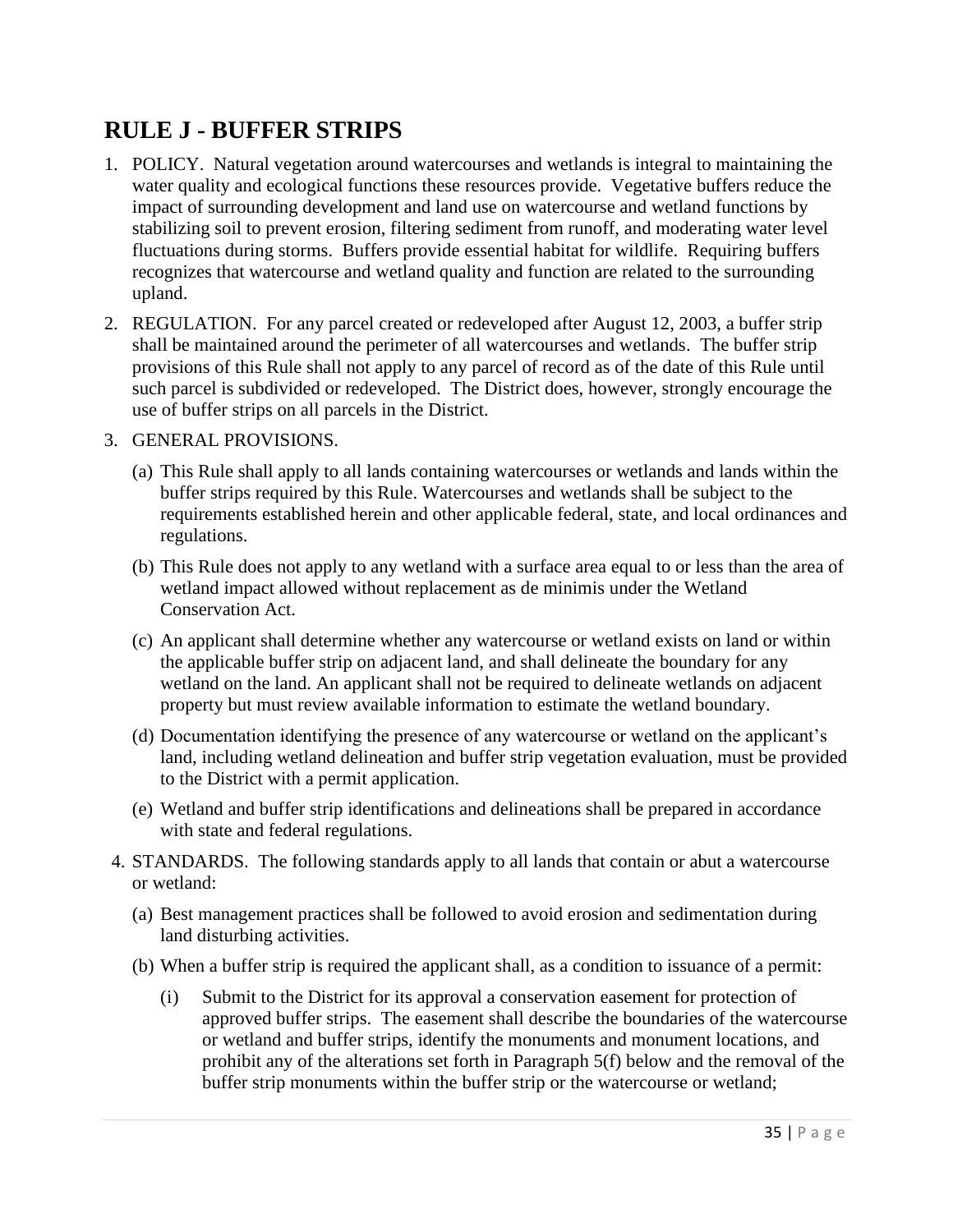- (ii) File the approved conservation easement for record and submit evidence thereof to the District; and
- (iii) Install the wetland monumentation required by Paragraph 7 below.
- (c) All open areas within the buffer strip shall be seeded or planted in accordance with Paragraph 8 below. All seeding or planting shall be completed prior to removal of any erosion and sediment control measures. If construction is completed after the end of the growing season, erosion and sediment control measures shall be left in place and all disturbed areas shall be mulched for protection over the winter season.
- 5. CRITERIA.
- (a) Buffers on wetlands, as measured from the delineated edge of the wetland, shall comply with the following minimums and averages:

| <b>Management Class</b>                           | Minimum Width [ft] | Average Width [ft] |
|---------------------------------------------------|--------------------|--------------------|
| <b>Natural Areas Wetland</b>                      | 50                 |                    |
| <b>Hydrology Wetland</b>                          | 25                 |                    |
| Restoration/Enhancement &<br><b>Basic Wetland</b> | 15                 | 30                 |

- (b) Buffer strips on watercourses shall be a minimum of 15 feet wide with an average width of 30 feet, measured from the ordinary high water level of the watercourse.
- (c) Buffer strips shall apply whether or not the watercourse or wetland is on the same parcel as a proposed development.
- (d) Buffer areas of specific concern, including locations with significant flow accumulation, must be at least the average buffer width.
- (e) Buffer strip vegetation shall be established and maintained in accordance with Paragraph 8 below. Buffer strips shall be identified within each parcel by permanent monumentation in accordance with Paragraph 7 below.
- (f) Subject to Paragraph 5(g) below, alterations including building, storage, paving, mowing, plowing, introduction of noxious vegetation, cutting, dredging, filling, mining, dumping, grazing livestock, agricultural production, yard waste disposal or fertilizer application, are prohibited within any buffer strip. Noxious vegetation, such as European buckthorn, purple loosestrife, and reed canary grass, may be removed as long as the buffer strip is maintained to the standards required by the District. Alterations would not include plantings that enhance the natural vegetation or selective clearing or pruning of trees or vegetation that are dead, diseased or pose similar hazards.
- (g) The following activities shall be permitted within any buffer strip, and shall not constitute prohibited alterations under Paragraph 5(f) above:
	- (i) Use and maintenance of a single, unimproved access strip through the buffer, not more than 5 feet in width in incorporated areas and 20 feet in width in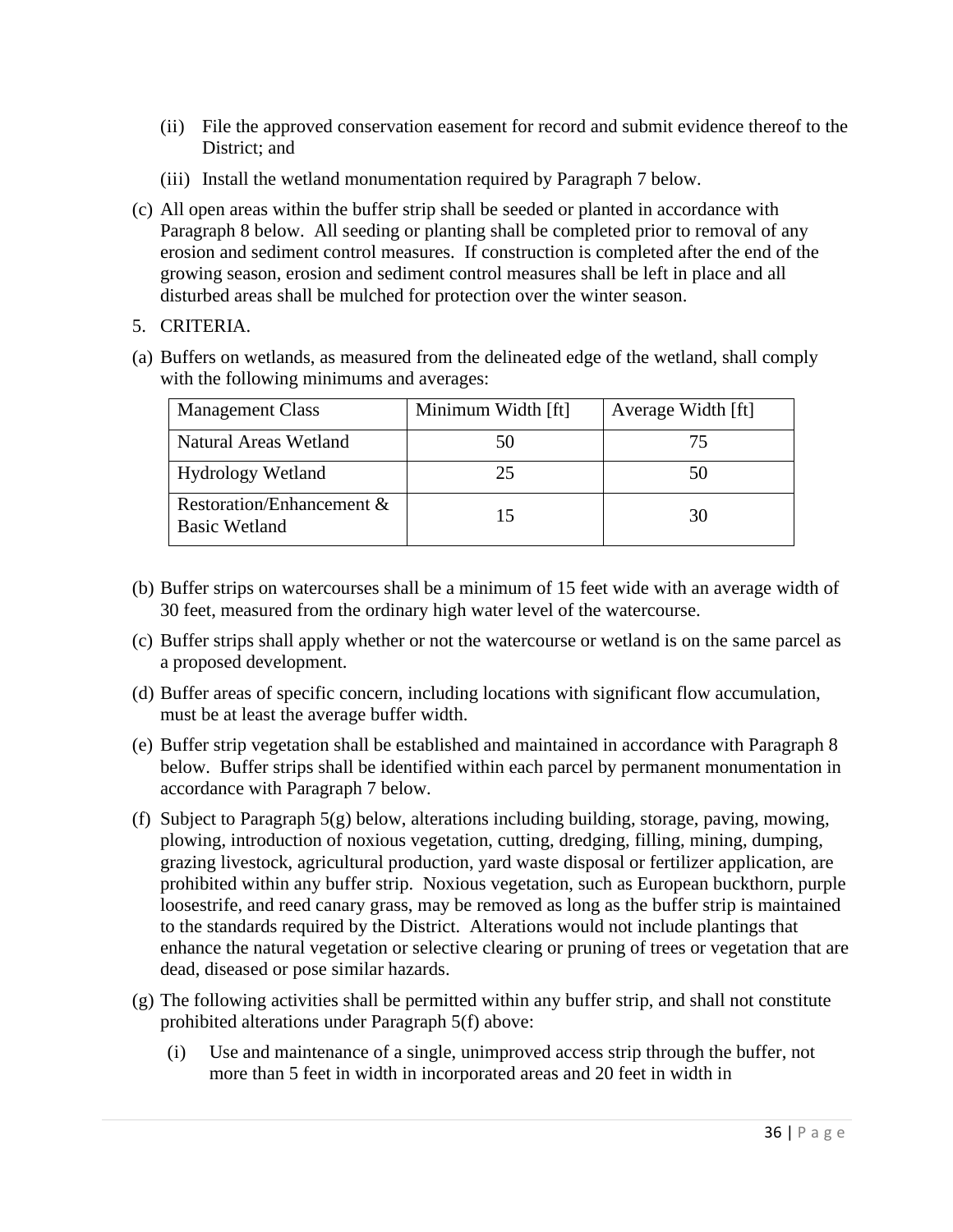unincorporated areas, and maintained only by means of mowing, for recreational access to the watercourse or wetland and the exercise of riparian rights;

- (ii) Placement, maintenance, repair or replacement of utility and drainage systems that exist on creation of the buffer strip or are required to comply with any subdivision approval or building permit obtained from the municipality or county, so long as any adverse impacts of utility or drainage systems on the function of the buffer strip have been avoided or minimized to the extent possible; and
- (iii) Construction, maintenance, repair, reconstruction, or replacement of existing and future public roads crossing the buffer strip, so long as any adverse impacts of the road on the function of the buffer strip have been avoided or minimized to the extent possible.

#### 6. ALTERNATE BUFFER STRIPS.

- (a) Because of unique physical characteristics of a specific parcel, narrower buffer strips may be necessary to allow a reasonable use of the parcel; and in combination with other best management practices may provide equivalent water quality treatment performance. The District may choose to permit an alternative buffer width if any one or more of the following conditions is met:
	- (i) The proposed activity, development or redevelopment of land will not increase runoff volumes for the 5-year critical storm event, not including the 10-day snow melt event, that is discharged to the watercourse or wetland; or
	- (ii) The applicant demonstrates that a combination of best management practices to be incorporated with the proposed activity, development or redevelopment of land will provide storm water quality treatment performance equivalent to the average-width buffer required by Paragraphs 5(a) or (b); or
	- (iii) The dominant wetland type, as determined by methods acceptable under the Minnesota Wetland Conservation Act, is a low-quality Type 1 or 2 Wet Meadow, where low quality is defined as having a highly impacted vegetative community such that reed canary grass comprises more than 40 percent cover, and/or European buckthorn, if present, comprises greater than 30 percent cover, and/or vegetation was frequently (at least three of the past five years) removed by cropping.
- (b) The use of alternative buffer strips will be evaluated as part of the review of a stormwater management plan under Rule D. Where alternative buffer strip standards are approved, the width of the buffer strips shall be established by the managers based on a minimum width of 15 feet. Alternative buffer strips must be in keeping with the spirit and intent of this Rule. The District may require maintenance agreements, restrictive covenants, or easements, in form acceptable to the District, to cover best management practices used to justify the alternative standard, to assure maintenance in perpetuity and that best management practices continue to function as originally designed.
- 7. MONUMENTATION. A monument shall be required at each parcel line where it crosses a buffer strip and at each point where the bearing of the buffer strip boundary line changes. Monuments shall have a maximum spacing of 200 feet along the edge of the buffer strip. Additional monuments shall be placed as necessary to accurately define the edge of the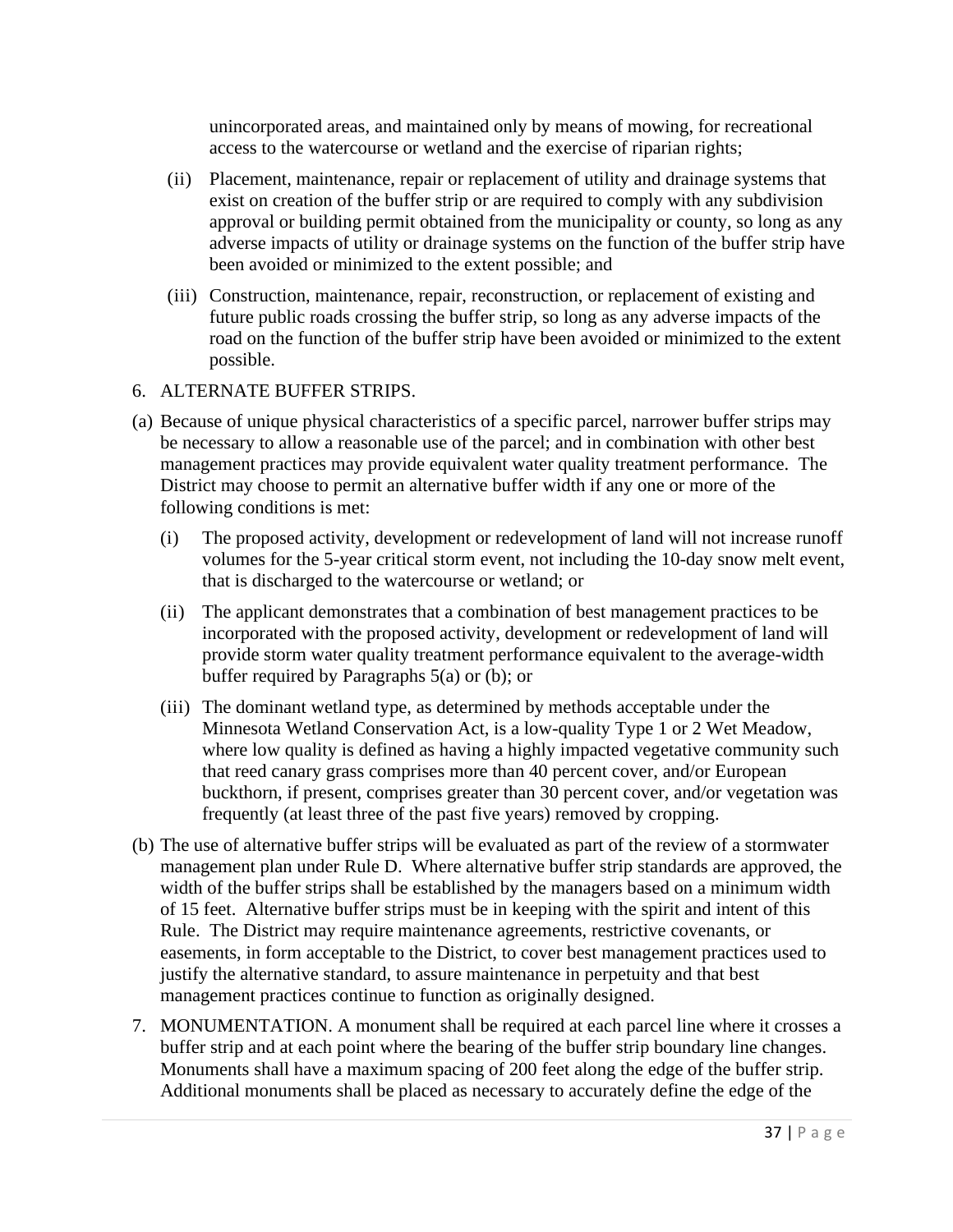buffer strip. A monument shall consist of a post and a buffer strip sign. The signs shall be obtained from the District and include warnings about disturbing or developing the buffer strip. The signs shall be 5-inch wide x 7-inch vertical, have a brown field with white lettering, and shall be securely mounted on a U-channel post to a minimum height of 4 feet above grade.

#### 8. VEGETATION ESTABLISHMENT.

- (a) Where acceptable natural vegetation exists in buffer strip areas, the retention of such vegetation in an undisturbed state is required unless an applicant receives approval to replace such vegetation. A buffer strip has acceptable natural vegetation if it:
	- (i) Has a continuous, dense layer of perennial native grasses and forbs that has been uncultivated or unbroken for at least 5 consecutive years; or
	- (ii) Has an overstory of trees and/or shrubs that has been uncultivated or unbroken for at least 5 consecutive years; or
	- (iii) Contains a mixture of communities described in Subparagraphs 8(a)(i) and (ii).
- (b) Notwithstanding the performance standards set forth in Paragraph 8(a), the managers may determine existing buffer strip vegetation to be unacceptable if:
	- (i) It is composed of undesirable plant species including but not limited to common buckthorn, purple loosestrife, leafy spurge, or noxious weeds; or
	- (ii) It has topography that tends to channelize the flow of runoff; or
	- (iii) For some other reason it is unlikely to retain nutrients and sediment.
- (c) Where buffer strips are not vegetated or have been cultivated or otherwise disturbed within 5 years of the permit application, such areas shall be replanted and maintained. The buffer strip plantings must be identified on the permit application. The buffer strip landscaping shall comply with the following standards:
	- (i) Buffer strips shall be planted with a native seed mix approved by MnDOT, NRCS or SWCD, with the exception of a one-time planting with an annual nurse or cover crop such as oats or rye in addition to the native seed mix.
	- (ii) The seed mix shall be broadcast according to MnDOT, NRCS or SWCD specifications of the selected mix. The annual nurse or cover crop shall be applied at a minimum rate of 30 pounds per acre. The MnDOT or NRCS seed mix selected for permanent cover shall be appropriate for soil site conditions and free of invasive species. MnDOT, NRCS or SWCD approved mixtures appropriate for specific soil and moisture conditions can be used to meet these requirements.
	- (iii) Native shrubs may be substituted for native grasses and forbs. All substitutions and density of plantings must be approved by the District. Shrubs shall be distributed so as to provide a natural appearance and shall not be planted in rows.
	- (iv) Any groundcover or shrub plantings installed within the buffer strip are independent of any landscaping required elsewhere by the municipality or county.
	- (v) Grasses and forbs shall be seeded or planted by a qualified contractor. The method of application shall be approved by the District prior to planting or seeding.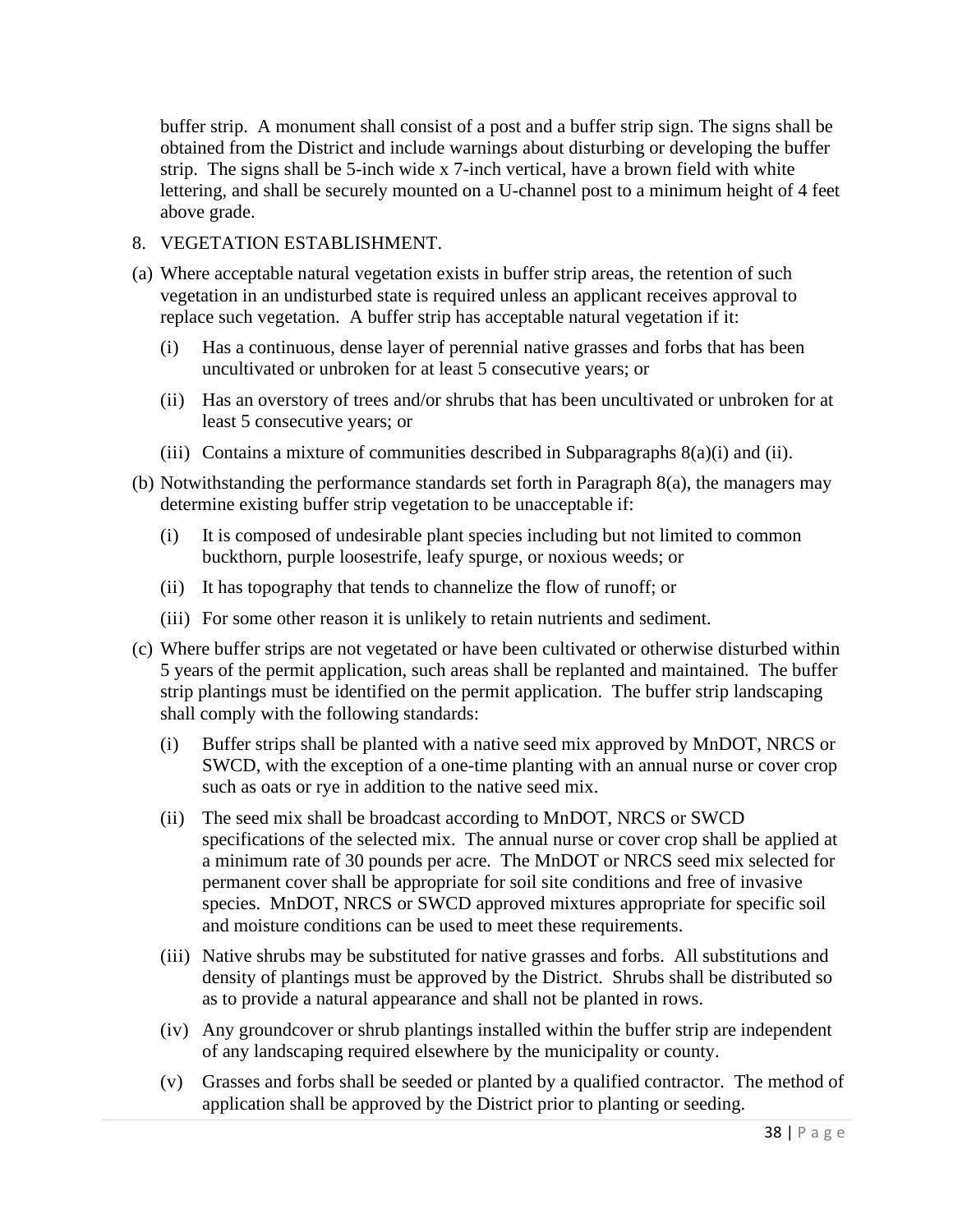- (vi) No fertilizer shall be used in establishing new buffer strips, except on highly disturbed sites when necessary to establish acceptable buffer strip vegetation and then limited to amounts indicated by an accredited soil testing laboratory.
- (vii) All seeded areas shall be mulched immediately with clean straw at a rate of 1.5 tons per acre. Mulch shall be anchored with a disk or tackifier.
- (viii)Buffer strips (both natural and created) shall be protected by erosion and sediment control measures during construction in accordance with Rule E. The erosion and sediment control measures shall remain in place until the buffer strip vegetation is established.
- (d) Buffer strip vegetation shall be established and maintained in accordance with the requirements found in this Paragraph 8 based on an Establishment Plan submitted by the applicant and approved by the District prior to permit issuance and meeting the following requirements:
	- (i) Establishment plans must extend for the period beginning at the time of planting and extending two full years from completion of initial planting and mulching operations.
	- (ii) Establishment plans must include an irrigation or watering plan for the period beginning at the time of planting and extending one full year from completion of initial planting and mulching operations.
	- (iii) Establishment plans must include replacement of any buffer strip vegetation that does not survive during the two year period extending from the completion of the initial planting and mulching operations. Establishment maintenance and watering of replaced buffer strip vegetation shall extend one full year from completion of replacement planting and mulching operations.
	- (iv) The owner shall be responsible for reseeding and/or replanting if the buffer strip vegetation does not survive at any time through human intervention or activities.
	- (v) Establishment plans must include a schedule for weeding throughout the duration of the plan.
	- (vi) Establishment plans must be accompanied by an escrow account for the term of the establishment plan. At the end of the term of the establishment plan the balance of the account shall be returned to the permittee, less the amount required to complete the establishment of acceptable natural vegetation (if any).
- 9. COMPLETION. The following conditions must be met before the District will issue a Certificate of Completion and release buffer strip escrow:
- (a) Buffer strip vegetation must be successfully established per Paragraph 8.
- (b) Monumentation must be installed per Paragraph 7.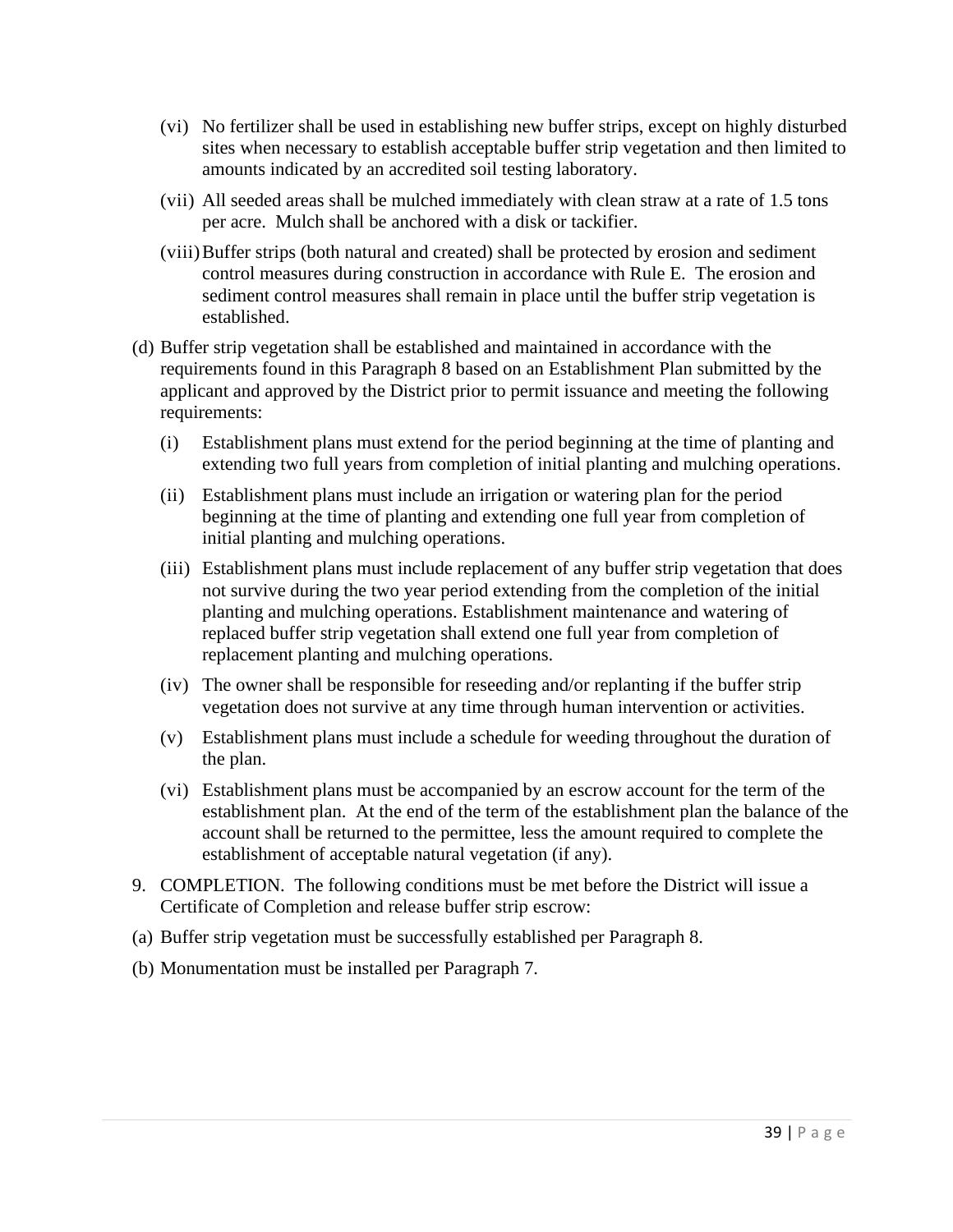#### <span id="page-39-0"></span>**RULE K - FEES**

- 1. POLICY. The managers find that it is in the public interest to require applicants to pay the cost of administering and reviewing permit applications and inspecting approved activities to assure compliance with these Rules, rather than using the District's annual administrative levy for such purposes.
- 2. APPLICATION. Each application for the issuance, transfer, or renewal of a permit under these Rules shall be accompanied by an application fee of \$10.00 to defray the cost of recording and processing the application.
- 3. REVIEW. An applicant for the issuance, transfer, or renewal of a permit under these Rules shall pay a review fee equal to the actual cost of the District for the review and analysis of the proposed activity, including services of engineering, legal and other consultants. The District may require a deposit based on a good faith estimate of the cost to review an application at the time of filing. The review fee shall be payable upon issuance of an invoice after consideration of the application by the managers. No permit may be issued until the review fee has been paid.
- 4. INSPECTION. A permittee shall pay a field inspection fee equal to the actual cost of the District for field inspections and subsequent monitoring of the permitted activity, including services of engineering, legal and other consultants. The District may require a deposit based on a good faith estimate of the cost to inspect and monitor a proposed activity at the time the application is filed. Additional field inspection fees shall be payable within 10 days after issuance of an invoice if continued inspection and monitoring of an activity is required. A permit may be revoked, or a certificate of completion withheld, if the field inspection fee is not fully paid.
- 5. FAILURE TO OBTAIN PERMIT. Any person or political subdivision performing any activity for which a permit is required under these Rules without having first obtained a permit from the District, shall apply for and obtain a permit immediately and shall pay, in addition to such fines, court costs or other amounts as may be payable by law as a result of such violation, a field inspection fee equal to the actual cost of the District for field inspections, monitoring and investigation of such activity, including services of engineering, legal and other consultants. The field inspection fee shall be payable within 10 days after issuance of a statement by the District. No permit shall be issued for the activity if there are any unpaid field inspection fees or other outstanding violations of these Rules.
- 6. RECOVERY. The fees provided for in these Rules may be recovered by the District in any legal proceeding authorized by law.
- 7. AGENCIES EXEMPT. The fees in Paragraphs 2, 3, 4 and 5 above shall not be charged to the federal government, the state, or a political subdivision.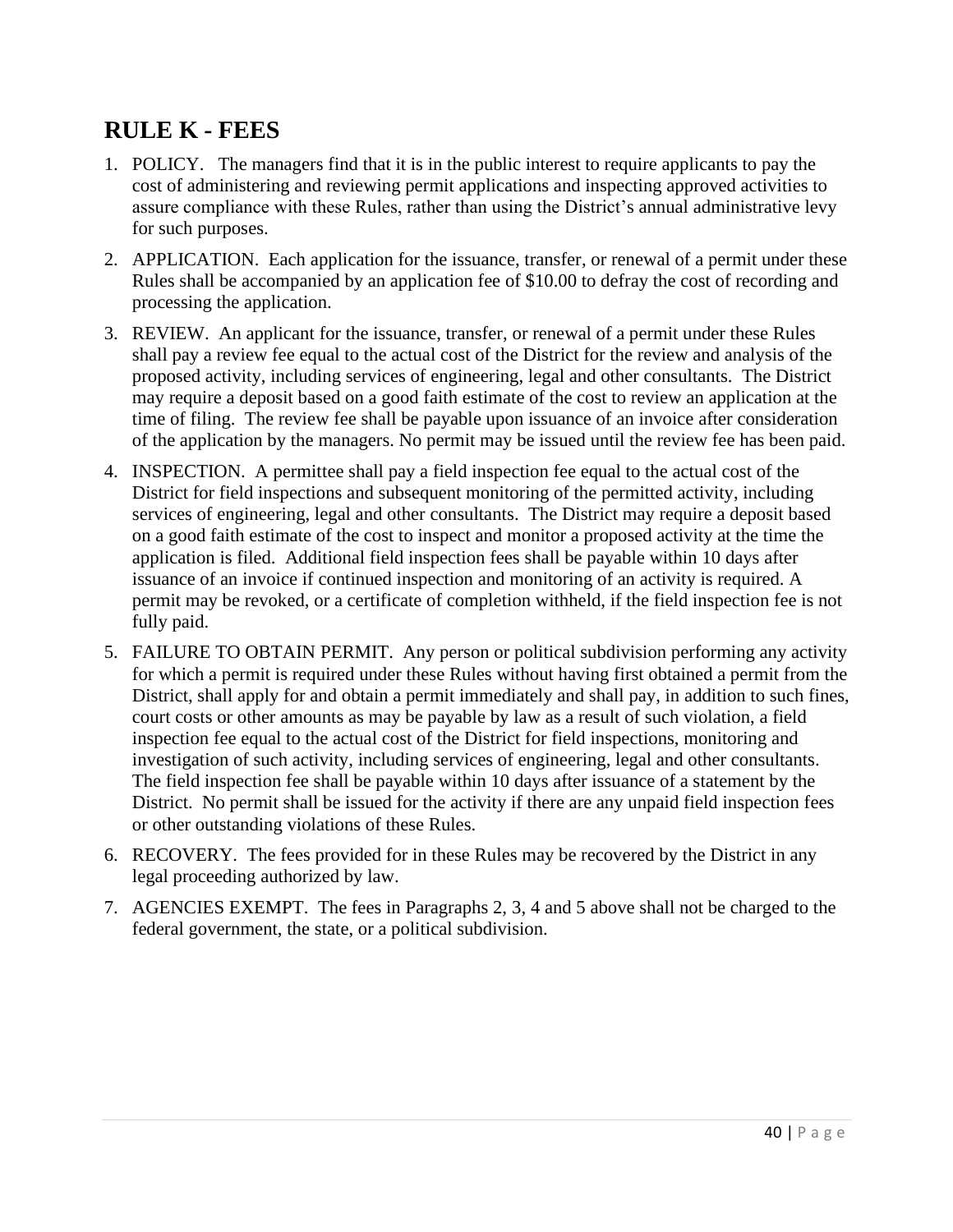### <span id="page-40-0"></span>**RULE L - SECURITY**

- 1. POLICY. It is the policy of the managers to protect and conserve water resources by requiring a bond or other security to assure compliance with these Rules.
- 2. REQUIREMENT. The managers may require a deposit of cash, a performance bond, an irrevocable letter of credit or other security with the District as a condition to the issuance of a permit under these Rules.
- 3. AMOUNT. The amount of the security shall be set by the managers as the amount the managers deem necessary to cover the following potential liabilities to the District:
	- (a) Post permit field inspection, monitoring and related fees authorized under Minnesota Statutes, section 103D.345;
	- (b) The cost of maintaining and implementing erosion and sediment control required by the permit;
	- (c) The cost of completing buffer strip landscaping in accordance with Paragraph 8(c) of Rule J; and
	- (d) The cost of remedying damage resulting from noncompliance with the permit or these Rules or for which the permittee is otherwise responsible.
- 4. FORM AND CONDITIONS.
	- (a) A performance bond or letter of credit must be in a form acceptable to the District and from a bank or surety licensed to do business in Minnesota.
	- (b) The security shall be in favor of the District and conditioned upon the applicant's performance of the authorized activity in compliance with the permit and applicable laws, including these Rules, and the payment when due of any fees or other charges authorized or required by the permit, and these Rules.
	- (c) The security shall be issued for a minimum term of one year. Security with a shorter term may be deposited with the District provided it is replaced at least 30 days before its expiration.
	- (d) The District shall be authorized to make a claim or draw against the security after any default by the permittee under the permit or these Rules, or if the permittee fails to replace any security at least 30 days before its expiration.
- 5. POLITICAL SUBDIVISIONS. The general contractor for activities of a political subdivision shall provide any security required by the permit and these Rules.
- 6. RELEASE. Any security may be released by the District pursuant to Paragraph 13 of Rule B.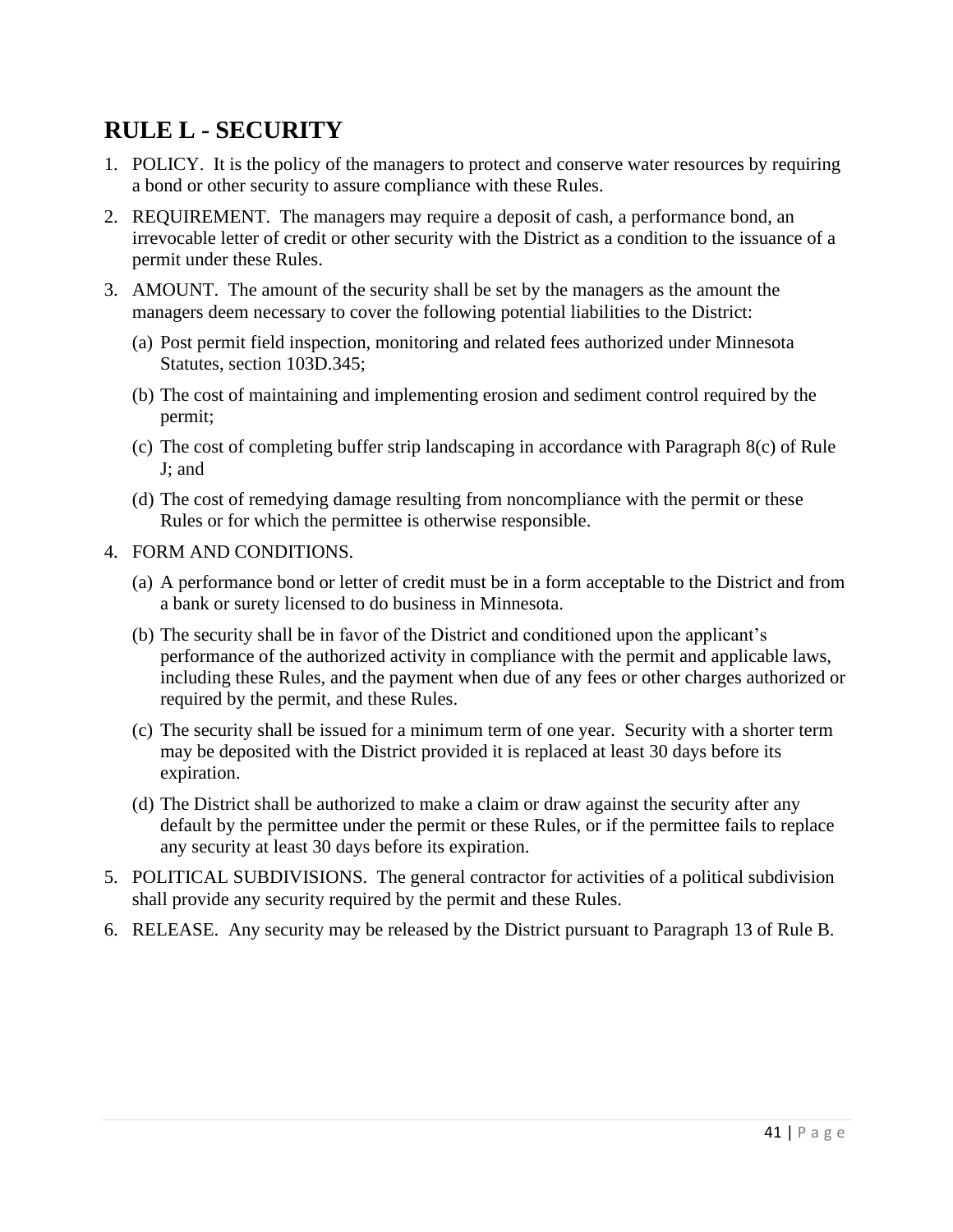### <span id="page-41-0"></span>**RULE M - VARIANCES**

- 1. WHEN AUTHORIZED. The managers may grant variances from the literal provisions of these Rules. A variance shall only be granted when in harmony with the general purpose and intent of the Rules in cases where strict enforcement of the Rules will cause undue hardship, and when the terms of the variance are consistent with the District's water resources management plan and Minnesota Statutes, chapter 103D.
- 2. HARDSHIP. "Hardship" as used in connection with the granting of a variance means the land in question cannot be put to a reasonable use if used under the conditions allowed by these Rules; the plight of the applicant is due to circumstances unique to the land and not created by the applicant; and the variance, if granted, will not adversely affect the essential character of the locality and other adjacent land. Economic considerations alone shall not constitute a hardship if a reasonable use for the land exists under the terms of these Rules. Conditions may be imposed in the granting of a variance to ensure compliance and to protect adjacent land and the public health and general welfare of the District.
- 3. PROCEDURE. An application for a variance shall describe the practical difficulty or particular hardship claimed as the basis for the variance. The application shall be accompanied with such surveys, plans, data, and other information as may be required by the managers to consider the application.
- 4. TERM. A variance is valid for the term of the permit.
- 5. VIOLATION: A violation of any condition imposed in the granting of a variance shall be a violation of these Rules and the variance may be subject to termination.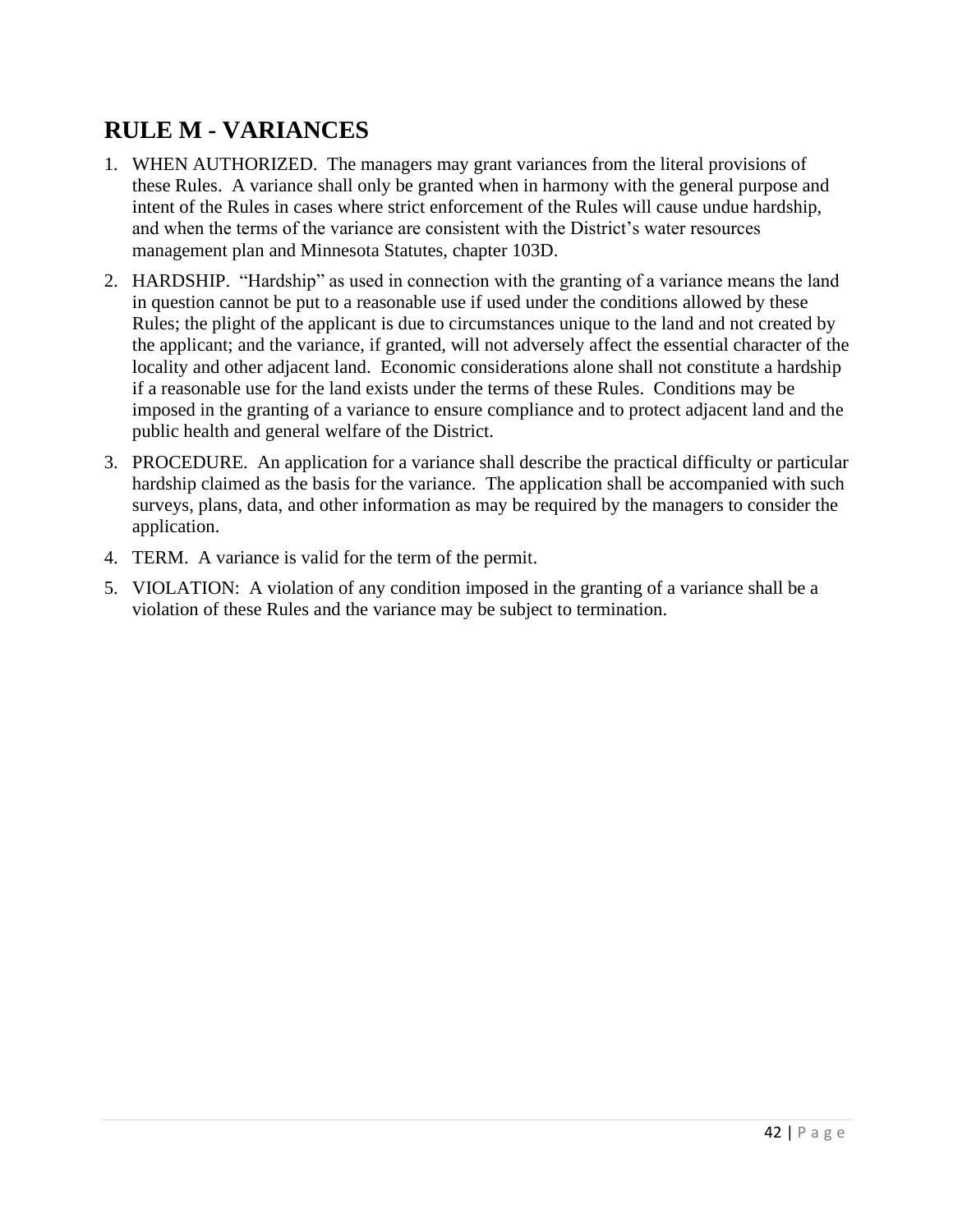#### <span id="page-42-0"></span>**RULE N - APPEALS**

- 1. INTERESTED PARTY. For the purposes of this Rule N, "interested party" means a person or political subdivision with an interest in the pending subject matter.
- 2. APPEALS. An interested party may appeal a rule, permit decision or order made by the managers by a declaratory judgment action brought under Minnesota Statutes, Chapter 555.
- 3. PROCEDURES. The decision on appeal must be based on the record made in the proceeding before the managers. An appeal of a permit decision or order must be filed within 30 days of the managers' decision.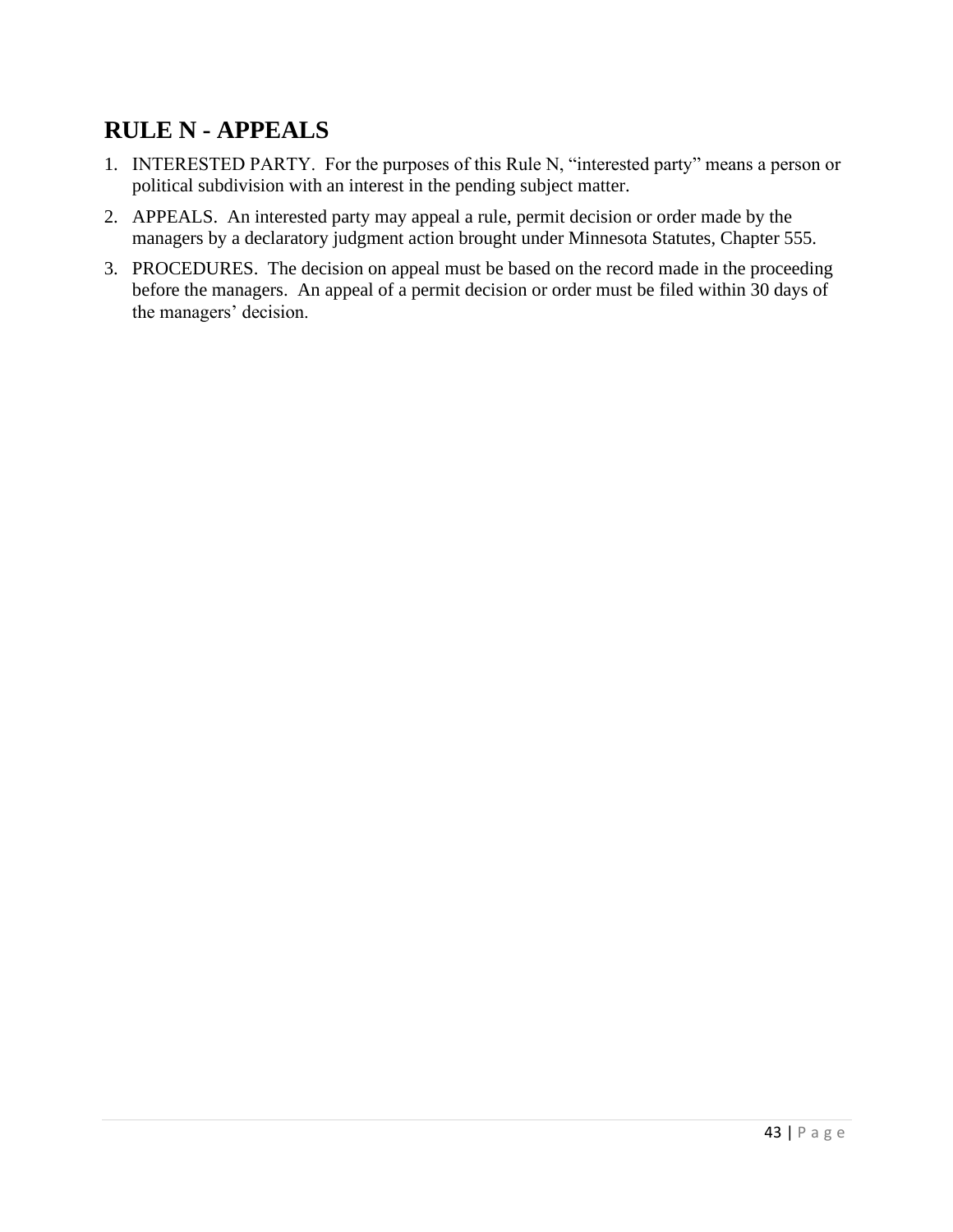### <span id="page-43-0"></span>**RULE O - ENFORCEMENT**

- 1. MISDEMEANOR. A violation of these Rules, a stipulation agreement made, or permit or order issued by the managers pursuant to these Rules, is a misdemeanor subject to a penalty as provided by law.
- 2. ACTIONS. The District may exercise all powers conferred upon it by Minnesota Statutes, Chapter 103D, in enforcing these Rules, or a stipulation agreement made, or permit or order issued by the managers under these Rules, including criminal prosecution, injunction, or an action to compel performance, restoration or abatement, or other appropriate action.
- 3. ADMINISTRATIVE ORDER. The District may issue a cease-and-desist order when it finds that a proposed or initiated activity or project presents a serious threat of flooding, erosion, sedimentation, an adverse effect upon water quality, or otherwise violates these Rules.
- 4. ATTORNEYS' FEES AND COSTS. In any civil action arising from or related to these Rules, an order or a stipulation agreement made, or a permit issued or denied by the managers under these Rules, the court may award the prevailing party reasonable attorneys' fees and costs.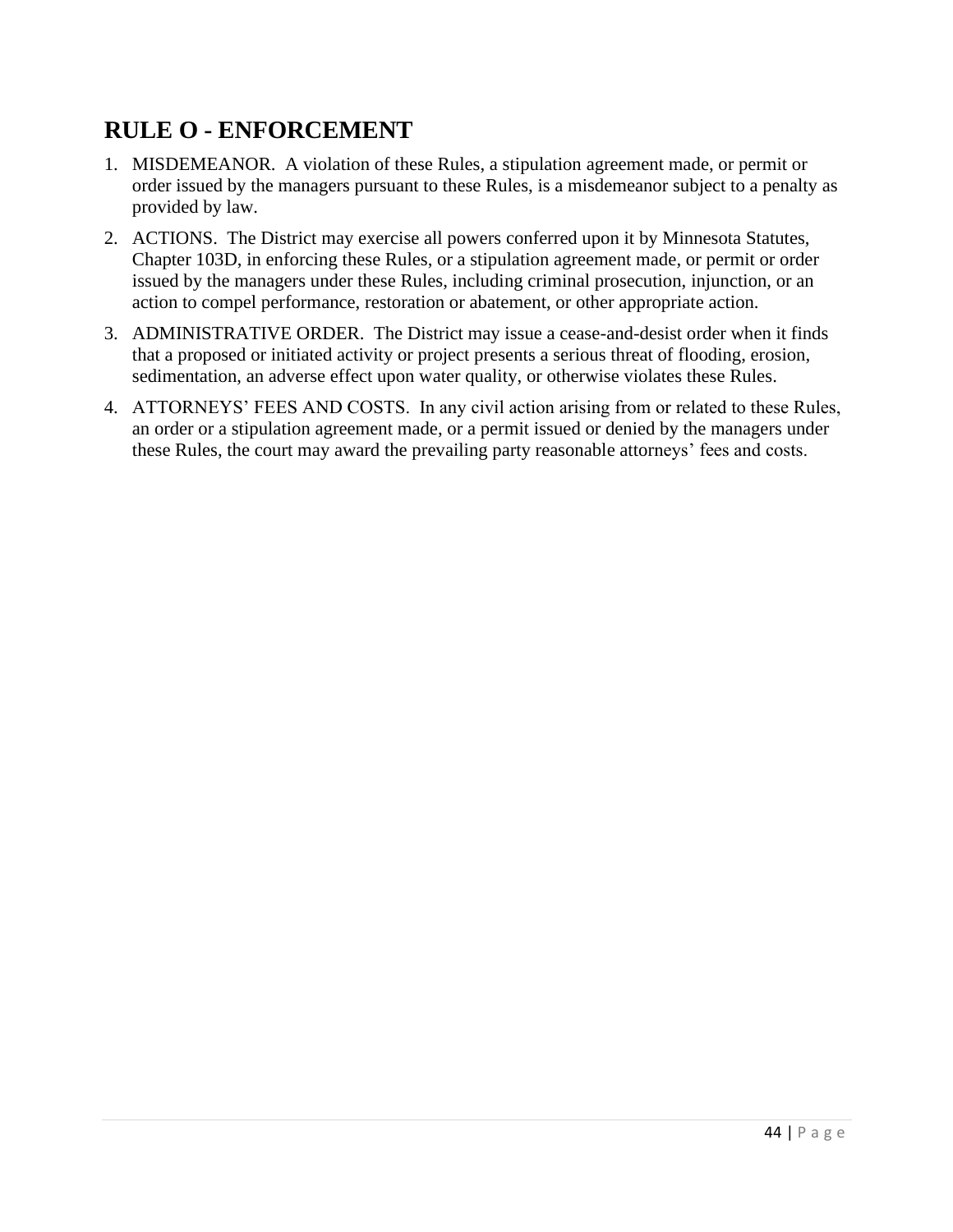#### <span id="page-44-0"></span>**RULE P - ILLICIT DISCHARGE**

- 1. POLICY. It is the policy of the managers to prohibit illicit discharges to the Prior Lake Outlet Channel.
- 2. DEFINITIONS: For the purposes of this Rule P, unless the context otherwise requires, the following words and terms shall have the meanings set forth below. Words and terms not defined in this Rule shall have the meanings set forth in Rule A.

**Illicit Connection** – an illicit connection is defined as either of the following:

- 1. Any drain or conveyance, whether on the surface or subsurface, which allows an illegal discharge to enter the MS4 system, including, but not limited to any conveyances which allow any non-stormwater discharge including sewage, process wastewater, and wash water to enter the system and any connections to the system from indoor drains and sinks, regardless of whether said drain or connection has been previously allowed, permitted, or approved by political subdivision.
- 2. Any drain or conveyance connected from a commercial or industrial land use to the MS4 system that has not been documented in plans, maps, or equivalent records and approved by a political subdivision.

**Illicit Discharge** – any discharge to the MS4 that is not composed entirely of stormwater except discharges pursuant to a NPDES permit (other than NPDES permit for discharges from the municipal separate storm sewer) and discharges resulting from firefighting activities.

**Non-Stormwater Discharge** – any discharge to the MS4 system that is not composed entirely of stormwater.

**Pollutant -** Anything which causes or contributes to pollution. Pollutants may include, but are not limited to: paints, varnishes, and solvents; oil and other automotive fluids; non-hazardous liquid and solid wastes and yard wastes; refuse, rubbish, garbage, litter, or other discarded or abandoned objects, ordnances, and accumulations, so that same may cause or contribute to pollution; floatables; pesticides, herbicides, and fertilizers; hazardous substances and wastes; sewage, fecal coliform and pathogens; dissolved and particulate metals; animal wastes; wastes and residues that result from constructing a building or structure; and noxious or offensive matter of any kind.

**Stormwater** – means stormwater runoff, snow melt runoff, and surface runoff and drainage (Minn. R. 7090.0080, subp.12.).

#### 3. REGULATION.

- (a) No person or political subdivision shall throw, drain, or otherwise discharge, cause, or allow others under its control to throw, drain, or otherwise discharge into the Prior Lake Outlet Channel any pollutants or waters containing any pollutants, other than stormwater, unless specifically exempted by Paragraph 9 below.
- (b) The construction, use, maintenance, or continued existence of illicit connections to the Prior Lake Outlet Channel is prohibited.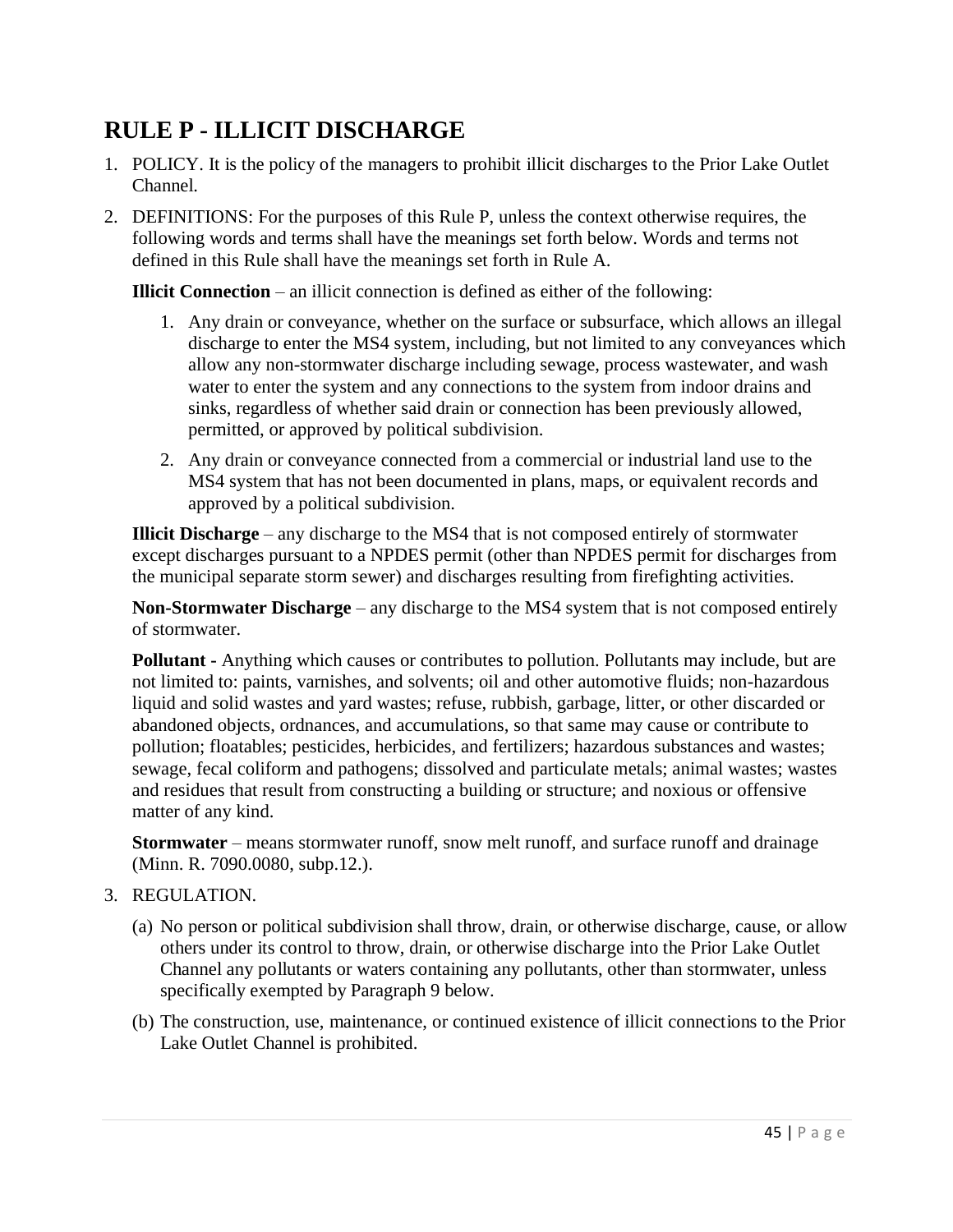- (i) This prohibition expressly includes, without limitation, illicit connections made in the past, regardless of whether the connection was permissible under law, rule, or practices applicable or prevailing at the time of connection.
- (ii) A person is considered to be in violation of this ordinance if the person connects a line conveying sewage to the Prior Lake Outlet Channel or allows such a connection to continue.
- (iii) Improper connections in violation of this ordinance must be disconnected and redirected, if necessary, to an approved onsite wastewater management system or the sanitary sewer system.
- (iv) Any drain or conveyance that has not been documented in plans, maps or equivalent, and which may be connected to the storm sewer system, shall be located by the owner or occupant of that property upon receipt of written notice of violation from the District requiring that such locating be completed. Such notice will specify a reasonable time period within which the location of the drain or conveyance is to be determined, that the drain or conveyance be identified as storm sewer, sanitary sewer or other, and that the outfall location or point of connection to the storm sewer system, sanitary sewer system or other discharge point be identified. Results of these investigations are to be documented and provided to the District.
- 4. SUSPENSION OF MS4 ACCESS. The District may, without prior notice, suspend MS4 discharge access when such suspension is necessary:
	- (a) Suspension due to Illicit Discharges in Emergency Situations. The District may, without prior notice, suspend MS4 discharge access when such suspension is necessary to stop an actual or threatened discharge which presents or may present imminent and substantial danger to the environment, or to the health or welfare of persons, or to the District's MS4 or Waters of the United States. If the violator fails to comply with a suspension order issued in an emergency, the District may take such steps as deemed necessary to prevent or minimize damage to the District's MS4 or Waters of the United States, or to minimize danger to persons or the environment.
	- (b) Suspension due to the Detection of Illicit Discharge. Any person discharging to the District's MS4 in violation of this Rule may have their MS4 access terminated if such termination would abate or reduce an illicit discharge. The District may issue an administrative order or pursue other enforcement action as provided in the District's Rule O to compel performance, restoration, abatement, and other appropriate action.
- 5. MONITORING OF DISCHARGES. This section applies to all facilities that have stormwater discharges associated with industrial activity, including construction activity.
	- (a) Access to Facilities. The District shall gain consent or obtain a search warrant to enter buildings subject to regulation under this Rule to determine compliance with this Rule. The discharger shall make the necessary arrangements to allow access to representatives of the District.
	- (b) Access to Records. The District may examine and copy records that must be kept under the conditions of an NPDES Permit to discharge stormwater or that concern the performance of any duties as defined by state or federal stormwater laws.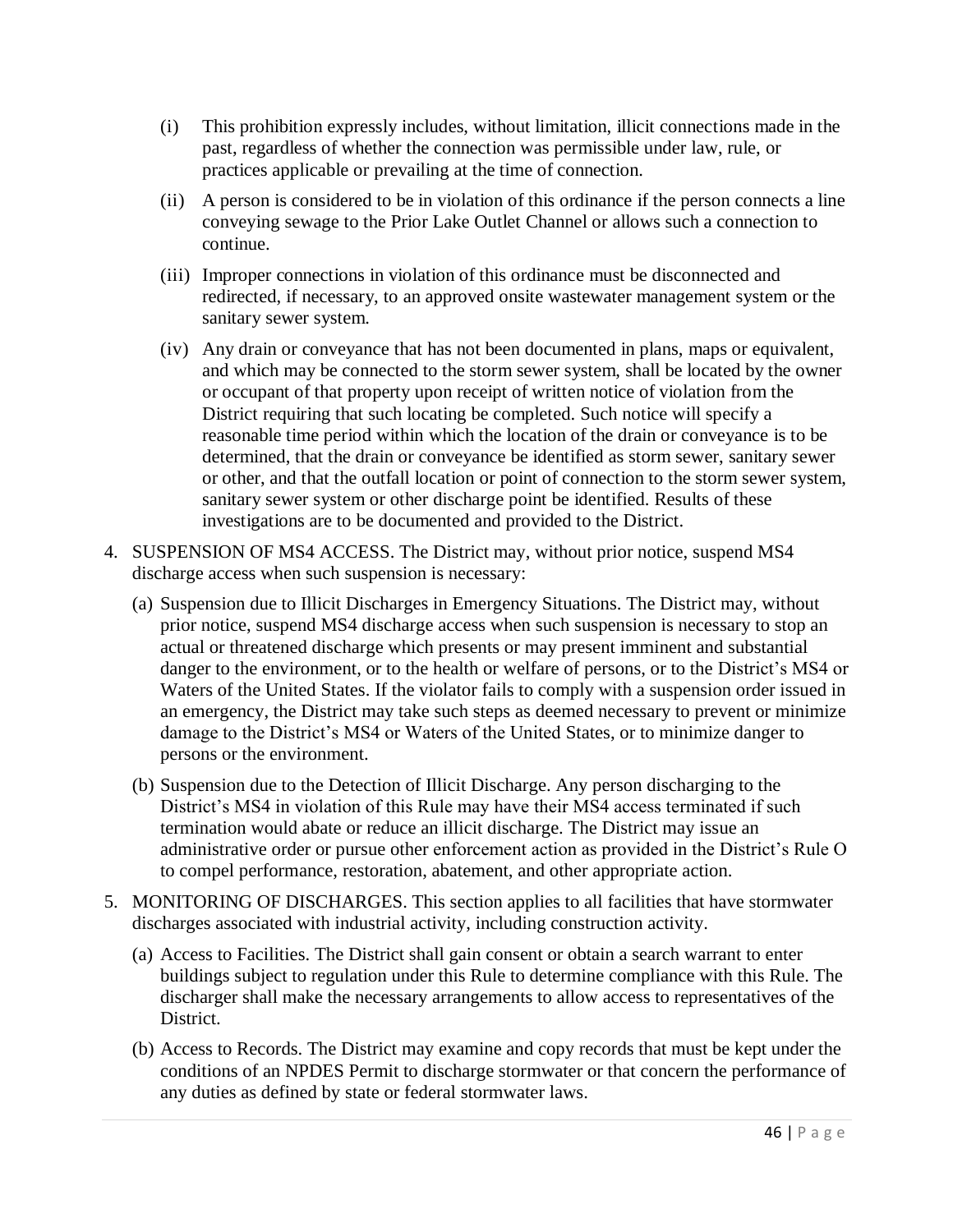- (c) If the District has been refused access to any part of the premises from which stormwater is discharged, then the District may seek issuance of a search warrant from any court of competent jurisdiction.
- 6. WATERCOURSE PROTECTION. Every person owning property, through which a watercourse passes, shall keep, and maintain that part of the watercourse within the property free of trash, debris, and other obstacles that originate from the property owners use or activity on the property that would pollute, contaminate, or significantly retard the flow of water through the watercourse. In addition, the owner or lessee shall maintain existing privately owned structures within or adjacent to a watercourse, so that such structures will not become a hazard to the use, function, or physical integrity of the watercourse.
- 7. NOTIFICATION OF SPILLS. It is the duty of every person to notify the District immediately of the discharge, accidental or otherwise, of any substance or material under its control which, if not recovered, may cause pollution of the Prior Lake Outlet Channel, and the responsible person shall recover as rapidly and as thoroughly as possible such substance or material and take immediately such other action as may be reasonably possible to minimize or abate pollution.
- 8. ENFORCEMENT. In addition to pursuing enforcement actions as provided in the District's Rule O, the District may utilize the following measures to enforce the provisions of this rule:
	- (a) Notice of Violation. Whenever the District finds that a person has violated a prohibition or failed to meet a requirement of this Rule, the District may order compliance by written notice of violation to the responsible person. Such notice may require without limitation:
		- (i) If the activity has been performed without an applicable District permit, that a permit be applied for and obtained immediately;
		- (ii) The performance of monitoring, analysis and/or reporting;
		- (iii) The elimination of illicit connections or discharges;
		- (iv) That violating discharges, practices or operations will cease and desist;
		- (v) The abatement or remediation of stormwater pollution or contamination hazards and the restoration of any affected property;
		- (vi) Payment of District costs of administrative and remediation;
		- (vii) The implementation of source control or treatment BMPs.
	- (b) Enforcement Measures. If a violation is not corrected pursuant to the Notice of Violation and subsequent District order, the District may seek enforcement of the Rule requirements and/or order through criminal prosecution, injunction, action to compel performance, restoration, abatement, and other appropriate action. The District may avail itself of any and all measures necessary to abate the violation and/or restore the property.
- 9. EXCEPTIONS. The following materials may be discharged to the Prior Lake Outlet Channel operated by the District:
	- (a) Stormwater from a Municipal Separate Storm Sewer System connected to the Prior Lake Outlet Channel operated by the District, as specified in the Joint Powers Agreement / Memorandum of Agreement that governs the operation of the Prior Lake Outlet Channel.